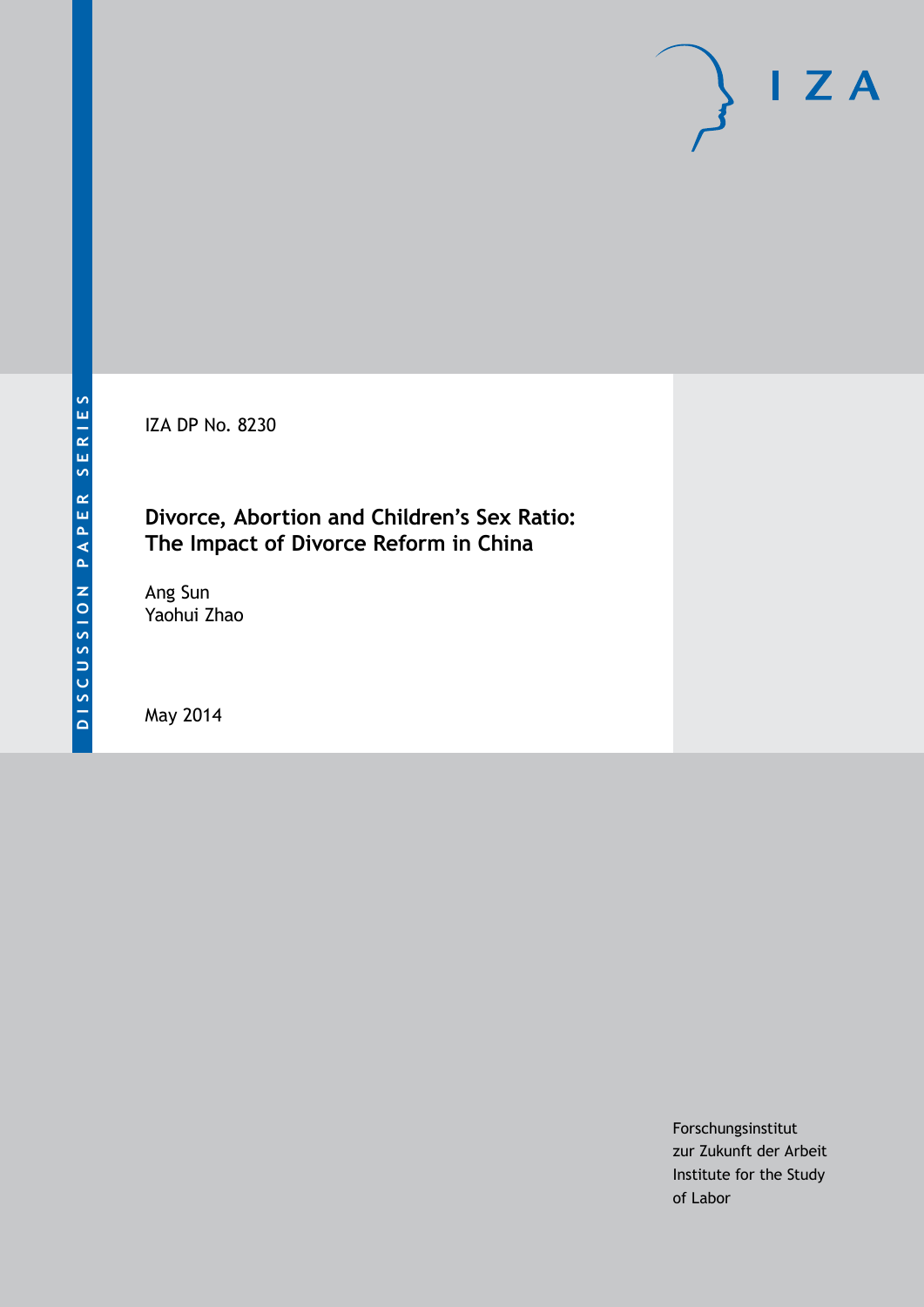# **Divorce, Abortion and Children's Sex Ratio: The Impact of Divorce Reform in China**

### **Ang Sun**

*Renmin University of China*

### **Yaohui Zhao**

*Peking University and IZA*

### Discussion Paper No. 8230 May 2014

IZA

P.O. Box 7240 53072 Bonn Germany

Phone: +49-228-3894-0 Fax: +49-228-3894-180 E-mail: [iza@iza.org](mailto:iza@iza.org)

Any opinions expressed here are those of the author(s) and not those of IZA. Research published in this series may include views on policy, but the institute itself takes no institutional policy positions. The IZA research network is committed to the IZA Guiding Principles of Research Integrity.

The Institute for the Study of Labor (IZA) in Bonn is a local and virtual international research center and a place of communication between science, politics and business. IZA is an independent nonprofit organization supported by Deutsche Post Foundation. The center is associated with the University of Bonn and offers a stimulating research environment through its international network, workshops and conferences, data service, project support, research visits and doctoral program. IZA engages in (i) original and internationally competitive research in all fields of labor economics, (ii) development of policy concepts, and (iii) dissemination of research results and concepts to the interested public.

<span id="page-1-0"></span>IZA Discussion Papers often represent preliminary work and are circulated to encourage discussion. Citation of such a paper should account for its provisional character. A revised version may be available directly from the author.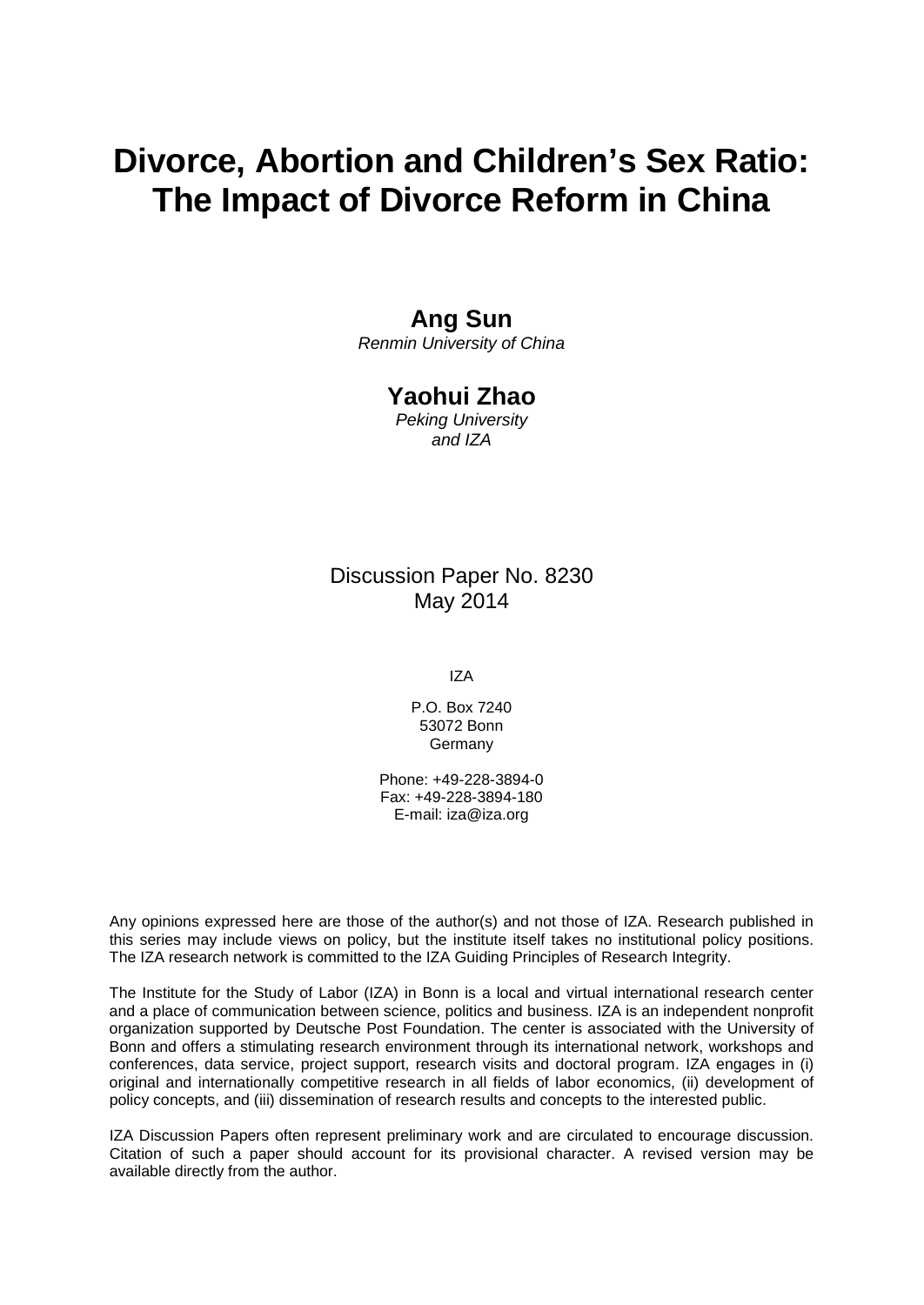IZA Discussion Paper No. 8230 May 2014

## **ABSTRACT**

## **Divorce, Abortion and Children's Sex Ratio: The Impact of Divorce Reform in China[\\*](#page-1-0)**

This paper explores how the relative circumstances of men and women following marital dissolution affect sex-selection behavior within marriages. China's 2001 divorce reform liberalized divorce in favor of women and secured women's property rights after separation. We use this improvement in women's bargaining power in marriage for a regression discontinuity analysis of the demand for sex-selective abortions. We show that the increase in women's bargaining power reduces the propensity to have a son after a firstborn daughter by 8.9 percentage points. We also find that the effect is larger for women with higher health risks.

JEL Classification: D13, J12, J13, J16

Keywords: gender inequality, intra-household allocation, divorce law

Corresponding author:

Yaohui Zhao China Center for Economic Research Peking University Beijing 100871 P. R. China E-mail: [yhzhao@ccer.pku.edu.cn](mailto:yhzhao@ccer.pku.edu.cn)

The authors thank Andrew Foster, Anna Aizer, Vernon Henderson, Sriniketh Nagavarapu, Nancy Qian, and Anja Sautmann for very helpful suggestions on earlier versions of this paper. We also thank participants at the Applied Micro Lunch, Race and Inequality workshop at Brown University, NEUDC 2010, RES 2011 and CESI 2012 for useful comments. All mistakes are our own.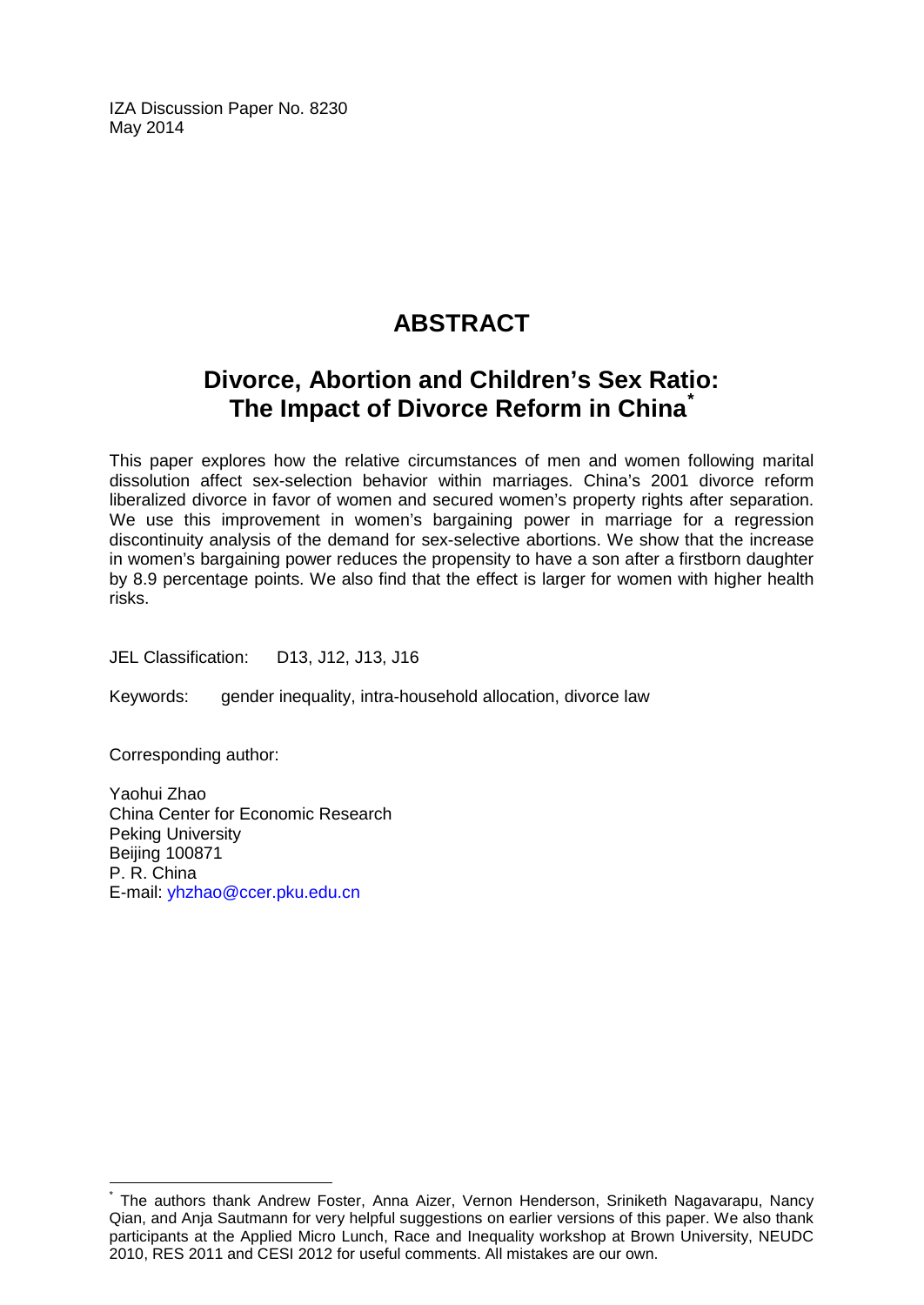### 1 Introduction

Household outcomes depend on decisions made by spouses who may often disagree. In these circumstances, the distribution of decision-making power may matter a great deal for intra-household allocation outcomes. Among these outcomes, gender inequality in the next generation of households is a topic of much interest among social scientists and policy makers. The most salient manifestation of persistent gender inequality is the phenomenon of "missing women" (Sen, 1990; 1992). This phenomenon refers to the smaller number of women than would be expected in the population if girls and women throughout the developing world were born and died at the same rate as boys and men. Today, among the estimated six million missing women, 23 percent were never born (Duflo, 2012). In this paper, we exploit China's 2001 divorce reform to investigate the effect of women's bargaining power within a household on sex-selective abortions and suggest a mechanism to explain our findings.

Besides "missing girls", a large and growing literature in economics has associated improvements in womenís bargaining power with decreased disadvantages among daughters, in such dimensions as schooling, health and health care.<sup>[1](#page-3-0)</sup> Because some earlier work has suffered from problems of endogeneity (see Duflo (2003) for a detailed review), more-recent studies have examined the impact of certain exogenous shocks to women's income on children's well-being.<sup>[2](#page-3-1)</sup>However, these shocks increased both women's bargaining power and the relative return to having daughters (Qian, 2008) or the household's total income (Duflo, 2003). When children are regarded as household investment or consumption (Banerjee, 2004), the shocks to womenís economic value cannot be used to rule out the unitary model of household decision making or to identify the effect of bargaining power on daughters' well-being.

A "cleaner" shock on bargaining power can be one that changes "extra

<span id="page-3-0"></span><sup>&</sup>lt;sup>1</sup>Previous research shows that when women have more control over household income, the mortality rate for daughters decreases. For example, see Ben Porath (1967, 1973, 1976); Burgess and Zhuang (2000); Clark (2000); Duáo (2003); Das Gupta (1987); Foster and Rosenzweig (2001); Rholf, Reed and Yamada (2010); Rosenzweig and Schultz (1982); and Thomas, Strauss and Henriques (1991), to cite just a few.

<span id="page-3-1"></span><sup>&</sup>lt;sup>2</sup>For example, Duflo (2003) uses the pension windfall for grandmothers in South Africa; Qian (2008) uses the increase in the tea price in China.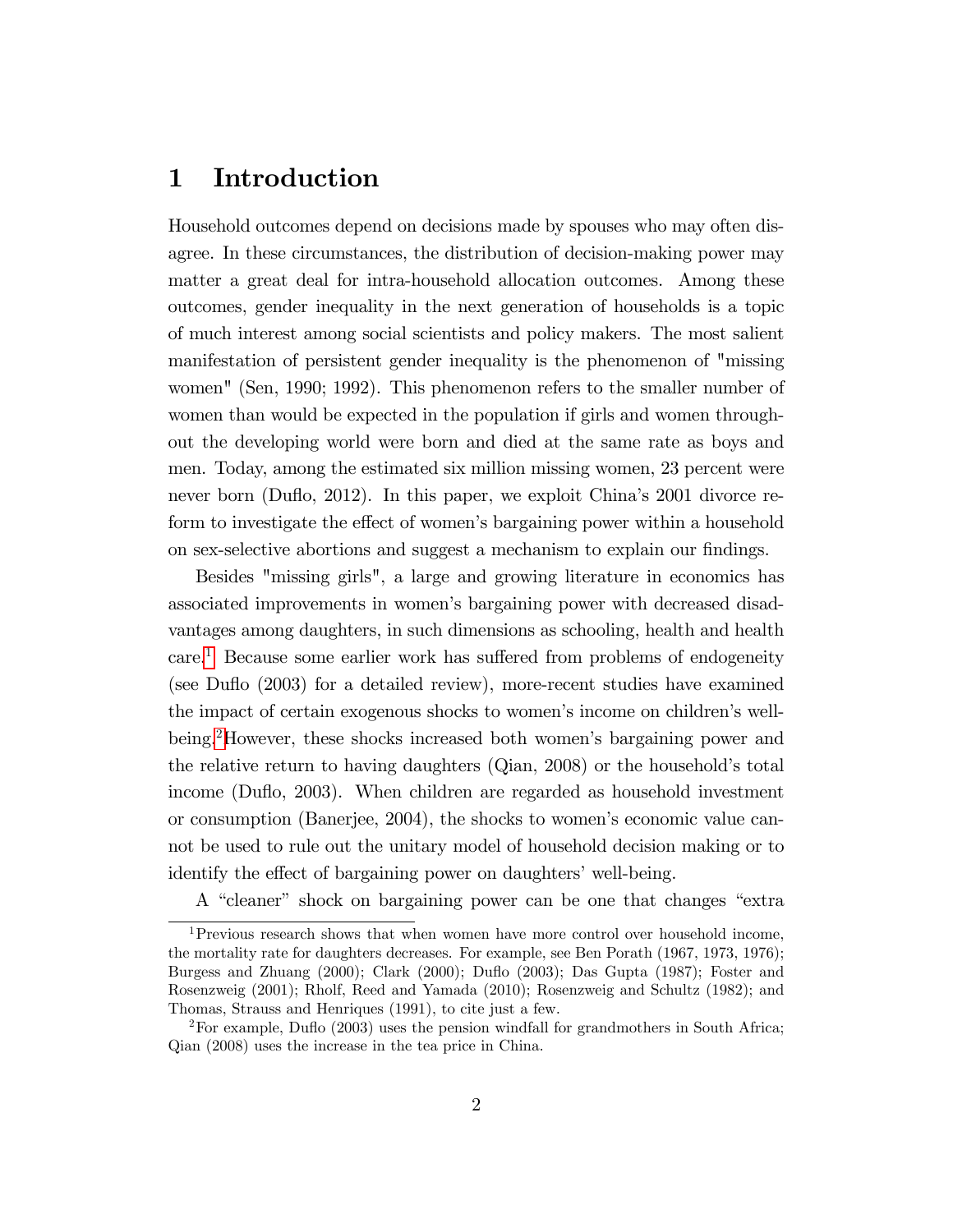household environmental parameters" (EEP) or "distribution factors" (Browning and Chiappori, 1998). Because such a shock influences the decision-making process but not the budget constraint (or preferences), the resulting change in intra-household resource allocation points directly to diverging preferences between men and women. Legal innovations in the area of property division upon divorce satisfy such identification conditions because they affect the relative status at the "threat-point" or the "exit" of the marriage (Mansor and Brown, 1980; McElroy and Horney, 1981; McElroy, 1990) without changing household budget constraint. A large literature has provided empirical evidence that laws governing the division of property upon divorce have significant impacts on women's bargaining power in the household.<sup>[3](#page-4-0)</sup>But this literature has not yet investigated the outcome of gender disparity among children in households.

Chinaís 2001 divorce reform liberalized divorces in favor of women and secured women's property rights after separation. By improving women's outside option (welfare level in the event of relationship dissolution), the amendment effectively strengthened their status within their partnerships. Using this divorce reform for a regression discontinuity analysis on sex-selective abortion demand, we provide a rigorous identification of the impact of intra-household bargaining power on sex-selective abortions against girls.

Our main empirical analysis uses data from Chinaís 2005 One-Percent Population Survey. We focus on the sex ratio of the second children following firstborn girls, because according to the prior literature, this is the margin at which sex-selective abortions are heavily used. We detect a discontinuous decline in the sex ratio (defined as the ratio of the number of boys to the number of girls) among the cohort conceived in February 2002, shortly after the de facto implementation of Chinaís amended divorce law on December 26, 2001. During the brief period around the detected timing threshold of February 2002, the propensity to have a son after a firstborn daughter decreased by

<span id="page-4-0"></span><sup>&</sup>lt;sup>3</sup>Prior empirical research has studied the impact of divorce law changes in countries such as the U.S., Canada and Brazil on such household outcomes as labor supply (Gray, 1998; Stevenson, 2008; Rangel, 2006; LaFortune et al., 2012); household specialization (Stevenson, 2008); domestic violence (Aizer, 2011; Stevenson and Wolfers, 2006); and children's wellbeing (Gruber 2004; Rangel 2006).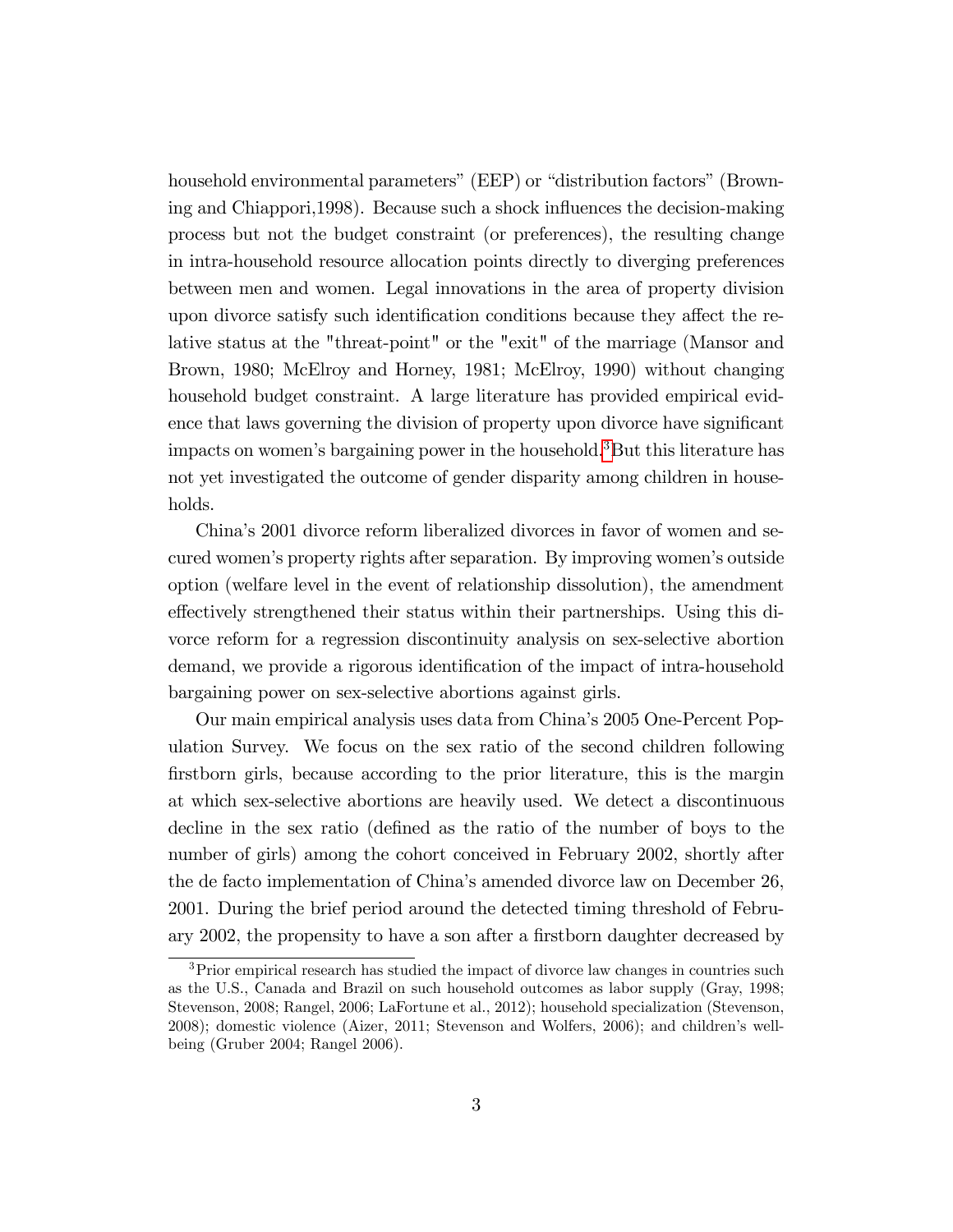8.9 percentage points. Our results are robust to standard regression discontinuity checks. We also review all policies that could potentially impact the incidence of sex-selective abortions in the relevant time window and rule them out as the primary driving force behind the decline in children's sex ratio. We offer supplementary evidence on the increase in children's caloric intake and the decrease in husbands' cigarette and liquor consumption, which are widely regarded in the literature as evidence of an improvement in women's bargaining power.

To interpret the effect of women's bargaining power on less missing girls, the previous literature implicitly assumes womenís lesser prejudice against daughters.[4](#page-5-0) However, in countries with highly skewed sex ratios, such as China and India, it is plausible to cast skepticism on this assumption (Anold, Choe and Roy, 1998; Chu, 2001). Womenís son preference may even be stronger because a son will bring them more respects from the husbands and in-laws as well as instrumental supports in their old age. While we do not aim to reject differential values attached to sons, in this paper we suggest a novel mechanism based on the observation of asymmetric health-related costs between the wife and husband upon sex-selective abortions. This distinction is meaningful because the implications from the model can be applied to other cases of household public-good provision, including those in which there is no clear gender difference in preferences.

We draw on the insights of non-transferable utility (Chiappori, Lyigun and Weiss, 2007) to demonstrate how these asymmetric costs can affect demand for sex-selective abortions. Specifically, bearing the lion's share of physical and psychological health-related costs of sex-selective abortions, the wife will demand compensation in terms of private consumption and the husband will face the tradeoff between sacrificing his private consumption and attaining a desirable sex composition of children. The amount of compensation upon abortion is determined by womenís bargaining position. When the divorce reform

<span id="page-5-0"></span><sup>&</sup>lt;sup>4</sup>The theoretical foundation can by formalized by the collective model laid out by Blundell, Chiappori and Meghir (2005), which focuses on the context of sharing one public good when one memberís marginal willingness to pay is more income-sensitive; then, an improvement in this member's control of the family income will increase this public good expenditure.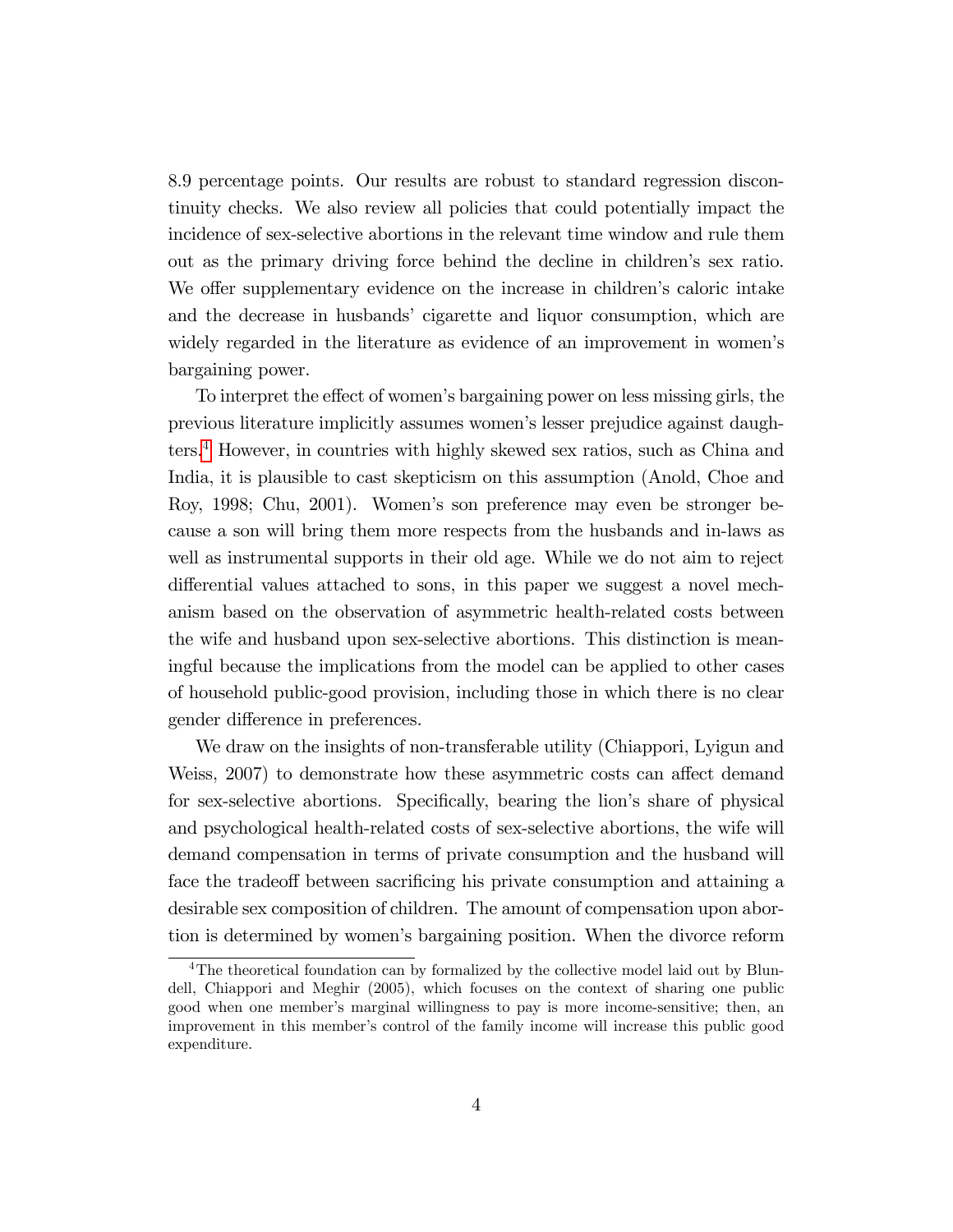increased women's bargaining power, the husband found it more 'expensive' to make his wife accept sex-selective abortion and households on the margin will switch from abortion to non-abortion. We show that under nontransferability, the utility Pareto frontiers of abortion and non-abortion intersect, and the improvement in women's divorce options will reduce the wife's healthdamaging efforts toward public-good provision (i.e., sex-selective abortion in our context).

Note that the health-related costs on sex-selective abortions are higher for women of low fecundity or being pregnant in late age. Therefore, we use the gap between marriage and having the first child<sup>[5](#page-6-0)</sup> as a proxy for women's health-related costs on sex-selective abortion during the second pregnancy after controlling womenís age at marriage, schooling years and SES. These characteristics could capture the opportunity costs of having children and the initial bargaining power prior to the reform. We find that after the amended divorce law, a one-year delay in having the Örstborn daughter results in an extra 2.6-percentage-point reduction in the probability of having a secondborn son.

The paper is organized as follows: In Section 2, we describe the background of Chinaís widespread sex-selective abortions and the 2001 divorce reform. In Section 3, we present the theoretical model and derive the predictions on the less-skewed sex ratio caused by the divorce reform and larger effect of the reform among women with higher health-related costs. In Section 4, we establish the causal link between divorce reform and the decline in children's sex ratio and present the RD estimands. In Section 5, we explore the heterogeneity in the magnitude of the effect across women with different health-related costs to shed light on the mechanism of the effect. In Section  $6$ , we conduct robustness checks and provide supplementary evidence. Finally, Section 7 presents concluding remarks.

<span id="page-6-0"></span> $5$ Sturm and Zhang (1993) use first conception interval as a measure of fecundibility.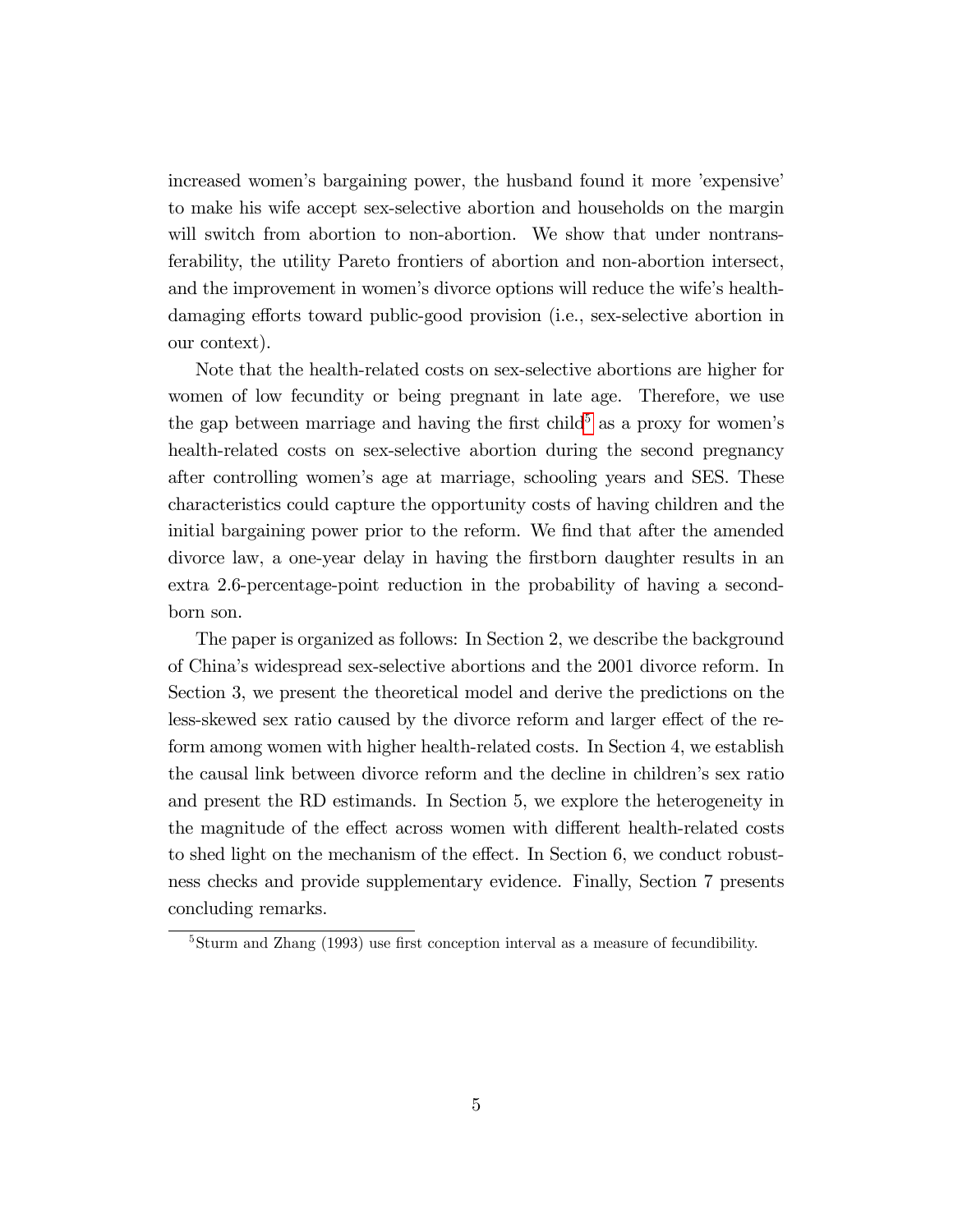### 2 Sex-Selective abortions and Divorce in China

### 2.1 Sex-Selective Abortions

Under the restrictive family-planning policy in China, induced abortion following ultrasound B sex screening is the most common form of sex selection (Ebenstein, 2008; Li, 2007; Li, Wei and Feldman, 2005;Zeng, 1993). The stipulations also prevent individuals from using divorce to evade the familyplanning policy: remarried couples qualify to have a child of their own only when one party does not already have a child and the other does not have more than one. <sup>[6](#page-7-0)</sup>

In rural areas, six provinces apply the restrictive one-child rule and a significant amount of fine will be charged for a second birth (Scharping, 2003); five provinces generally allow two births; and 19 other provinces apply the "Girl Exception" or the so-called "1-Son-2-Children" policy, meaning that if the firstborn is a daughter, a couple can have another child. But a couple is generally not allowed to have more than two children. Sex-selective abortions are seldom used for the first birth but heavily used for the second pregnancy after a Örstborn daughter (Ebenstein, 2008; Li, 2007; Li, Wei and Feldman, 2005; Li, 2007). Therefore, in this paper, we focus on the sex of the second-born child after having a firstborn daughter.

Sex-selective abortions inevitably harm womenís physical and, especially, psychological health. The sex of a fetus is usually detected during the second trimester or later. An abortion in that period, in comparison to a firsttrimester abortion, requires higher doses of the drug Misoprostol to induce labor; in addition, the surgery takes longer, and there are more side effects. In the 1997 Survey of Population and Reproductive Health in China, 75.46 percent of women stated that abortion had a negative impact on their physical and psychological health, with 18.58 percent rating the impact as major.

<span id="page-7-0"></span> $6$ The restriction was relaxed somewhat in a few provinces after our study period, since 2008.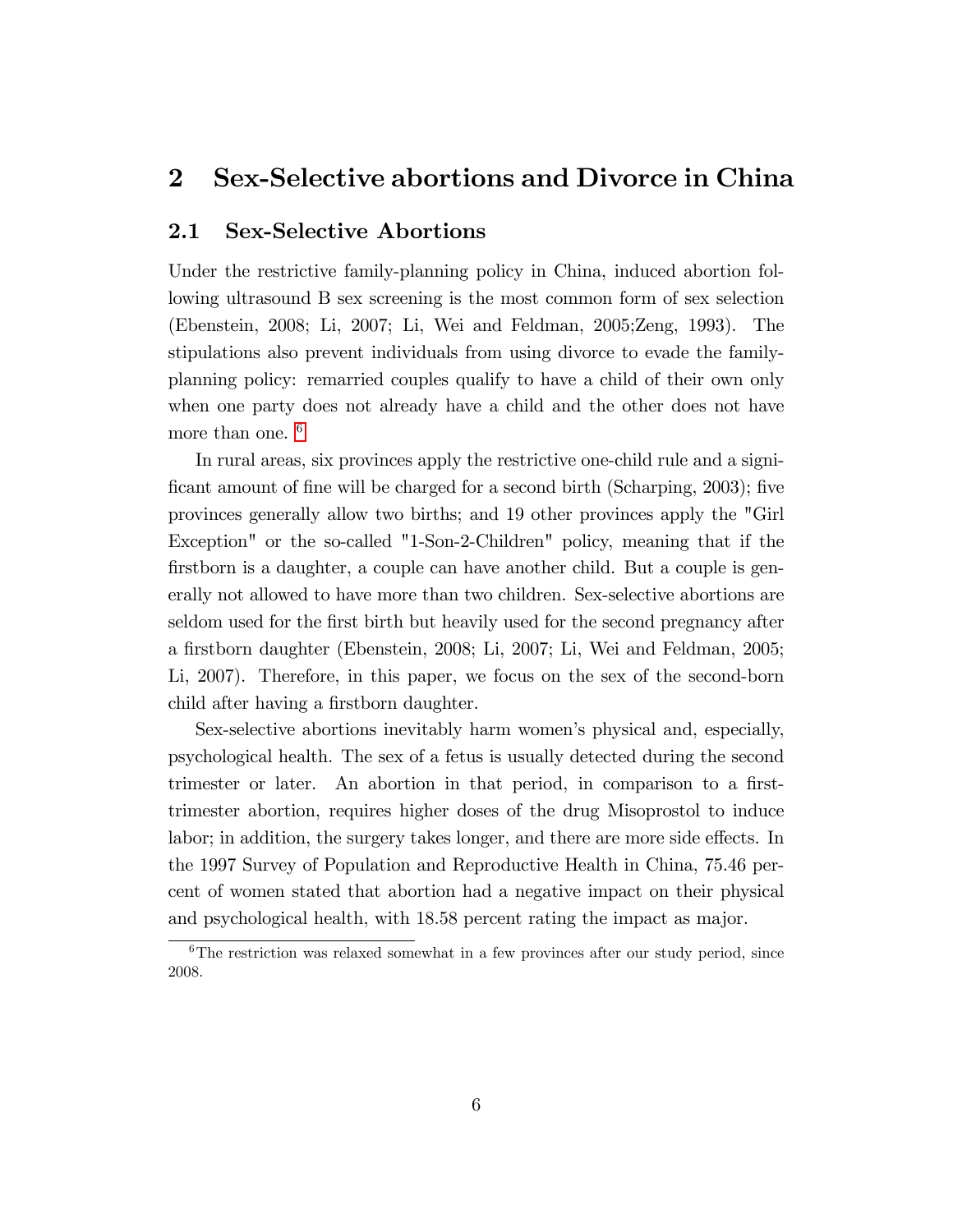### 2.2 Divorce: The Status Quo and the New Divorce Law

In rural China, the divorce rate, on average, is traditionally low (Zeng and Wu, 2000). In our 0.1- percent sample from the 2000 Population Census and the 25-percent sample from the 2005 One-Percent Population Survey, there were only 3.62 and 3.78 divorces per 100 marriages among women between ages 25 and 35 in 2000 and 2005, respectively.<sup>[7](#page-8-0)</sup>The divorce rate is higher among younger couples and in cities.

The main reason for the low divorce rate in rural areas is that women have poor divorce options. The village generally supplies land and homestead through the husband's family, and women forfeit these properties upon divorce. Parents treat a married daughter as "water poured out" and, thus, usually do not welcome her back. In a case study by Chan and Liu (2000), the researchers record that women who would like to divorce but endure their unhappy marriages assume that, were they to leave their marriages, they would face an immediate loss of housing and finances.

The amended divorce law was announced on April 28, 2001, and the judicial interpretation of the amendment, which serves as an operational guideline for implementing the reform, was issued on December 26, 2001. The new divorce law specified property division in greater details, specifically restating rural womenís rights to land and housing upon divorce. Womenís property rights had been announced before this amendment, but this reform added new articles to improve enforcement.[8](#page-8-1) Moreover, the guidelines for implementation made it clear that if after divorce, the wife were unable to maintain a basic standard of living according to the properties entitled upon divorce, the husband would be responsible for compensating her to that standard. In particular, the wife would be regarded as not meeting the "basic living standard" if she did not have a place to live.

<span id="page-8-0"></span><sup>&</sup>lt;sup>7</sup>In both datasets, marital status is reported with the following choices: married, remarried, divorced, widowed and never married. We define divorce as including remarriages. Because we restrict the sample to ages 25-35, remarriage after widowhood is rare in the data.

<span id="page-8-1"></span><sup>8</sup>Article 47: "During the divorce proceedings, if one party attempts to conceal, transfer, sell or destroy community property, or falsify liability with the intention of misappropriating the other partyís property, when property is partitioned in court, the court may award to the party at fault either a smaller amount of property or none at all."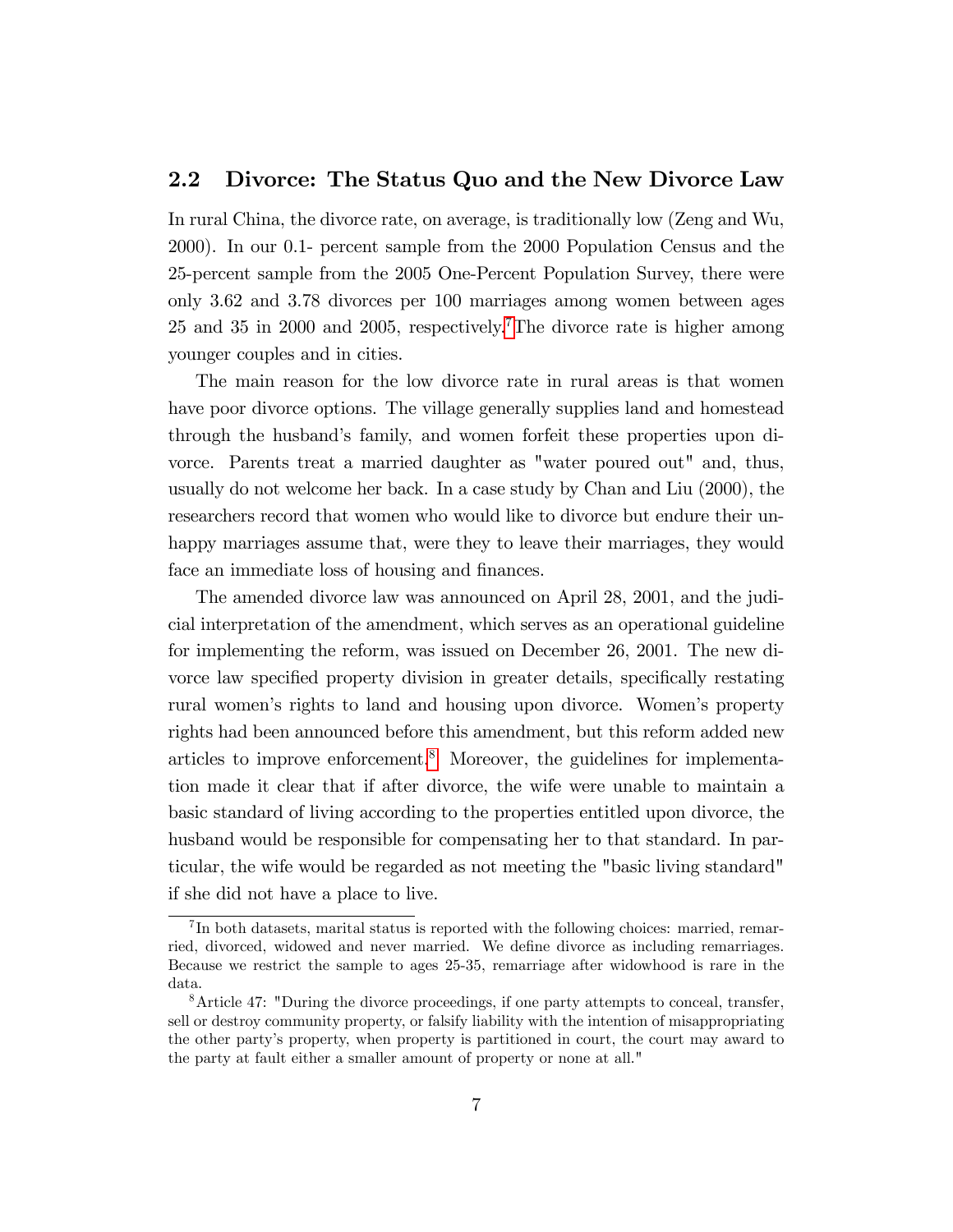Another important amendment of this divorce law is that it makes unilateral divorce possible in the case of domestic violence and extra-marital relationships, which are grounds used mainly by women. The new law also stipulates that when a divorce is granted, the innocent party can now seek damages from the guilty party.<sup>[9](#page-9-0)</sup>

### 3 The Model

### 3.1 Basic Setup

To better understand the interplay between children's sex ratio and women's divorce options, we consider a simple theoretical framework with public-good provision in the household.[10](#page-9-1)We assume that both spouses place the same value,  $\eta$ , on the public good, the sex composition of children. We focus on households that are about to have a second child, given that the first is a girl. Assume that a firstborn daughter brings utility  $\sigma$ . For simplicity, assume that a second daughter does not improve the spouses' utility.  $\gamma$  is the utility level of having a second-born son. Therefore,  $\eta \in \{\sigma, \gamma\}$ .  $\gamma > \sigma$ , indicates the preference for sons. We denote the husband's utility within marriage by  $u$  and the wife's utility within marriage by  $v$ :

$$
u = x_H + \eta
$$
  

$$
v = \frac{x_W}{e} + \eta
$$

where  $x_H$  and  $x_W$  are the private consumption of the husband and wife, respectively.  $e$  is the effort that the wife extends to increase the chance of having a son,  $e \in \{e_A, e_{NA}|e_A > e_{NA} > 1\}$ .  $e_{NA}$  and  $e_A$  represent efforts without and with sex-selective abortion, respectively. Assuming that the natural probability of having a son is 0.5 in each pregnancy,  $E \eta = 0.75 \gamma + 0.25 \sigma$  if  $e = e_A$ ,

<span id="page-9-0"></span> $9$ For stipulations on damage compensation for domestic violence, see Article 46 (3) and (4), and for the damage compensation for bigamy and extra-marital relationships, see Article 46 (1).

<span id="page-9-1"></span> $10\,\text{We assume away unwanted pregnancies and inefficiencies generated by frictions or asym-}$ metric information between the spouses.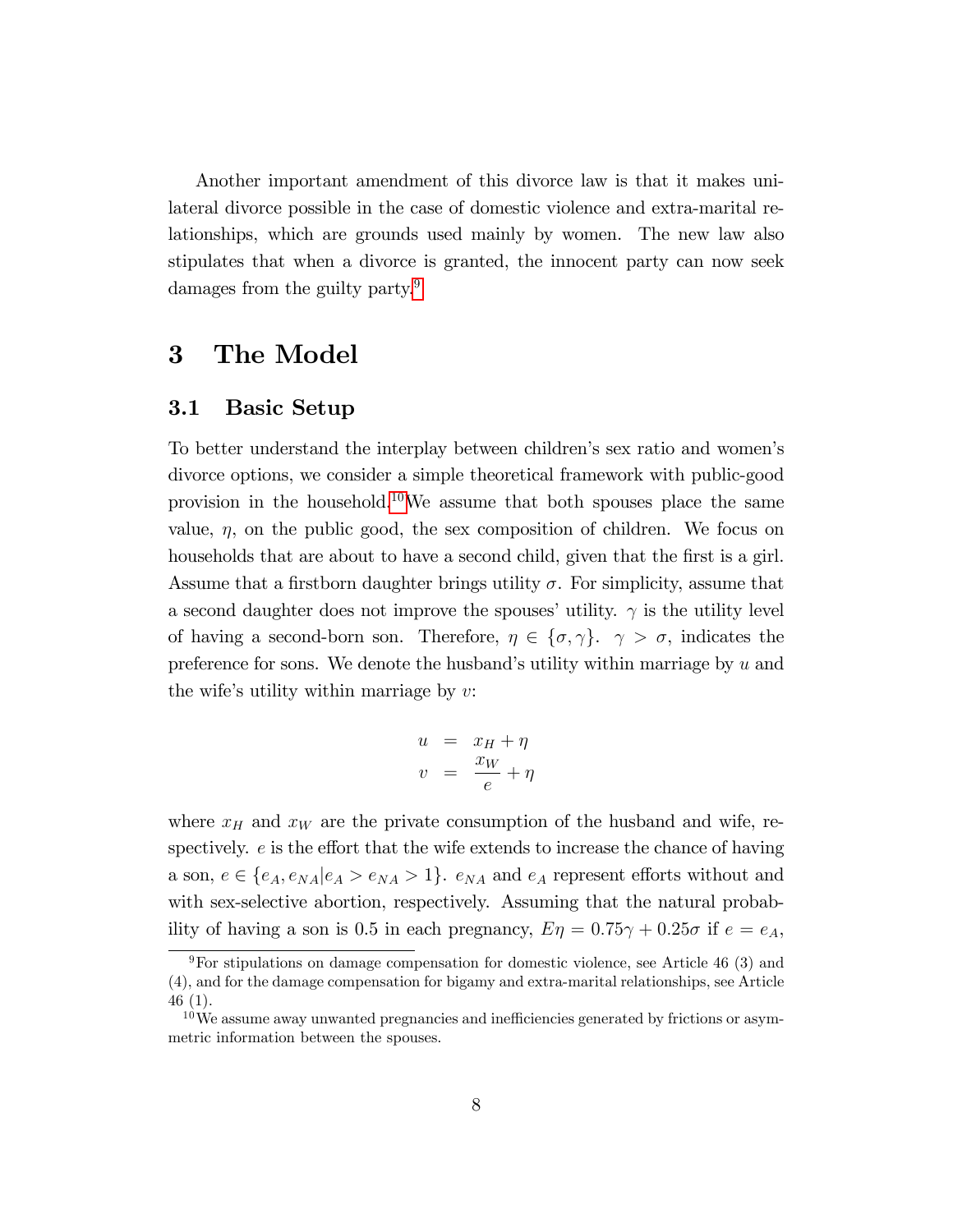while  $E \eta = 0.5\gamma + 0.5\sigma$  if  $e = e_{NA}$ .

Note that the utility within marriage is not transferable between the spouses. Specifically, the effort  $e$  to provide public good will change the marginal rate of substitution between the husband's and the wife's private consumption, implying different slopes for the linear utility Pareto frontiers upon abortion and non-abortion. The specific utility function can be generalized to any utility that satisfies  $\frac{\partial}{\partial e} \left( \frac{\partial v}{\partial x_V} \right)$  $\partial x_W$  $\left( \frac{\partial v}{\partial x} \right)$  < 0 and  $\frac{\partial}{\partial e} \left( \frac{\partial v}{\partial x} \right)$  $\partial x_H$  $= 0$ , where the effort level e exerted by the wife depreciates her marginal utility of private consumption while the husband's remains intact or less affected. <sup>[11](#page-10-0)</sup>

We assume that the husband makes decisions about sex-selective abortion and consumption division, and the wife can reject his arrangements.<sup>[12](#page-10-1)</sup> If she rejects them, divorce will be granted, and she will receive her reservation utility,  $v_d - c_W$ . The cost of divorce for spouse i is  $c_i$ ,  $i = \{H, W\}$ , which is determined by the legal environment or the so-called "extra-household environmental parameters" (Browning and Chiappori, 1998). In the case of this article,  $c_i$  reflects the disutility from forfeiting entitled property and the costs of going through legal procedures to get divorced.  $v_d$  describes the best divorce options for the wife, which are determined by her intrinsic characteristics (such as personality and looks) and follow a distribution with density  $f(v_d)$ . The wife rejects her husband's choice if  $v < v_d - c_W$ . The effect of the divorce law is formalized as decreasing in  $c_W$ .<sup>[13](#page-10-2)</sup>

<span id="page-10-0"></span><sup>&</sup>lt;sup>11</sup>The assumption on utility can be further relaxed to satisfy the condition  $\frac{\partial}{\partial e} \left( \frac{\partial v}{\partial x_W} \right)$  $\vert$  <  $\frac{\partial}{\partial e} \left( \frac{\partial v}{\partial x_H} \right)$  $\big).$ 

<span id="page-10-1"></span> $12$ <sup>The</sup> assumption does not contradict the patriarchal tradition in rural China. In addition, the intuition of the model applies to other methods of surplus division that set up a monotone positive relationship between the wifeís utility within marriage and upon divorce.

<span id="page-10-2"></span><sup>&</sup>lt;sup>13</sup>More generally, when the wife rejects the arrangements, divorce is granted with probability  $\alpha$ . When divorce cannot be attained, the wife's within-marriage utility could be lower than her reservation utility upon divorce. The husband will satisfy the wife to the level of utility upon divorce only if  $\alpha$  and  $c_H$  are large enough. The amended divorce law could also cause an increase in  $\alpha$  to make divorce a more relevant "threat." The intuition in the analysis of the decrease in  $c_W$  applies to the scenario of an increase in  $\alpha$ .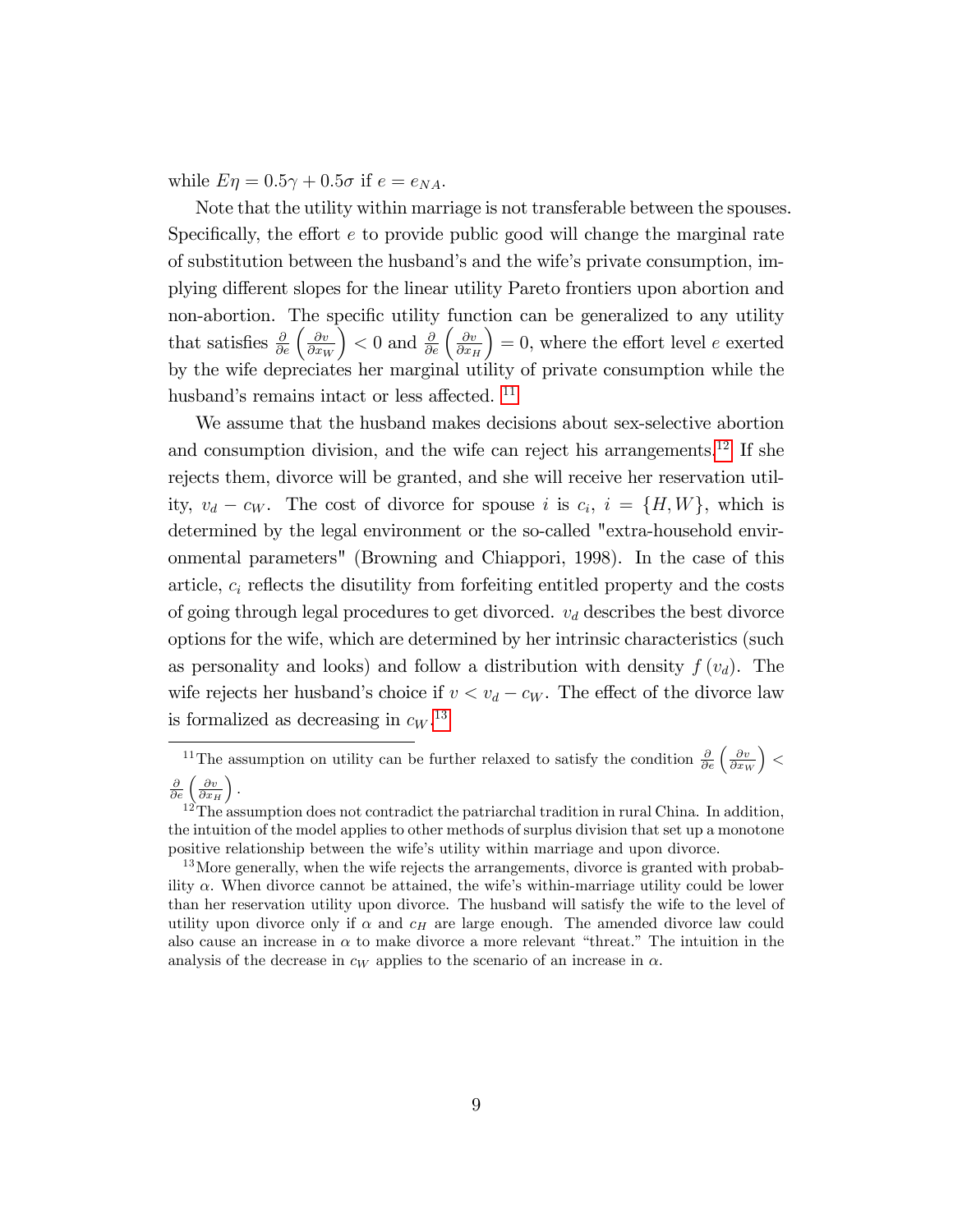### 3.2 Solving the Household Optimization Problem

The budget constraint of a representative household is:

$$
x_H + x_W \le M
$$

where  $M$  is the household income. We assume away the monetary costs of ultrasound B sex screening and induced abortions, as they are very low and insignificant for most couples.

The analysis starts when a couple has a firstborn daughter, and the fetus of their second pregnancy is revealed to be female. The husband makes the decision regarding sex-selective abortion. If he decides that the fetus should be aborted, he needs to raise the wifeís private consumption so that she will receive her reservation utility, which equals her utility upon divorce. The payoffs for the husband in all contingencies are calculated as follows:

- $u^{NA} = M (v_d c_W \sigma) e_{NA} + \sigma$ , if the wife does not have a sex-selective abortion;
- $Eu^A = M \left(v_d c_W \frac{\gamma + \sigma}{2}\right)$  $\frac{+\sigma}{2}$ )  $e_A + \frac{\gamma + \sigma}{2}$  $\frac{1-\sigma}{2}$ , if the wife has an induced abortion.

If the husband's payoff upon non-abortion,  $u^{NA}$ , is greater than the expected payoff upon abortion,  $Eu^A$ , the household chooses non-abortion and has a daughter. Otherwise, the household chooses abortion and having a son with probability 0:5.

[Figure IA is here]

Figure IA depicts the utility Pareto frontier (UPF) upon abortion and non-abortion. The horizontal axis is the wife's utility within marriage, which equals the reservation utility upon divorce;  $Eu^{A}(v_{d})$  has a higher slope than  $u^{NA} (v^d)$  because it is more expensive to compensate the wife to  $v_d - c_W$  when the wife exerts more effort to have a sex-selective abortion. Lines  $Eu^A(v_d)$ and  $u^{NA} (v^d)$  will intersect if  $e_A$  is large enough compared to  $e_{NA}$ . That is,  $e_A > \frac{2M + \gamma + \sigma}{2M + 2\sigma - (\gamma - \sigma)}$  $\frac{2M+\gamma+\sigma}{2M+2\sigma-(\gamma-\sigma)e_{NA}}e_{NA}$ . Denote the value of  $v_d$  at the intersection of lines  $Eu^{A}(v_{d})$  and  $u^{NA}(v^{d})$  as  $\hat{v}, \hat{v} = c_{W} + \frac{(\gamma + \sigma)e_{A} - 2\sigma e_{NA} + \gamma - \sigma}{2(e_{A} - e_{NA})}$  $\frac{e_A-2\sigma e_{NA}+\gamma-\sigma}{2(e_A-e_{NA})}$ .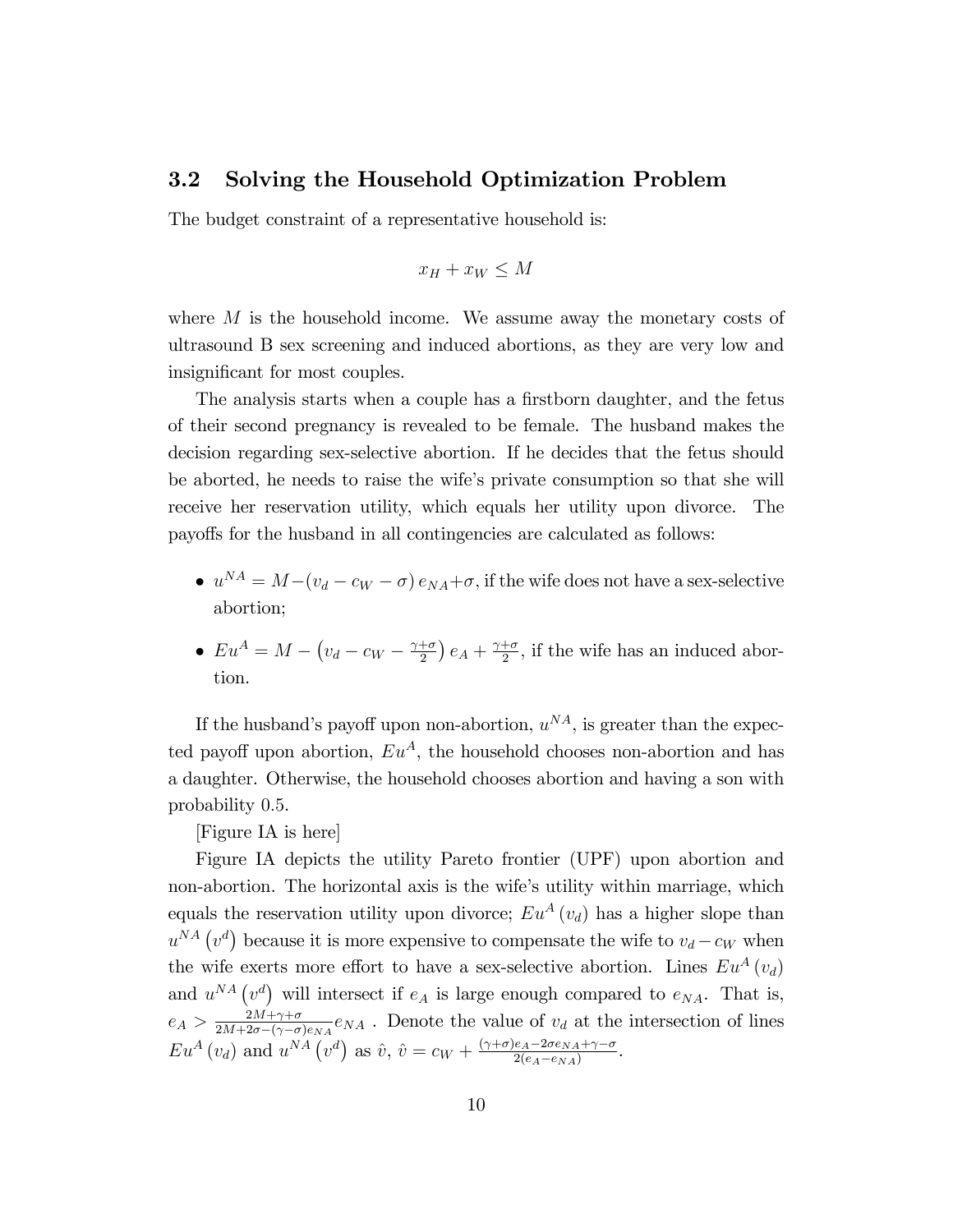In Figure IA, if  $v_d < \hat{v}$ , the UPF upon abortion  $(Eu^A (v_d))$  falls outside that upon non-abortion  $(u^{NA}(v^d))$ , and such a household should choose abortion; when  $v_d > \hat{v}$ , the UPF upon abortion  $(Eu^A (v_d))$  falls inside that upon nonabortion  $(u^{NA}(v^d))$ , and such a household should choose non-abortion.

### 3.3 Comparative statics and main predictions

The amended divorce law causes a decrease in  $c_W$ . Since

$$
\frac{\partial \hat{v}}{\partial c_W} > 0
$$

, as  $c_W$  decreases, the cutoff value of  $v^d$  decreases. Given women's intrinsic divorce option distribution  $f(v_d)$ , there will be households shifting from abortion to non-abortion. In Figure I.A, the intersection (together with the UPFs) shifts left relative to  $f(v_d)$ .<sup>[14](#page-12-0)</sup> Households with  $v_d$  around cutoff  $\hat{v}$  will shift from abortion to non-abortion. We state this in the proposition, as follows:

**Proposition 1** The incidence of sex-selective abortion decreases with the improvement in women's divorce options.

To understand the intuition of this proposition, note that the husband faces the tradeoff between sacrificing more private consumption (the marginal cost is  $(v_d - c_W - \sigma)(e_A - e_{NA}) - 0.5e_A(\gamma - \sigma)$  and having a more preferable sex composition of children (the marginal benefit is  $0.5e_A(\gamma - \sigma)$ ). The increase in  $v_d - c_W$  increases the marginal cost of sex-selective abortion for the husband, and he could switch from choosing abortion to choosing non-abortion.

[Figure IB is about here]

To derive an additional testable prediction of the model, we consider variations in the level of effort required for abortion,  $e_A$ , in relation to non-abortion  $e_{NA}$ . We relax the prior assumption and allow for  $e_A < \frac{2M+\gamma+\sigma}{2M+2\sigma-(\gamma-\sigma)}$  $\frac{2M+\gamma+\sigma}{2M+2\sigma-(\gamma-\sigma)e_{NA}}e_{NA}.$ This situation is illustrated in Figure I.B, where the UPFs of abortion and non-abortion,  $Eu^A(v_d)$  and  $u^{NA}(v_d)$ , do not intersect, and the UPF of abortion dominates that of non-abortion. The comparison between Figure I.A and

<span id="page-12-0"></span><sup>&</sup>lt;sup>14</sup>Equivalently, given the position of the UPFs, in Figure I.A, the decrease in  $c_W$  can be regarded as shifting the distribution  $f(v_d)$  rightward.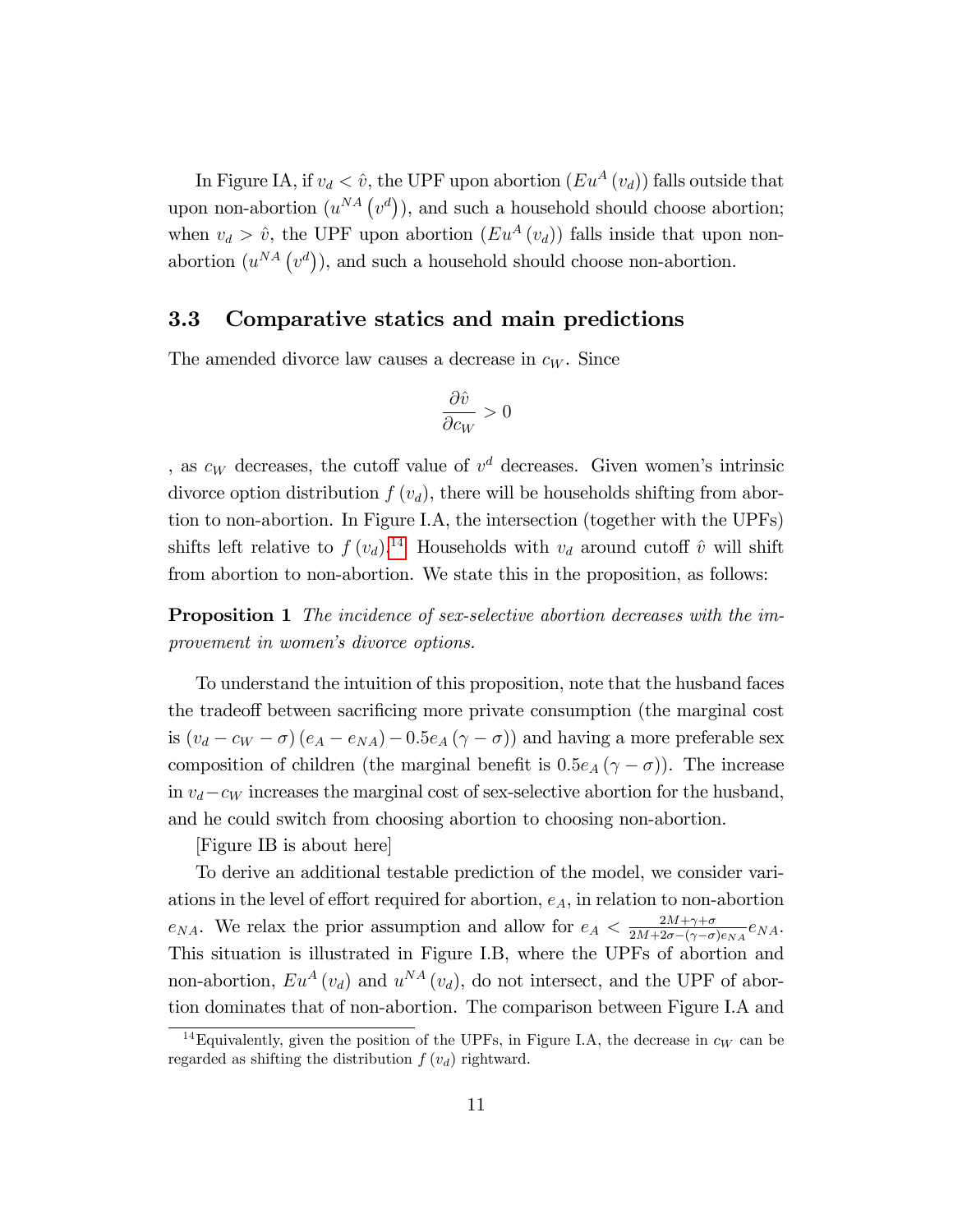I.B underscores the importance of the wife's health-related costs in decision making upon sex-selective abortions.

**Corollary 1** All else equal, women with a larger  $e_A$  relative to  $e_{NA}$  are more likely to respond to the improved divorce options, and household demand for sex-selective abortions in such families is likely to decrease.

# 4 Data and Regression Discontinuity Estimation

### 4.1 Data and Graphical Findings

The empirical analysis of this study compares the sex ratio of the second children following firstborn girls shortly before and after the de facto enactment of the amended divorce law.

The empirical analysis of children's sex ratio uses the 25-percent sample of the 2005 One-Percent Population Survey. The Survey contains questions on sex, date of birth, marital status, date of Örst marriage, educational attainment, migration, and relationship to the head of household. The sample is limited to the second birth, conditional on a firstborn daughter, with rural residency status ( $hukou$ ). We further confine the sample to couples married before the divorce law amendment to avoid the potential complication that the law could affect intra-household allocation through affecting marriage matching (Lafortune et al., 2012).

Table I summarizes the descriptive statistics on the ratio of male births after a firstborn girl and the personal characteristics of the couple. In Figure II.A, we categorize children into different cohorts by the timing of conception (nine months before birth) and compare the sex ratio of cohorts conceived before and after the implementation of the new divorce law. Sex ratio is defined as the number of boys to the number of girls. Figure II.A reports the sample mean of sex ratio by cohort. Each cohort is defined as all babies conceived in each six-month period following February 1997. As is evident from Figure IIA, within the data period, we observe a marked decline in children's sex ratio,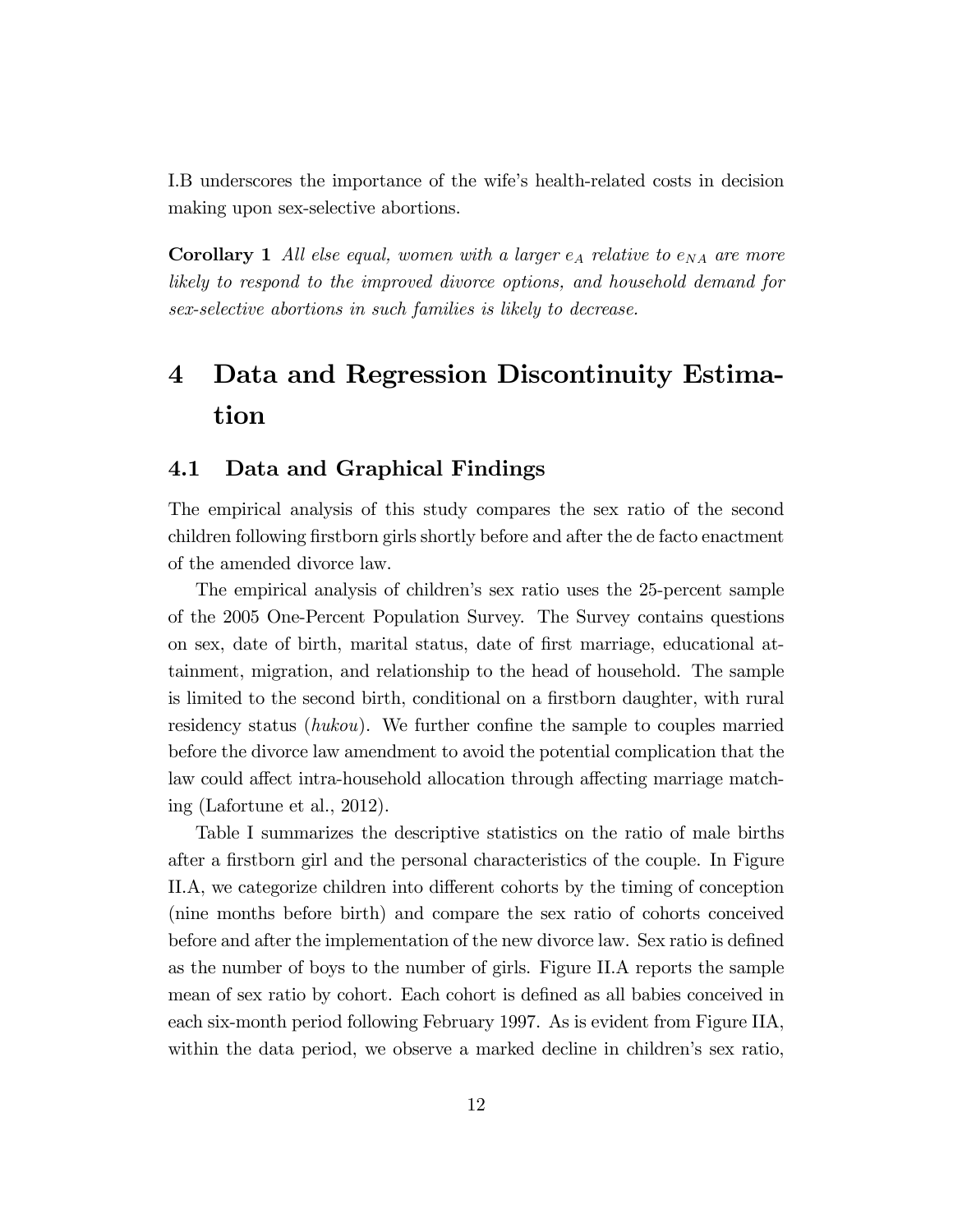down from a high point of 2.4 for babies conceived between August 1998 and January 1999 to a low point of 1.7 for conceptions between February and July 2004. The red line marks the cohort conceived between February and July 2002, which is where the sharp decline takes place.

[Table I is here]

[Figure II.A is here]

To estimate the significance level of this decline in Figure II.A, we fit the following OLS regression:

$$
Male_{ic} = \alpha + \sum_{l=1}^{15} 1[c = l] \beta_l + X_{ic} \gamma + \lambda + \varepsilon_{ic}
$$
 (1)

The dependent variable is a dummy indicator of whether child  $i$  is male.  $Male = 1$  if the child is male, 0 otherwise. Each l represents a cohort in Figure II.A.  $X_{ic}$  is the vector of control variables, including the parental characteristics listed in Table 1.  $\lambda$  is the province fixed effect. The first cohort in Figure II.A (i.e., the cohort conceived between February and July 1997) is the reference group.

The empirical results of equation (1) are shown in Figure II.B. The circles are the coefficients of the cohort indicators, with the magnitude labeled in the figure. The lines are the 95-percent confidence interval. In Figure II.B, the 95-percent confidence intervals start to be consistently below 0 from the cohort conceived during the six-month period between February and July 2002. The decline in the propensity to have a second-born son after a firstborn daughter is about six percentage points, meaning that the sex ratio has declined from 2.3-2.3 boys to one girl to 1.56-1.6 boys to one girl since the reformís implementation, holding other factors constant.

[Figure II.B is here]

### 4.2 Graphical Evidence on Causal Relationship

Figures II.A and II.B show that a sharp decline appears at the cohort that was conceived during the six-month period between February and July 2002. The sharp decline within a short time period seems to suggest a discrete change in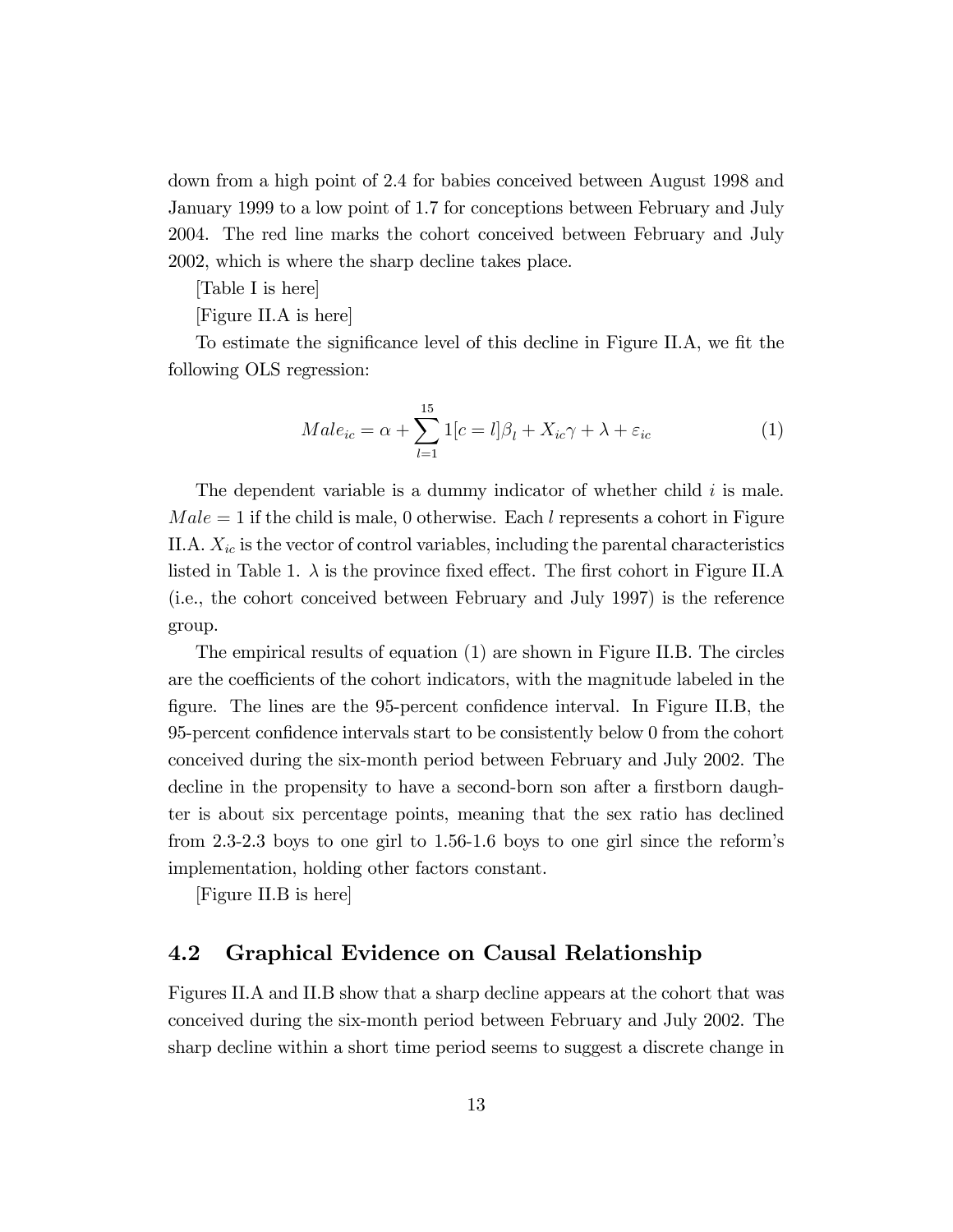the sex ratio (or a break in the trend) shortly after the implementation of the divorce reform at the end of December 2001. In other words, the graphical descriptions indicate a clear timing threshold from which the sex ratio started to be affected. If such a timing threshold exists, and if it is consistent with that of the divorce reform implementation, it will be credible to establish a causal link between the reform and a more-balanced sex ratio. Moreover, we will be able to apply a more rigorous study design of regression discontinuity (RD) to estimate the effect of divorce reform at the timing threshold. The RD estimand can be regarded as a lower bound of the divorce reform's effect because given a longer period of time, more households could be able to respond to the intervention.

We apply an exercise by Chay, McEwan, and Urquiola (2005) to look for the conception-timing threshold. As previously mentioned, the divorce law amendment was announced on April 28, 2001 and the judicial interpretation on December 26, 2001. The dissemination and assimilation of the information took time; thus, the de facto timing threshold when households started to respond to the amendment is known with error. We run 92 regressions in total. Each includes a different indicator of "conceived in month  $l$  or after," where l represents the exact month of conception during the 93 months between August 1997 and May 2004. The regression is as follows:

$$
Male_{ic} = \alpha + 1[c \ge l]\beta_l + X_{ic}\gamma + \lambda + \varepsilon_{ic}
$$
\n<sup>(2)</sup>

with all other features similar to those in equation (1).

Suppose that there exists a clear timing threshold at conception time  $l^*$ , when the sex ratio started to be affected. The correlation between the sex ratio and the proxy variable should be the strongest in the regression with the dummy indicator  $1[c \geq l^*]$ , and, therefore,  $\beta_{l^*}$  has the largest magnitude of  $t$ -ratio compared with that in regressions using other cutoff indicators. In addition, the adjusted  $R$ -squared should peak in the regression where the magnitude of the t-ratio yields the maximum. Moreover, we should be able to observe a "concave" pattern for both the sequence of the magnitude of  $t$ -ratios and the adjusted R-squared. This is because the farther away the assumed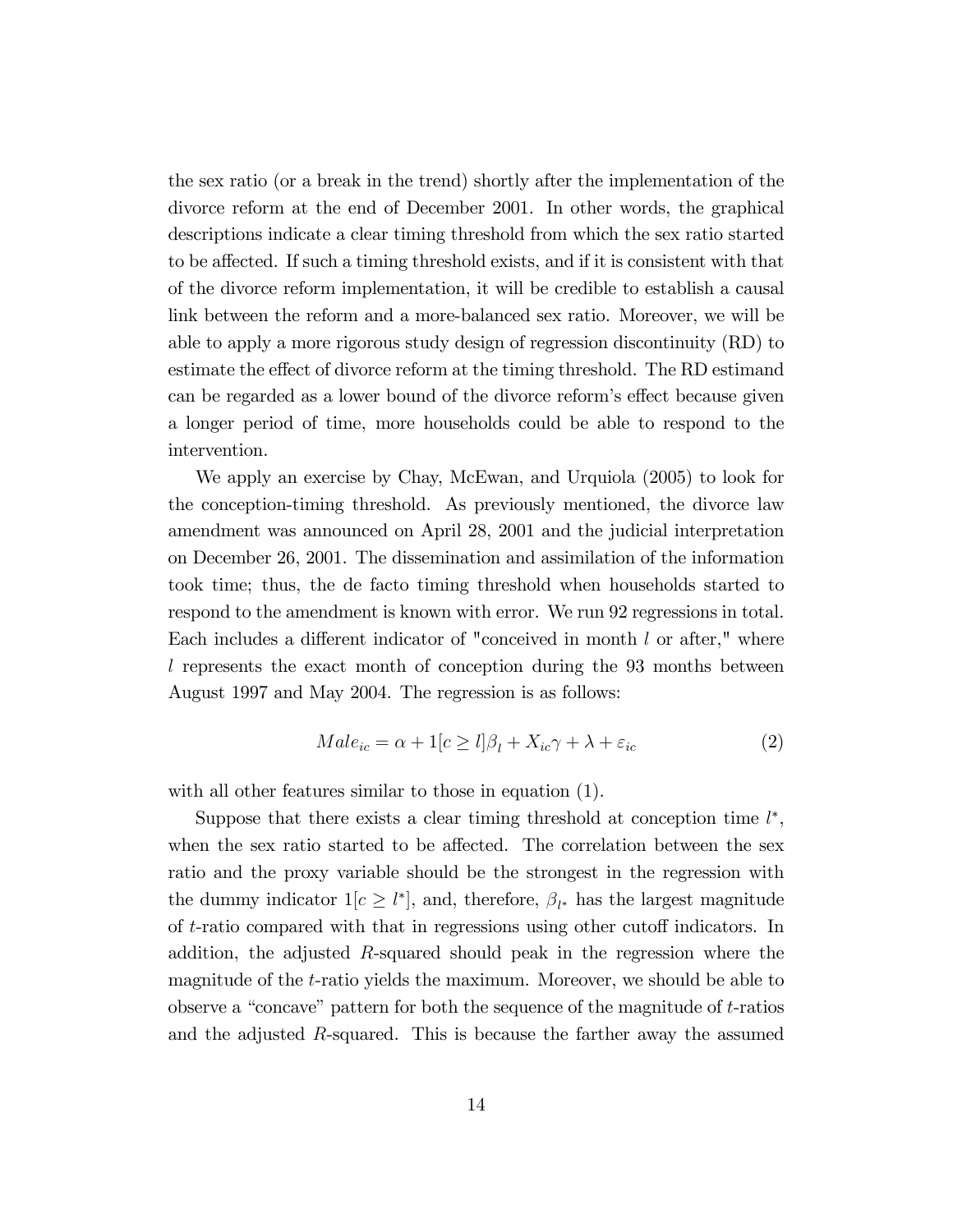cutoff is from the real timing threshold  $l^*$ , the weaker are the explanatory power of that assumed cutoff and the correlation between that cutoff and the sex ratio. Note that if the magnitudes of the adjusted R-squared and the t-ratio show a concave pattern, we can rule out a common time trend of the sex ratio. If the detected timing threshold of conception matches the timing of the new law's implementation, we can to a large extent rule out the effects of other policies.

We graph the adjusted  $R$ -squared of the sequence of regressions and the t-ratio magnitude of the coefficient of dummy indicator "conceived in month"  $l$  or later" in Figures III.A and III.B.

[Figure III.A is here]

[Figure III.B is here]

As the figures show, the magnitudes of the adjusted R-squared and the  $t$ -ratio of the coefficient of the threshold peak in the same regression when using the conception timing February 2002 as the cutoff in equation  $(2)$ . The adjusted R-squared and the t-ratio not only attain maximum magnitude in the regression using February 2002 as the cutoff, but the magnitudes of the R-squared and the  $t$ -ratio also show a "concave" pattern. Specifically, in Figure III.A, the adjusted R-squared increases when the cutoff approaches the threshold February 2002, and it decreases when the cutoff is defined as an earlier or later date. The adjusted R-squared gets smaller because more "noise" is added to the "real" threshold. A similar pattern is observed in Figure III.B when examining the magnitude of  $t$ -ratio of the sequence of the cutoffs' coefficients.

The threshold is, to a large extent, consistent with the timing of the implementation of the divorce law. In addition, the "concave pattern" shows that it is unlikely that a time trend is driving the decline in children's sex ratio.

### 4.3 Regression Discontinuity Estimation

To identify the effect of the divorce reform, with the timing threshold detected, we adopt a reduced-form non-parametric RD design. In this design, the jump in the regression of the dummy variable indicating whether the child is male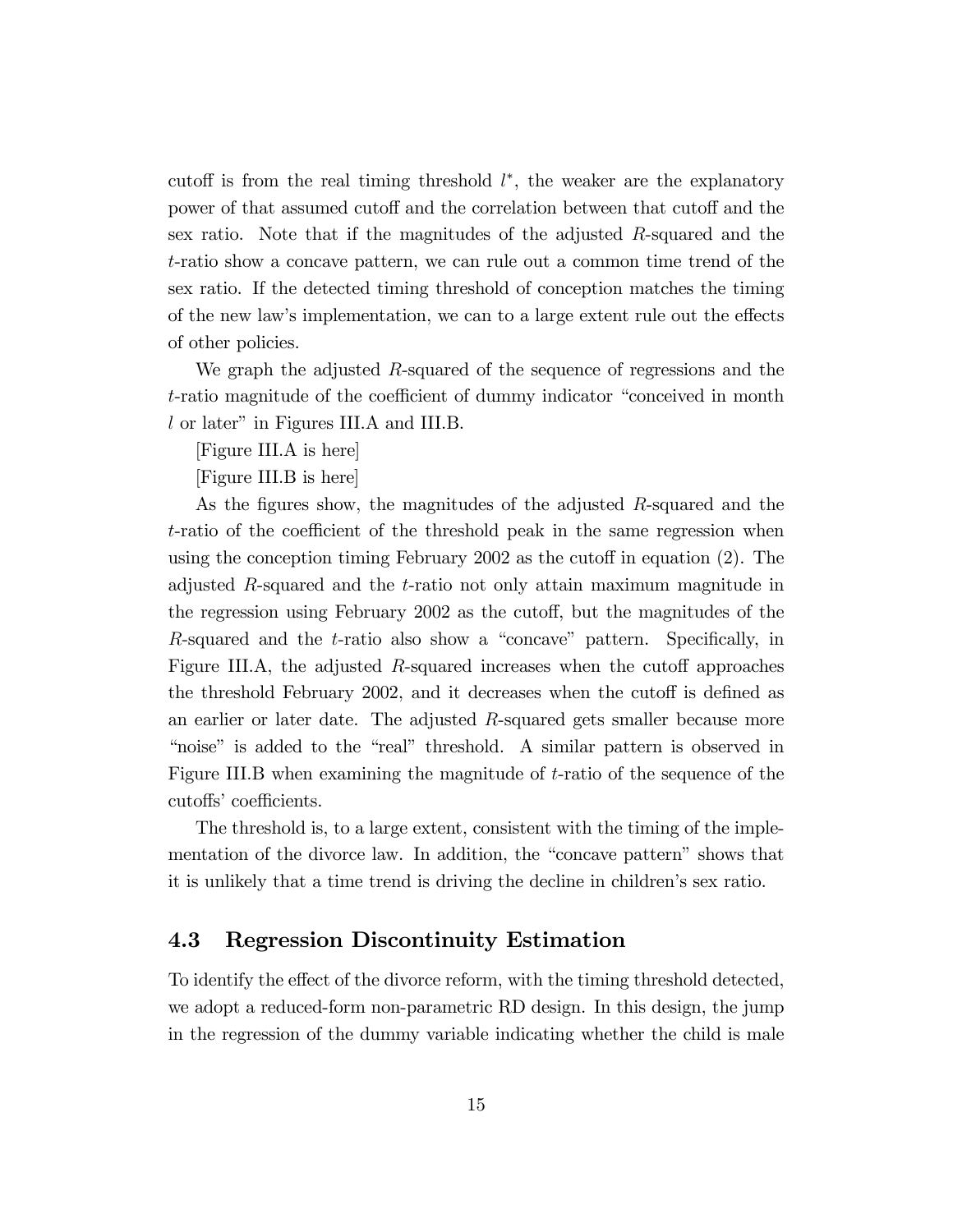(denoted by *male* in  $(3)$ ) on the timing of the mother's conception (denoted by  $c$  in  $(3)$ ) is interpreted as an average causal effect of the treatment (Imbens and Lemieux, 2008). Formally, the estimand is

$$
\tau_{RD} = \lim_{c \uparrow l^*} E[male_i|c_i = l^*] - \lim_{c \downarrow l^*} E[male_i|c_i = l^*]
$$
\n(3)

We use local linear regression to calculate  $\lim_{c \downarrow l^*} E[male_i] c_i = l^*$  and  $\lim_{c \uparrow l^*} E[male_i | c_i = l^*],$  respectively. For the implementation of local linear regression, we calculate the robust confidence intervals by the method proposed in Calonico, Cattaneo and Titiunik (2013a) and use a triangular kernel to attach more weight to observations closer to the timing threshold. We also use, for comparison, the bandwidth by the method proposed by Imbens and Kalyanaraman (2012) and Imbens and Lemieux (2008).

The advantage of the local linear regression above is that this non-parametric method does not need to impose assumptions on the functional form of how  $male<sub>i</sub>$  depends on the running variable  $c<sub>i</sub>$ . However, the disadvantage is that only observations within the optimal bandwidth are used for estimation, which causes efficiency loss and prevents us from detecting significant jump at the threshold. While we prefer the nonparametric estimands concerning consistency, as a robustness check, we use all children conceived between February 1996 and February 2005 and employ an alternative parametric method, by modeling the outcome  $male_i$  as

$$
male_i = \alpha + 1[c_i \ge l^*] \beta + f(c_i - l^*) \delta + 1[c_i \ge l^*] \cdot f(c_i - l^*) \phi + \varepsilon_i \tag{4}
$$

where  $f(c_i - l^*)$  is a polynomial function of the time relative to the threshold  $l^*$ . We employ second-, third-, and quadratic-polynomial control functions, respectively.

In addition to investigating the child's gender directly, we examine whether birth spacing gets closer for households that have two children, the first being a daughter. Ebenstein (2008), using a sample from Chinaís 2000 Population Census, finds that the birth spacing between children is significantly longer if the second birth is a son. P"ortner  $(2010)$  uses a similar strategy to detect sex-selective abortions in India.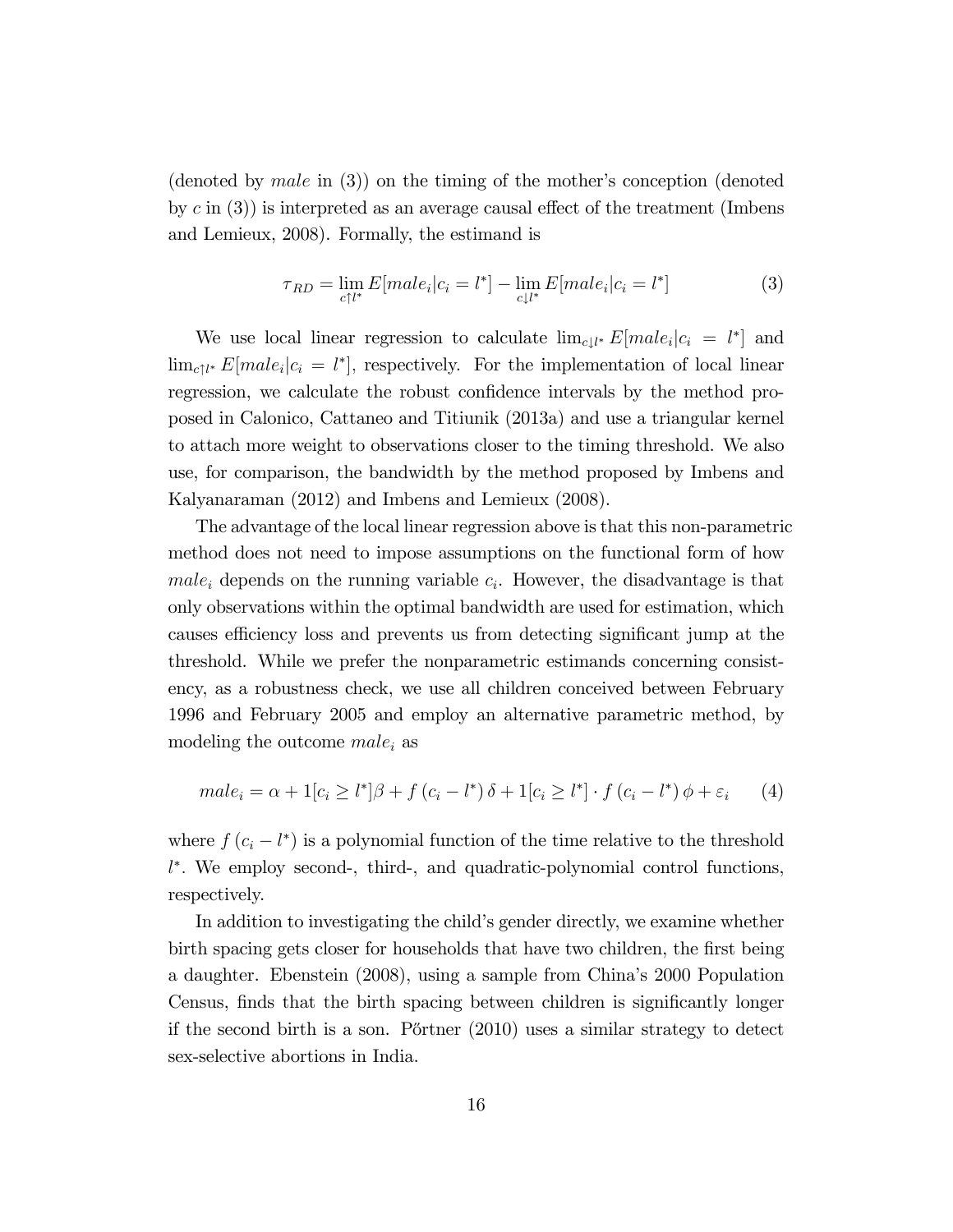[Figure IV is here] [Table II is here]

Figure IV plots the probability that the second child after a firstborn daughter is a son, according to the mother's conception month relative to the timing threshold  $(=0$  if the child is conceived in February 2002). The circles are the average of the dummy indicator of being a son for groups of children, defined by the conception months relative to the threshold February 2002. In addition, we present the smoothed values from a kernel-weighted local polynomial regression of the dummy indicator of the second child being a son on the relative month at the left and right side of the cutoff, respectively. Together, we plot the 95-percent confidence band. Figure IV shows the drop-off of the dummy indicator for the child being a son at the time when the divorce reform took effect.

Table II, Columns  $(1)-(3)$  report the estimands using different bandwidth selectors, showing that the decrease at the timing cutoff is consistently significant at the one-percent level. When the bandwidth is confined to the nine months around the threshold, the decline in the propensity to have a son after a firstborn girl amounts to 8.9 percentage points. Columns  $(4)-(6)$  report the OLS estimation with second-, third- and fourth-order polynomial control functions, respectively. The entries show that the jump at the threshold is significant at the five-percent level.

[Figure V is here]

[Table III is here]

Figure V plots birth spacing between the first and second child against mother's relative conception month. The circles are the average of birth spacing in each conception month. The curves are the smoothed values from a kernel-weighted local polynomial regression of the birth spacing on the relative month at the left and right side of the cutoff, respectively. The entries in Table III, Columns  $(1)-(3)$  report that the estimands using different bandwidth selectors are significant at the five-percent level. Within the bandwidth of eleven months around the threshold, birth spacing decreased by 3.386 months, which is comparable to the estimand by Ebeinstein (2008). Using the whole sample comprised of all second-born children conceived after February 1996, Columns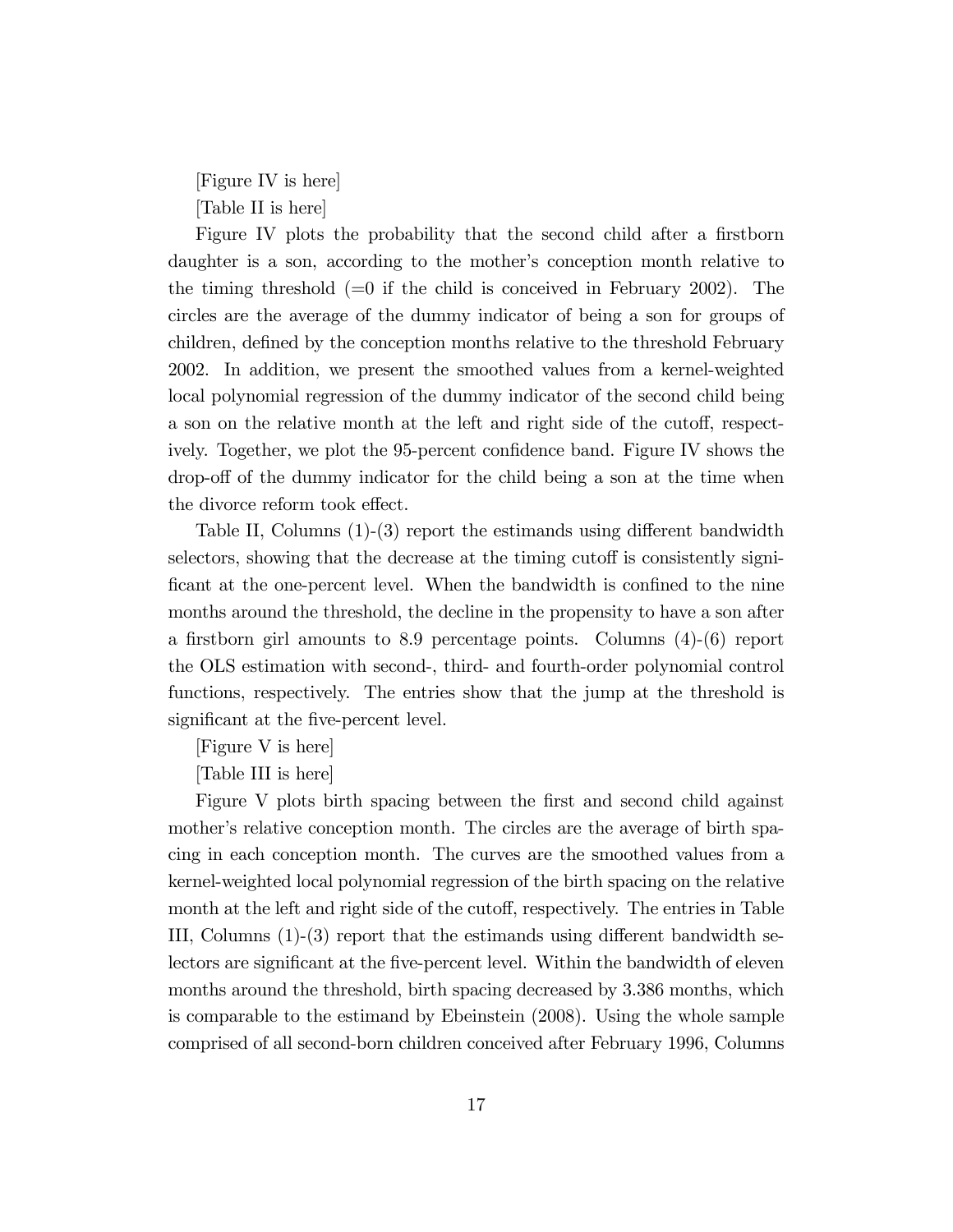$(4)-(6)$  show the OLS estimation with different-order polynomial control functions.

The validity of our RD design depends crucially on the continuity of the running variable—i.e., cohort measured in conception month in our RD design. The concern about validity is raised by the suspicion that women may want to delay pregnancy until being exposed to the divorce reform. In this paper, we adopt McCrary (2008) density test<sup>[15](#page-19-0)</sup> to formally examine whether the density of the cohort is continuous at the threshold February 2002. The outcome of this test is presented in Figure VI, and the null of continuity is not rejected.

[Figure VI is here]

The identification assumption in  $(3)$  is that the cohorts that conceived shortly before and after the timing threshold, when the new divorce law took effect, are comparable except for the exposure to the new divorce law. Specifically, two assumptions must hold. First, the (unobserved) household resources and characteristics that influence outcomes must have "continuous" effects on demand for sex-selective abortions. Second, these household resources and characteristics should have continuous distributions around the timing threshold. We provide suggestive evidence that the unobservable household characteristics are likely balanced within a small neighborhood around the threshold, to the extent that the observable pre-determined covariates do not show any significant jump at the cutoff, February 2002. Figure VII shows graphical evidence.

[Figure VII is here]

To interpret the result from (3), we need to impose the assumption of monotonicity. Specifically, the effect we investigate is how divorce reform impacts the incidence of subsequent sex-selective abortion for "compliers" defined as mothers who have a sex-selective abortion if they conceive a baby before the divorce reform took effect (before February 2002), and do not if they conceive a baby after the divorce reform took effect (February 2002 or

<span id="page-19-0"></span> $15$ The test is to smooth a finely-gridded histogram using local linear regression, separately on either side of the cutoff, and to conduct a Wald test of the null hypothesis that the discontinuity is zero.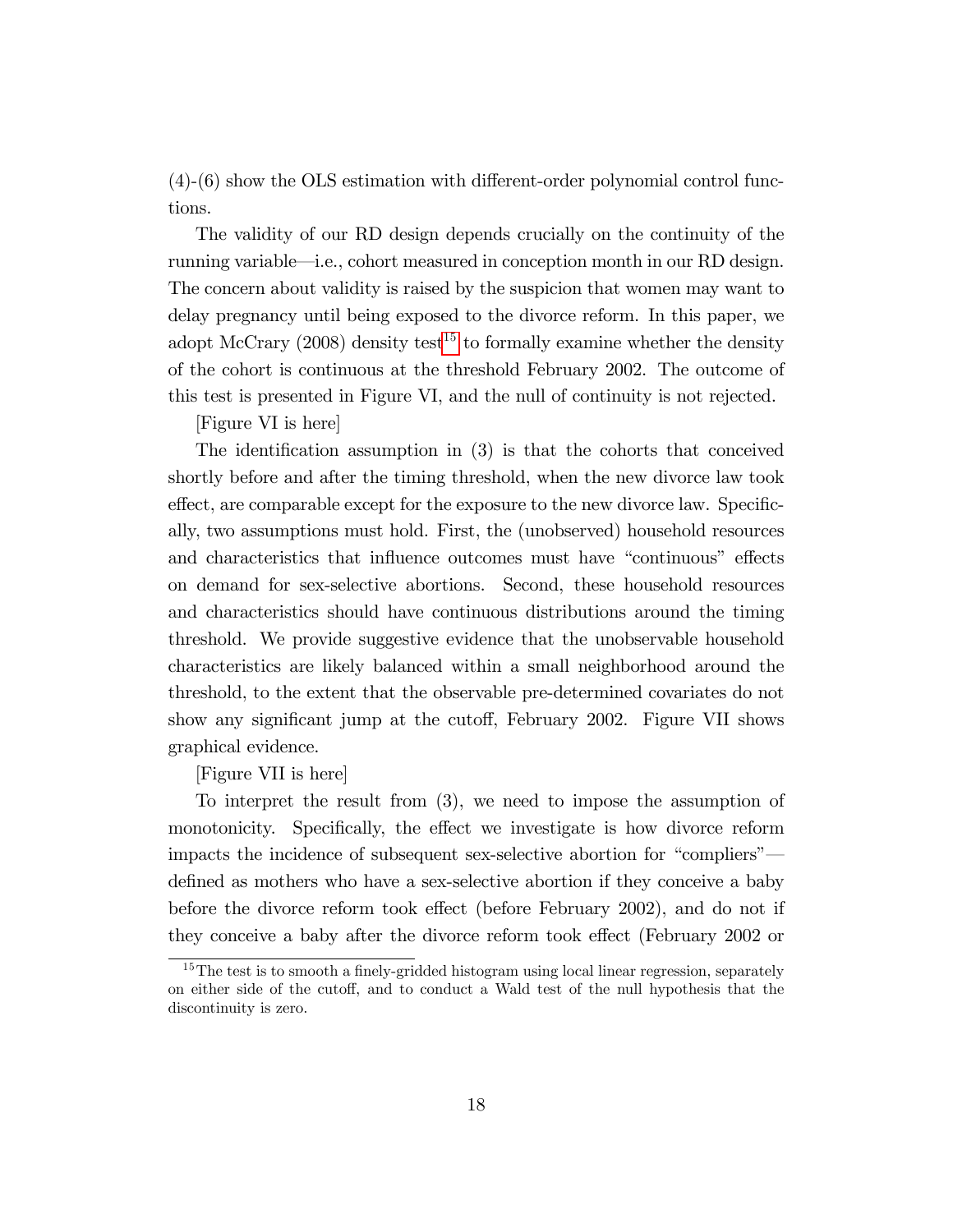later). Then,

$$
\tau_{RD} = \lim_{c \downarrow l^*} E[male_i|c_i = l^*] - \lim_{c \uparrow l^*} E[male_i|c_i = l^*]
$$
\n
$$
= E[male_i(1) - male_i(0) | i \text{ is a compiler and } c_i = l^*]
$$
\n(5)

where  $male_i(1)$  denotes the child i's sex when the mother's conception happened after the timing threshold, and  $male<sub>i</sub>(0)$  denotes the child *i*'s sex when the mother's conception happened before the timing threshold. In addition, we regard  $E[male_i(1) - male_i(0)]$  *i* is a complier and  $c_i = l^*$  as the lower bound of the divorce reform's average effect because information about the reform is likely to reach more households and be better understood later (when  $l > l^*$ ).

Another concern regarding the interpretation is that the analysis of children's gender uses information on surviving children reported by their parents. This sex ratio could be different from the sex ratio at birth because the decline in the former may also be driven by the decreasing gender difference in the mortality rates for young children, or by the decreasing propensity to underreport female births. Much of the previous research shows that the skewed sex ratio of children is caused mainly by sex-selective abortions. Zeng (1993) rules out the likelihood of infanticide using data from multiple sources. Goodkind  $(2011)$  analyzes China's 2000 Census data and finds that given excess underreporting of young daughters, especially pronounced just after 1990, estimated sex ratios are lower than reported ratios.<sup>[16](#page-20-0)</sup> We find no nationwide policies in the relevant time window that could have caused a systematic decrease in underreporting female births. We also find no factors that would mitigate the misreporting incentive, specifically for children conceived after the detected timing threshold. One concern is that, if there is a secular trend or life-cycle pattern of such underreporting, our RD estimands could be contaminated if the RD design fails to drop it out, especially when the bandwidth is large. However, Zeng (1993) finds that underreporting of female children is more common for newborns or very young children because 'hiding' a child will be more costly as she grows older. In this article, we find that the sex ratio is

<span id="page-20-0"></span> $16$ Goodkind (2011) finds that China's sex ratio at birth, once it is standardized by birth order, fell between 2000 and 2005, which is consistent with our findings.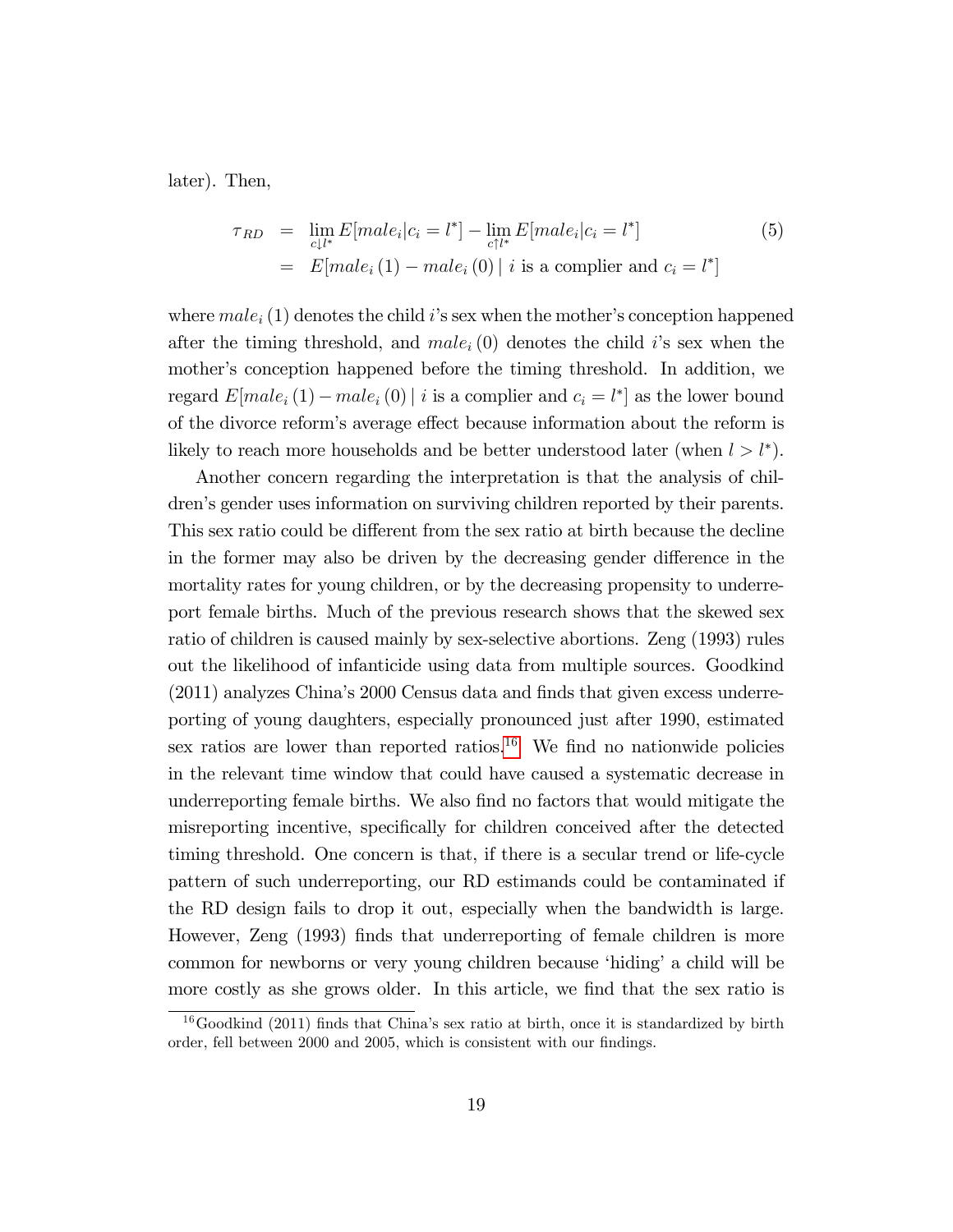more balanced among younger cohorts, which could only be underestimated if underreporting female children could possibly affect the RD estimand.

# 5 Heterogeneity across Women with Different Health-related Costs

To investigate the heterogeneity described in Corollary 1, we fit the following regression function:

$$
y_{ic} = \alpha + \sum_{l=1}^{15} 1[c = l] \times INTERVAL_{ic} \cdot \omega_l + \sum_{l=1}^{15} 1[c = l] \beta_l + INTERVAL_{ic}\theta + X_{ic}\gamma + \lambda + \varepsilon_{ic}
$$
\n(6)

In equation (6), INTERV  $AL_{ic}$  is defined as the period between women's first marriage and having her first child for woman  $i$ , whose second child is in cohort c.  $X_{ic}$  is a series of control variables that we will discuss in more details.  $\lambda$  is provincial fixed effects. If women who get pregnant at a later age have a high cost of sex-selective abortion,  $\omega_l$  should be negative when  $l > l^*$ .

We use the interval between women's first marriage and having her first child as a proxy variable for woman  $i$ 's health-related costs of sex-selective abortion. It is calculated using the timing of the Örst marriage and that of the Örstborn child in the 2005 Population Survey. Under the patriarchal tradition in rural China, couples generally start trying to have a child right after getting married. Moreover, sex-selective abortion is seldom used during a first pregnancy, a fact that is supported by much of the previous research (Li, Wei and Feldman, 2005; Li, 2007). Therefore, the interval between the first marriage and having the first child is more likely to be determined by fecundity or some exogenous factors. In prior research, Sturm and Zhang (1993) also use first conception interval as a measure of fecundibility. Women with a longer interval between marriage and the birth of their first child should have higher health-related costs for sex-selective abortions during the second pregnancy because they are more likely to have their second pregnancy in late age [17](#page-21-0) or because of their low fecundity.We discuss the validity of this

<span id="page-21-0"></span> $17$ There is considerable medical evidence that women's risk and health-related issues of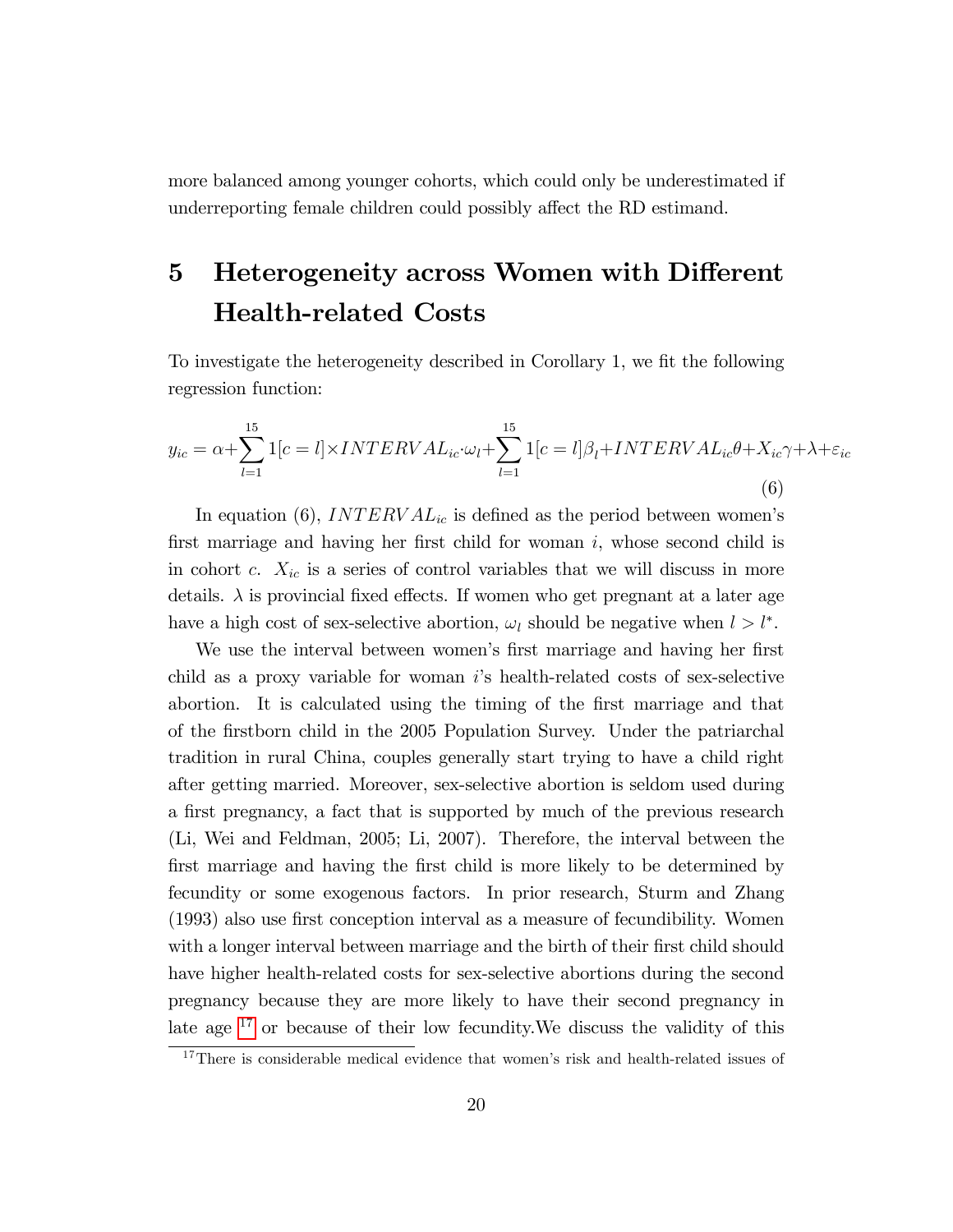proxy variable from three aspects. First, the interval between marriage and first birth may not capture only fecundity. If women with a better bargaining position tend to have their Örst child late and are closer to the margin to be affected by the divorce reform, then the negative correlation between the length of the interval and the magnitude of the divorce reform's effect can be explained by the difference in initial bargaining power. Second, fecundity could be the consequence of marriage matching if women's fecundity can be observed in marriage market or is closely related with observable factors valued in marriage market. Therefore, a household with a fertile wife may not be perfectly comparable to that with a less-fertile wife. Third, fecundity, per se, could affect women's bargaining position within a household.

We address these related concerns in a few ways. First, we control variables that could capture initial bargaining power and matching quality, including the education and age at the time of first marriage for both spouses. In particular, since women's age at first marriage is generally regarded as a strong indicator of bargaining position, to address the concern that the heterogeneity could be driven by the difference in initial bargarning position, we also control the interactions of age at first marriage and the dummy indicator of having a second child after the divorce reform. Second, we exclude the individual with the longest quartile of this interval. The intervals in the top quartile are longer than four years. We may suspect that for these women, the timing of having their first child could be a consequence of optimizing the trajectory of their career development, or they may not make a good comparison with those who have their first child soon after marriage. Finally, we argue that if low fecundity causes a decrease in women's bargaining position, the heterogeneity proposed in the model will be underestimated.

[Table IV and Table V are here]

Table IV, Columns  $(1)-(3)$  report the results of the specification of controlling provincial fixed effects, adding more controls for parental education, ethnicity, age at Örst marriage and indicators of migrants, respectively. Prior

pregnancy and sex-selective abortion increase with the age at which she becomes pregnant. Complications include elevated blood pressure, gestational diabetes, premature labor, and bleeding disorders such as placental abruption, etc.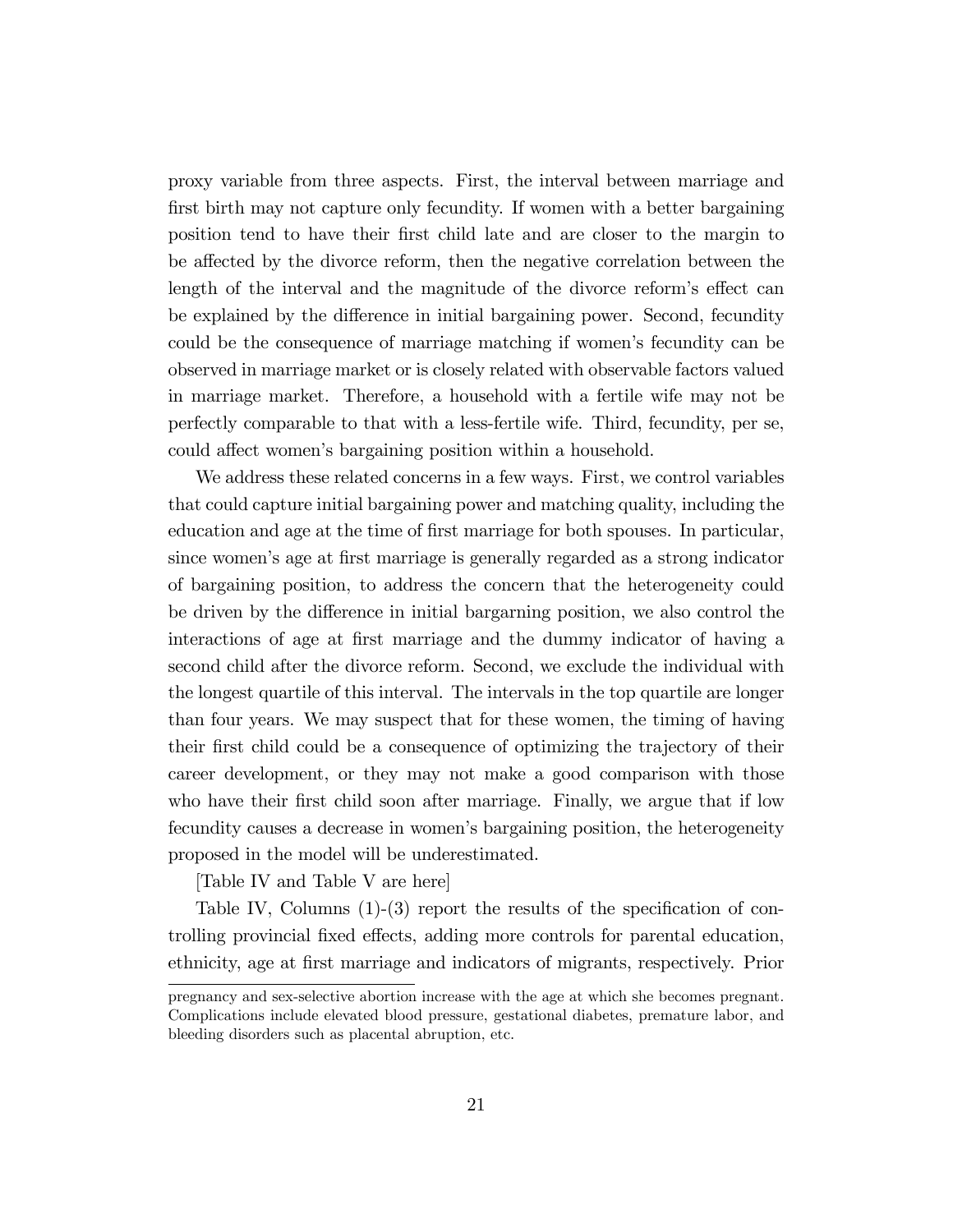research (Bates et al., 2004; Field and Ambrus 2008) show that womenís education levels and age at marriage are likely to be associated with their position in the marriage. Parents' migration status could potentially affect sex selection because some migration could be driven by the incentive to escape from the restrictions of their local family-planning policies. Table IV shows that women who are older at first pregnancy are less likely than those who are younger to have a second-born son after having a firstborn daughter. Specifically, a oneyear increase in the interval between marriage and the Örst birth decreases the probability of having a second-born son by 1.5 to 2.4 percentage points. This is consistent with Corollary 1, in that households become more responsive to the divorce law when womenís health-related costs of sex-selective abortions are large enough. This is the case because the couple will not make a (joint) decision to exert a costly effort when it sacrifices too much of the husband's private consumption.

In Column  $(4)$ , we confine the sample to women whose time between their first marriage and having their first child is shorter than four years, the 75th percentile. By focusing on this subsample, we exclude, to an extent, those who intend to delay having children. The coefficients are of similar magnitudes and similar significance levels. The robustness of the result shown in column  $(4)$ suggests that the variation in the time interval that we use for identification is largely exogenous. Specifically, it is unlikely to be driven by women's optimization or to be related to women's bargaining power.

Regarding the outcome of birth spacing, the first three columns of Table V show that birth spacing decreases by around 0.4-0.6 months following the divorce reform when the woman's age when having her first child increases by one year. The coefficients are of similar magnitude when the sample is confined to women with a shorter time span between their first marriage and having their first child (column  $(4)$ ).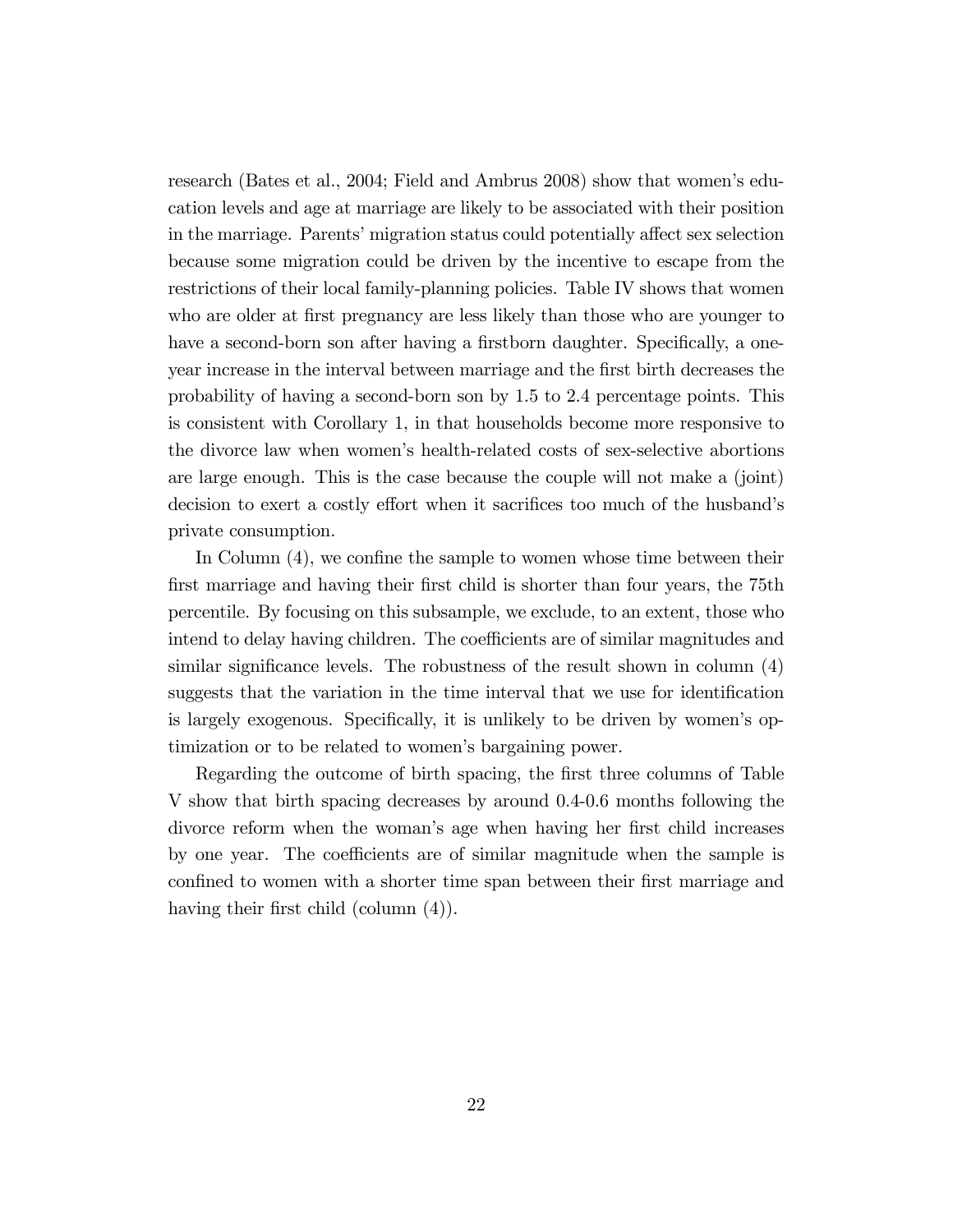### 6 Robustness and Supplementary Results

### 6.1 Other Policies

To exclude the possibility that policies other than the new divorce law could drive the discrete change in children's sex and induced abortions, we conduct an exhaustive search of all policy changes in the relevant time window.

In December 2001, the central government announced that the "Law of Population and Family Planning" (LPFP) was to replace the previous "Regulation of Population and Family Planningî to govern family planning. The contents of the two documents are essentially the same, except that the LPFP is enforceable by the court.<sup>[18](#page-24-0)</sup> Nevertheless, some skepticism is warranted because a law generally means stricter enforcement than a policy, and our detected timing threshold is close to the timing of the LPFP announcement. Therefore, we examine whether the LPFP caused the discontinuity.

Unlike the divorce reform, which took effect nationwide immediately following its enactment, due to large preexisting differences in family-planning policies across provinces, LPFP let each province decide on the timing and specifics of a local policy change relative to its original family-planning policy. Consequently, the implementation took place between September 2002 and April 2004 (See Appendix Table I), a period that was after our discontinuity threshold. To show that the discrete change in the sex ratio should not be attributed to LPFP, we conduct a discontinuity analysis by plotting childrenís sex ratio against the conception month relative to the implementation dates on left and right side of the implementation cutoff, respectively. Figure VIII clearly shows that there is no discontinuity at the time of the enactment of the provincial Act of Population and Family Planning.

<span id="page-24-0"></span><sup>18</sup>The "Act of Population and Family Planning" has been slightly changed in some provinces. For example, in Hubei province, the 1987 version of the Act states that "the couple is qualified to have a second child if one party of the spouses is disabled." This article was reversed in the December 2002 Act. In the 1987 Act, a remarried couple is qualified to have one child of their own only if one party has had no child and the other party has had no more than one child. The 2002 Act relaxed these rules a little: If one party is widowed before the current marriage, and the other party has had no child before, the spouses are qualified to have their own child even if the widowed party had two children in the previous marriage.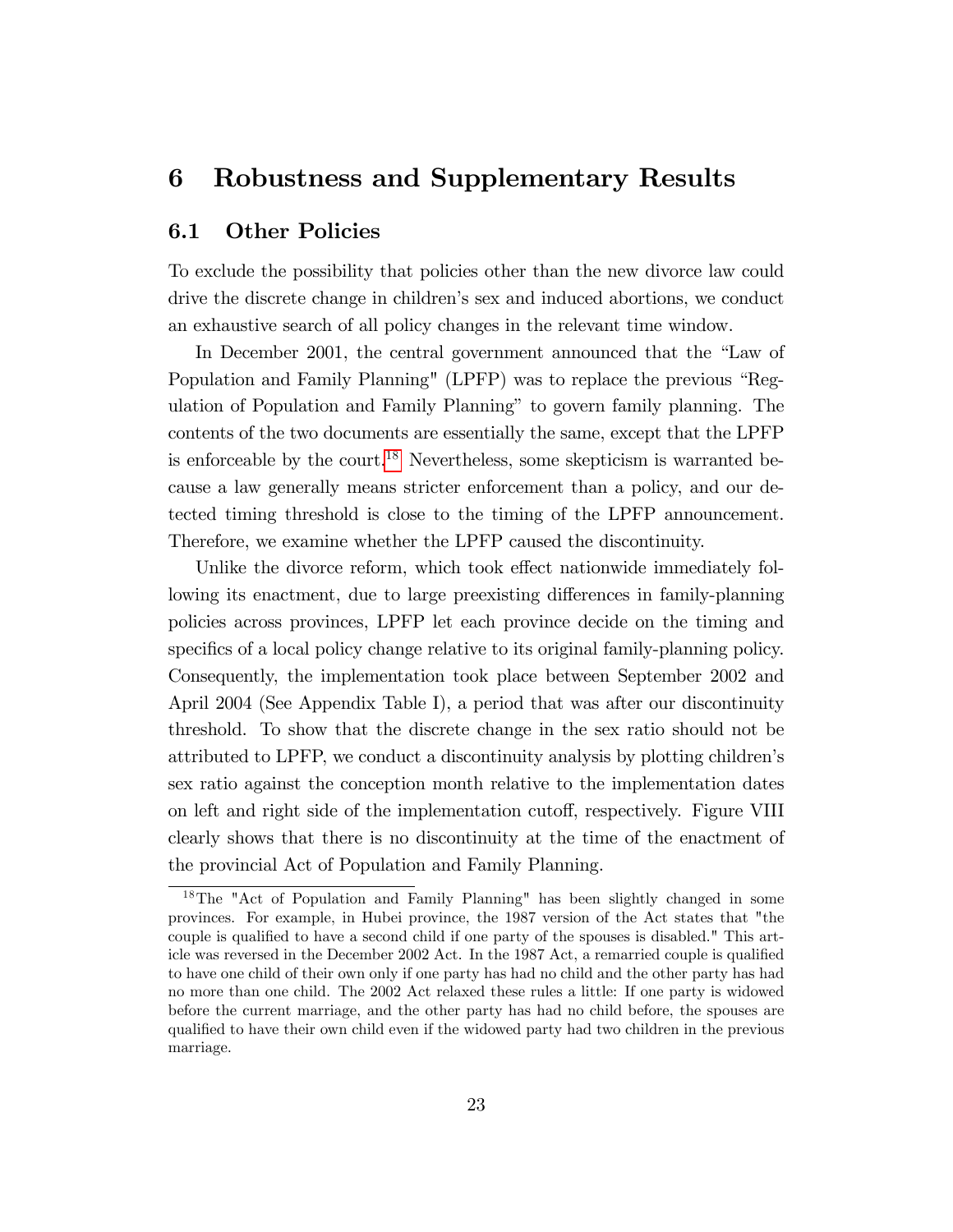[Figure VIII is here]

Following LPFP, the central government announced two more documents to strengthen enforcement of the ban on sex-selective abortions stated in LPFP: "The Prohibition of Ultrasound B Sex Screening and Induced Abortions" and "The Comprehensive Views on Curbing the Rising Sex Ratio," which were announced in January and June 2003, respectively. The two documents cannot cause the detected discontinuity because the announcements were even later than the period discussed above.

Another potentially relevant program is the "Care for Girls Program" (Guan Ai Nv Hai Xing Dong), which was initiated in 2003, aiming to mitigate discrimination against women and girls and eventually curb the rising sex ratio at birth. However, until February 2004, the program covered only 11 counties (among the 1,463 counties in China). Therefore, the nationwide decline in the sex ratio is not likely to be driven by this program.

### 6.2 Supplementary Evidence on Women's Bargaining Power Improvement

In this section, we show the improvement in women's bargaining power in such areas as household consumption. Our model suggests that women's private consumption could go either way following fewer sex-selective abortions. If the household decision switches from abortion to non-abortion, the wife's marginal utility of consumption is greater, which means that she is able to attain the same level of utility with less consumption. Thus, her consumption could be lower than it was before the improvement in divorce options. Therefore, we focus on households that are already done having children. For these households, fertility or sex-selective abortions are pre-determined, and improvement in the wife's utility within marriage can be unambiguously reflected by an increase in her consumption.

We use China's Health and Nutrition Survey (CHNS) data<sup>[19](#page-25-0)</sup> for this ana-

<span id="page-25-0"></span><sup>19</sup>CHNS was administered by the Population Center at the University of North Carolina in 1991, 1993, 1997, 2000, 2004, 2006, 2009 and 2011.The survey took place over a 3-day period using a multistage, random cluster process to draw a sample of about 4400 households with a total of 26,000 individuals in nine provinces. CHNS has detailed information on three-day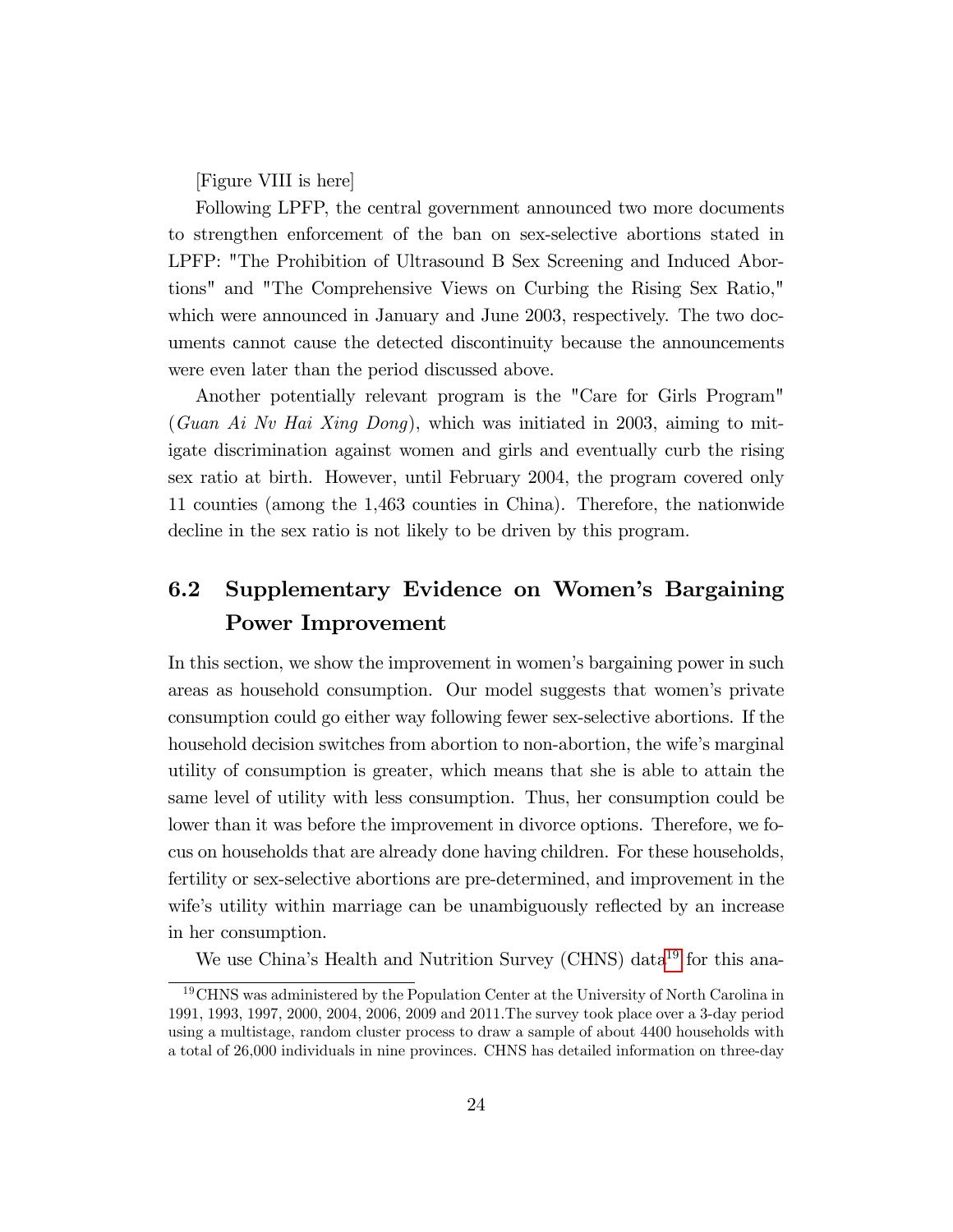lysis. Because the consumption and nutrition intake were measured during the survey in each three to four years, a rigrous RD exercise is not feasible. As a supplementary descriptive evidence, we examine the outcomes of household consumption by fitting the equation as follows:

$$
c_{it} = \alpha + post_{it}\beta + \tau \cdot \theta + X_{it}\gamma + \lambda + \varepsilon_{it}
$$

where  $post_{it}$  is the dummy indicator of whether the sample is drawn from the wave after 2000. captures the linear trend of the calendar year.  $X_{it}$  is the vector of control variables similar to that in equation  $(1)$ ,  $\tau$  is the linear time trend and  $\lambda$  is the provincial fixed effect. We examine the outcome c of husband's liquor and cigarettes consumption and children's calorie intake, respectively.

[Table VI is here]

The results are shown in Table VI. In Column  $(1)$ , husbands' consumption of cigarettes decreases by 2.5 per day, which is significant at the one-percent level. In column (2), husbands' frequency of drinking alcohol also decreases at the ten-percent significance level. Column  $(3)$  shows that for each child, the three-day average calorie intake increases by  $85.2$  at the ten-percent significance level. These results are consistent with findings in the previous research: The improvement in womenís bargaining power is associated with an increase in childrenís nutritional intake and, potentially, a decrease in menís liquor and cigarette consumption (Alderman and Haddad, 1997; Duflo, 2003; Püetz and Webb, 1989; Thomas, 1990; Von Braun).

### 7 Conclusions

Using Chinaís divorce law amendment for a regression discontinuity analysis of sex-selective abortions, we are able to elicit causal effects of control over household resources on household choices of public-good provision. Changes in the divorce laws are plausibly believed to be a pure shock to bargaining power for couples married before the reform. In order to probe the impact of

average nutrition intake and consumption on liquor and cigarettes.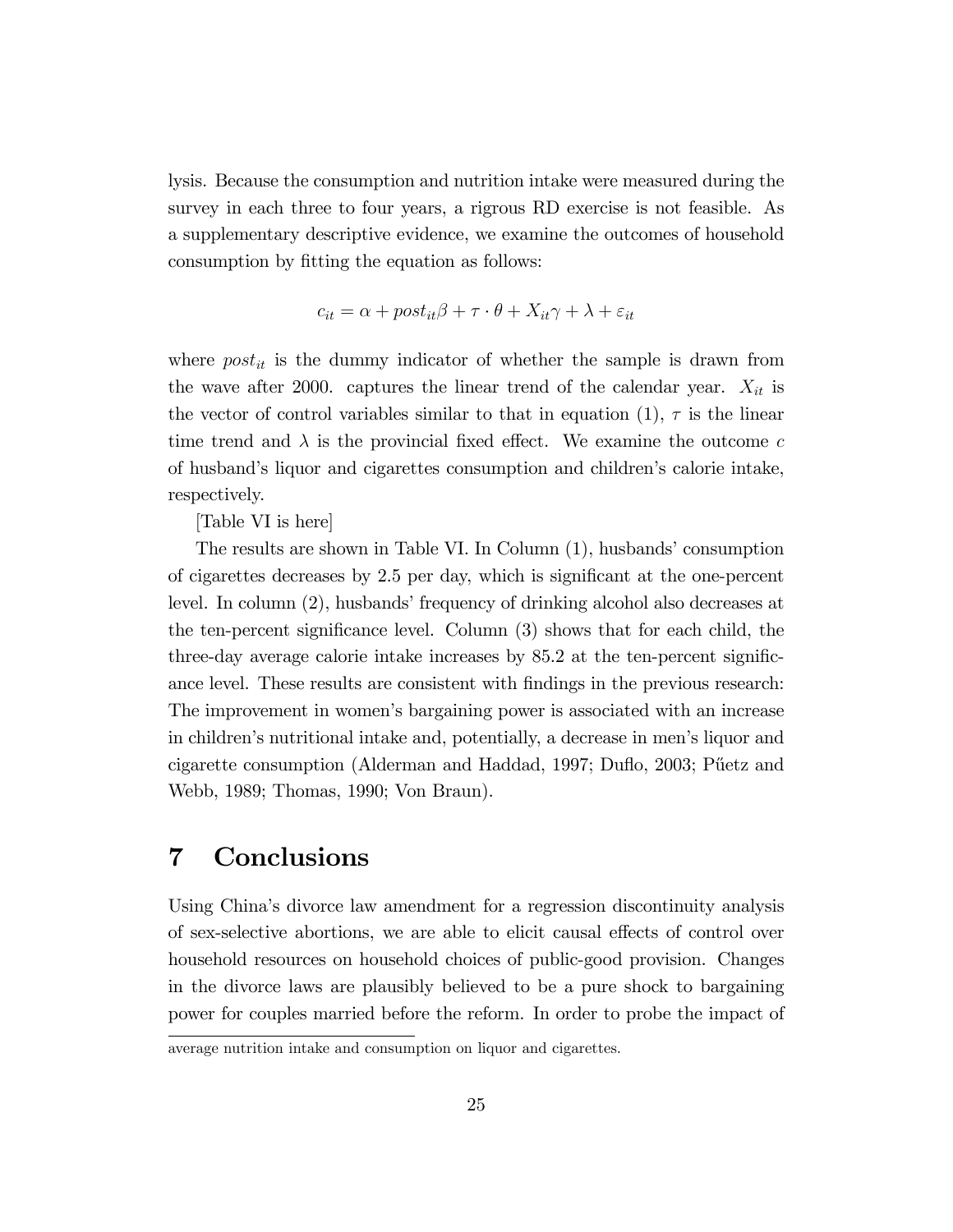bargaining power on gender inequality among children, using the divorce law reform rather than womenís economic values gives us the advantage that the legislative innovation will not affect the economic return of having a daughter.

We find that households have had fewer sex-selective abortions since the enactment of this pro-women divorce law amendment, which rejects the unitary model of the household. An advantage of exploring this outcome is that it is more likely to reflect household decision making rather than differences in investment that are not meant to produce differential mortality, education attainment or nutrients.

We suggest the interpretation of divorce options as a relevant "threat" to household decision making. In addition, the asymmetric costs of providing household public goods are likely to provide an important channel through which bargaining power could affect household public-good provision.

An encouraging finding of this paper is that the empowerment of women within households substantially decreases the incidence of sex-selective abortions. This insight is valid even when women's preference for a son is as strong as their husbandsí, which is plausible in both China and India. Almond and Edlund (2008) depict a rather bleak picture of changing the preference toward sons among the second generation of Chinese US migrants. Our empirical analysis shows that the asymmetric costs upon sex-selective abortion make empowering women an efficient policy tool in curbing the rising sex ratio. In addition, improving womenís bargaining power through legal innovation seems less costly and more efficient than banning ultrasound B sex screening. We also show that the effects of the divorce reform started to become evident shortly after implementation. The change is quite swift compared to economic growth, which gradually increases the return of having daughters through increasing women's economic value.

### References

Aizer, Anna. "The gender wage gap and domestic violence." The American Economic Review (2010): 1847-1859.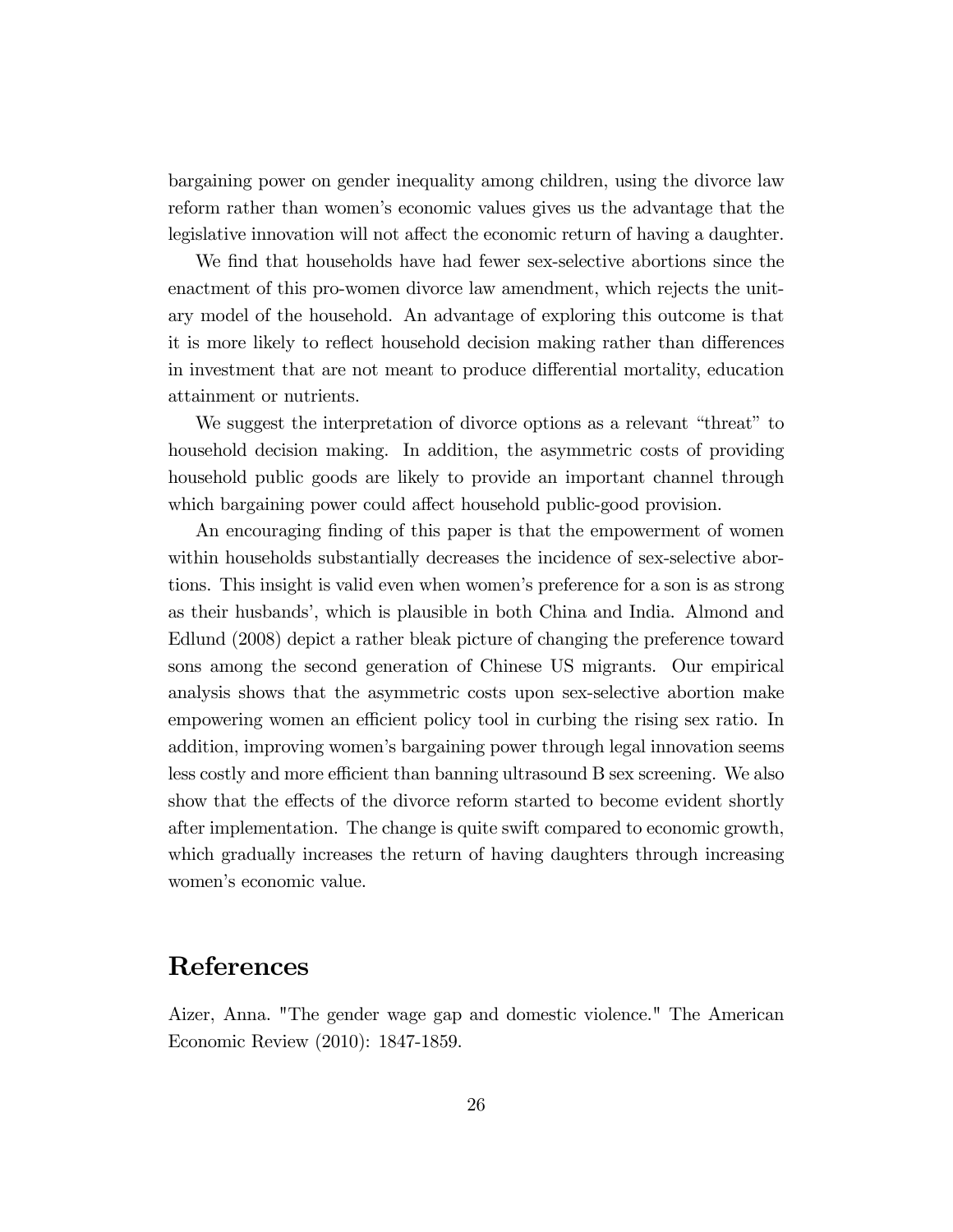Almond, Douglas, and Lena Edlund. "Son-biased sex ratios in the 2000 United States Census." Proceedings of the National Academy of Sciences 105.15 (2008): 5681-5682.

Arnold, Fred, Minja Kim Choe, and T. K. Roy. "Son preference, the familybuilding process and child mortality in India." Population studies 52.3 (1998): 301-315.

Bates, Lisa M., Farzana Islam, Khairul Islam, and Sidney Ruth Schuler. 2004. Legal Registration of Marriage in Bangladesh: An Intervention to Strengthen Women's Economic and Social Position and Protect Them against Domestic Violence?" Manuscript, Acad. Educ. Development, Washington, DC.

Banerjee, Abhijit V. "Educational Policy and the Economics of the Family."Journal of Development Economics 74.1 (2004): 3-32.

Ben-Porath, Yoram. "The production of human capital and the life cycle of earnings." The Journal of Political Economy (1967): 352-365.

Ben-Porath, Voram. "Short-term áuctuations in fertility and economic activity in Israel." Demography 10.2 (1973): 185-204.

Ben-Porath, Yoram, and Finis Welch. "Do sex preferences really matter?." The Quarterly Journal of Economics 90.2 (1976): 285-307.

Blundell, Richard, Pierre-AndrÈ Chiappori, and Costas Meghir. "Collective labor supply with children." Journal of Political Economy 113.6 (2005): 1277- 1306.

Browning, Martin, and Pierre-Andre Chiappori. "Efficient intra-household allocations: A general characterization and empirical tests." Econometrica (1998): 1241-1278.

Burgess, Robin, and Juzhong Zhuang. "Modernisation and son preference."  $(2000).$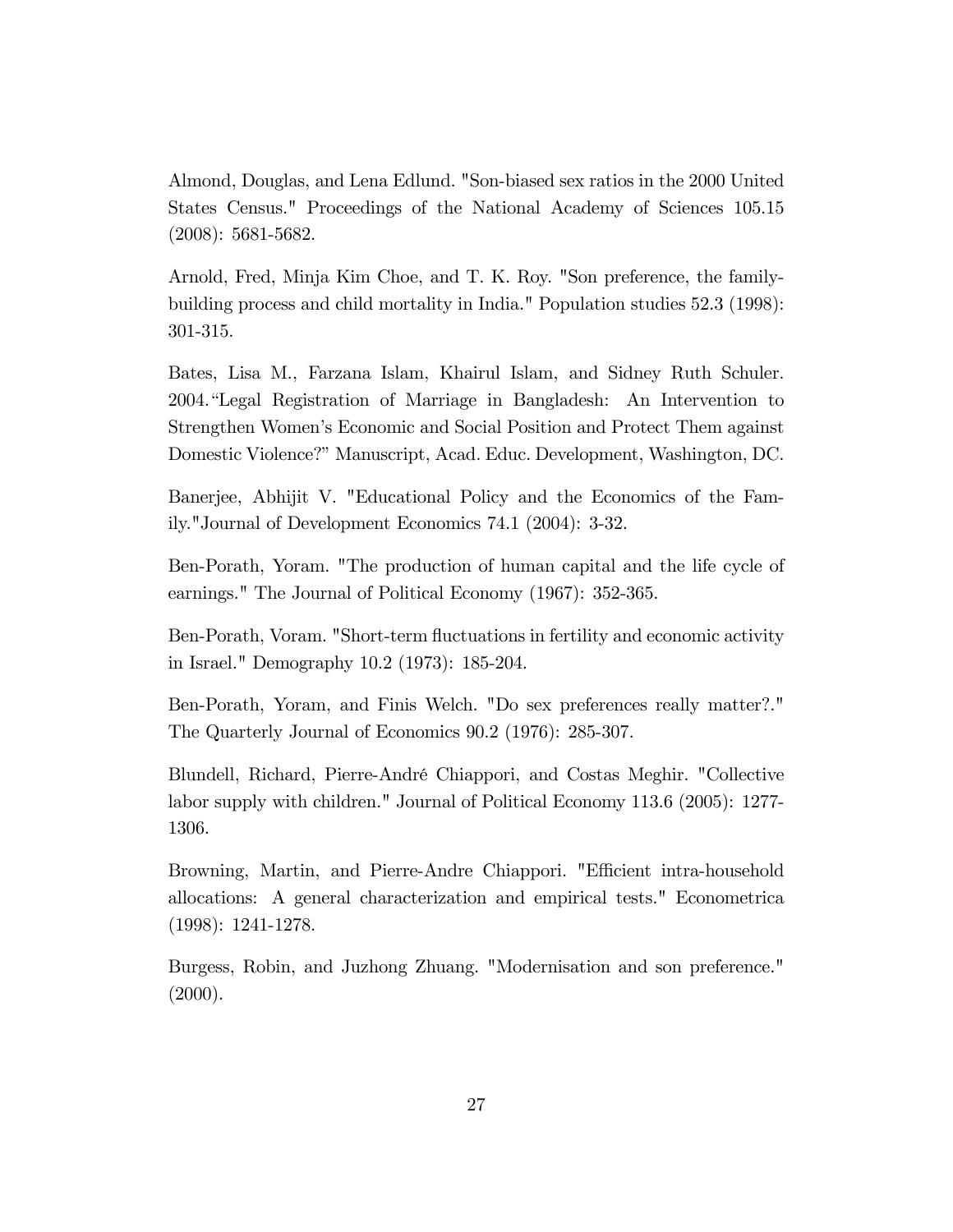Calonico, Sebastian, Matias D. Cattaneo, and Rocio Titiunik. "Robust nonparametric confidence intervals for regression-discontinuity designs." Revision requested by Econometrica (2013).

Chay, Kenneth Y., Patrick J. McEwan, and Miguel Urquiola. "The Central Role of Noise in Evaluating Interventions That Use Test Scores to Rank Schools." American Economic Review 95.4 (2005): 1237-1258.

Chiappori, Pierre-AndrÈ, Murat Iyigun, and Yoram Weiss. Public goods, transferable utility and divorce laws. No. 2646. IZA Discussion Papers, 2007.

Chiappori, Pierre-André, Yoram Weiss, "Divorce, Remarriage and Welfare: A General Equilibrium Approach " Journal of the European Economic Association,  $4(2-3)$ ,  $2006$ , pp. 415-426.

Chu, Junhong. "Prenatal sex determination and sex-selective abortion in rural central China." Population and Development Review 27.2 (2001): 259-281.

Clark, Shelley. "Son preference and sex composition of children: Evidence from India." Demography 37.1 (2000): 95-108.

Gupta, Monica Das. "Selective discrimination against female children in rural Punjab, India." Population and development review (1987): 77-100.

Duflo, Esther. "Grandmothers and Granddaughters: Old Age Pensions and Intrahousehold Allocation in South Africa." (2003).

Duflo, Esther. "Women Empowerment and Economic Development." Journal of Economic Literature 50.4 (2012): 1051-79.

Ebenstein, Avraham. "The "missing girls" of China and the unintended consequences of the one child policy." Journal of Human Resources 45.1 (2010): 87-115.

Field, Erica, and Attila Ambrus. "Early marriage, age of menarche, and female schooling attainment in Bangladesh." Journal of Political Economy 116.5 (2008): 881-930.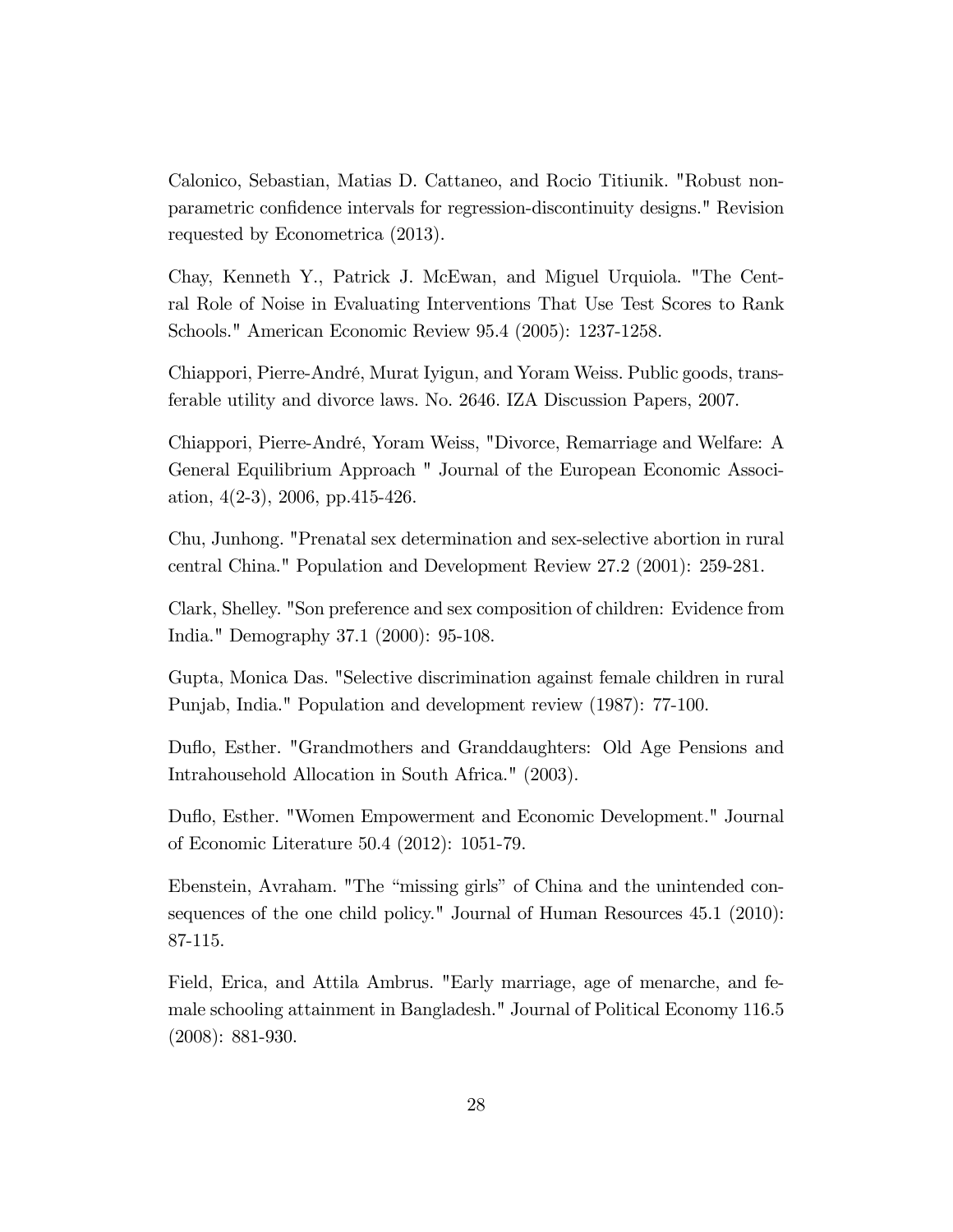Foster, Andrew, and Mark Rosenzweig. "Missing women, the marriage market and economic growth." Unpublished manuscript available at http://adfdell. pstc. brown. edu/papers/sex. pdf (2001).

Gray, Jeffrey S. "Divorce-Law Changes, Household Bargaining, and Married Womenís Labor Supply." American Economic Review 88.3 (1998): 628-42.

Goodkind, Daniel. "Child underreporting, fertility, and sex ratio imbalance in China." Demography 48.1 (2011): 291-316.

Gruber, Jonathan, "Is making divorce easier bad for children? The long-run implications of unilateral divorce," Journal of Labor Economics Vol.22, No.4 (October 2004), pp. 799-833.

Haddad, Lawrence, John Hoddinott, and Harold Alderman. Intrahousehold resource allocation in developing countries: models, methods, and policy. Johns Hopkins University Press, 1997.

Imbens, Guido W., and Thomas Lemieux. "Regression discontinuity designs: A guide to practice." Journal of Econometrics 142.2 (2008): 615-635.

Imbens G, Kalyanaraman K. Optimal Bandwidth Choice for the Regression Discontinuity Estimator. Review of Economic Studies (2012) 79 (3): 933-959.

Lafortune, Jeanne, et al. "Changing the Rules Midway: The Impact of Granting Alimony Rights on Existing and Newly-Formed Partnerships." Unpublished manuscript (2012).

Li, Shuzhuo, Yan Wei, and Marcus W. Feldman. "Son Preference and Induced Abortion in Rural China: Findings from the 2001 National Family Planning and Reproductive Health Survey." (2005).

Li, Shuzhuo. "Imbalanced sex ratio at birth and comprehensive intervention in China." (2007).

Li, Hongbin, and Hui Zheng. "Ultrasonography and sex ratios in China." Asian Economic Policy Review 4.1 (2009): 121-137.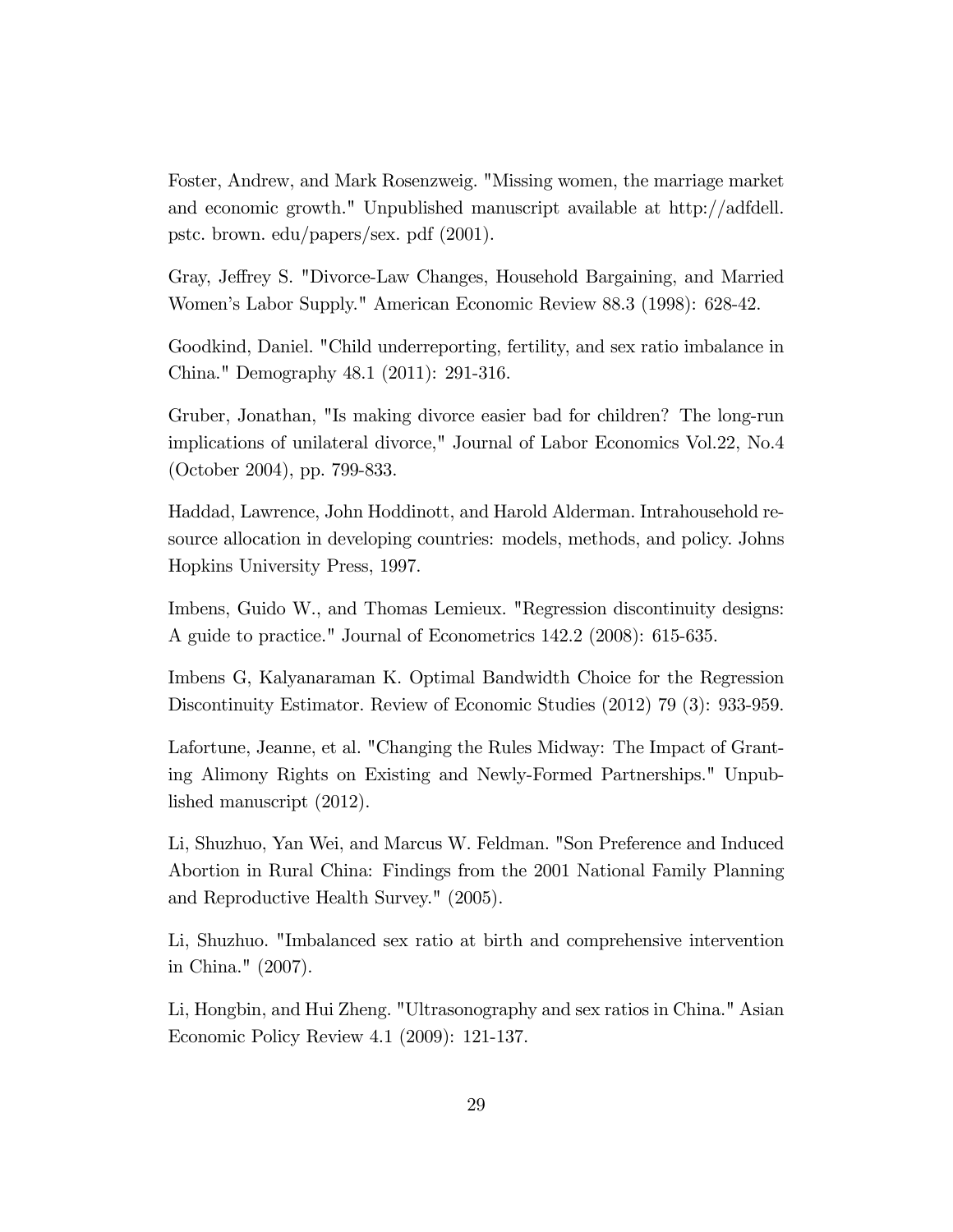Cecilia Chan, Liu Meng. "Family violence in China: Past and present." Journal of Comparative Social Welfare 16.1 (2000): 74-87.

Manser, Marilyn, and Murray Brown. "Marriage and household decisionmaking: A bargaining analysis." International economic review (1980): 31-44.

McCrary, Justin. "Manipulation of the running variable in the regression discontinuity design: A density test." Journal of Econometrics 142.2 (2008): 698- 714.[34] Manser, Marilyn, Murray Brown, "Marriage and household decisionmaking: A bargaining analysis," International Economic Review, 21(1), 1980.

McElroy, Marjorie B., and Mary Jean Horney. "Nash-bargained household decisions: Toward a generalization of the theory of demand." International Economic Review 22.2 (1981): 333-349.

McElroy, Marjorie B. "The Empirical Content of Nash-Bargained Household Behavior." Journal of human resources 25.4 (1990).

Pörtner, Claus C. "Sex selective abortions, fertility and birth spacing." University of Washington, Department of Economics, Working Paper (2010).

Rangel, Marcos A. "Alimony rights and intrahousehold allocation of resources: Evidence from brazil." The Economic Journal 116.513 (2006): 627-658.

Rohlfs, Chris, Alexander Reed, and Hiroyuki Yamada. "Causal effects of sex preference on sex-blind and sex-selective child avoidance and substitution across birth years: Evidence from the Japanese year of the fire horse." Journal of Development Economics 92.1 (2010): 82-95.

Rosenzweig, Mark R., and T. Paul Schultz. "Market opportunities, genetic endowments, and intrafamily resource distribution: Child survival in rural India." The American Economic Review (1982): 803-815.

Sturm, Roland, and Junsen Zhang. "Fecundibility and social development in China: changes in the distribution of the first conception interval." Biometrical journal 35.8 (1993): 985-995.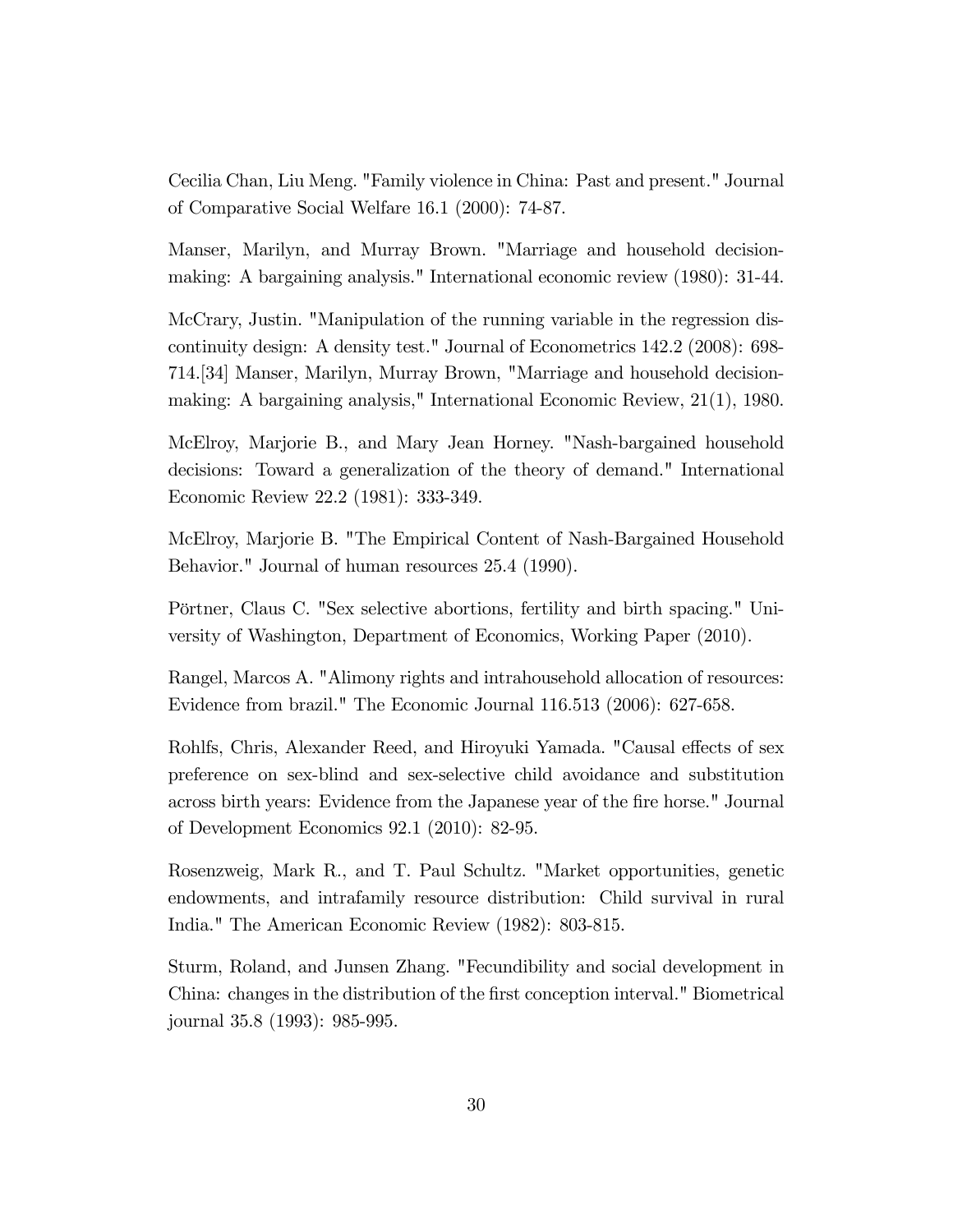Qian, Nancy. "Missing women and the price of tea in China: The effect of sex-specific earnings on sex imbalance." The Quarterly Journal of Economics 123.3 (2008): 1251-1285.

Scharping, Thomas. Birth Control in China 1949-2000: Population policy and demographic development. Routledge, 2003.

Sen, Amartya. "More than 100 million women are missing." The New York Review of Books 37 (1990).

Sen, Amartya. "Missing women." BMJ: British Medical Journal 304.6827 (1992): 587.

Stevenson, Betsey. "Divorce law and women's labor supply." Journal of Empirical Legal Studies 5.4 (2008): 853-873.

Stevenson, Betsey, and Justin Wolfers. "Bargaining in the shadow of the law: Divorce laws and family distress." The Quarterly Journal of Economics 121.1 (2006): 267-288.

Thomas, Duncan. "Intra-Household Resource Allocation An Inferential Approach." Journal of human resources 25.4 (1990).

Thomas, Duncan, John Strauss, and Maria-Helena Henriques. "How does mother's education affect child height?." Journal of human resources (1991): 183-211.

Von Braun, Joachim, Detlev Puetz, and Patrick Webb. Irrigation technology and commercialization of rice in The Gambia, effects on income and nutrition. No. 75. Intl Food Policy Res Inst, 1989.

Yi, Zeng, et al. "Causes and implications of the recent increase in the reported sex ratio at birth in China." Population and Development Review (1993): 283-302.

Zeng, Yi, Deqing Wu, "Regional Analysis of Divorce in China since 1980," Demography Vol. 37, No. 2 (May, 2000), pp.215-219.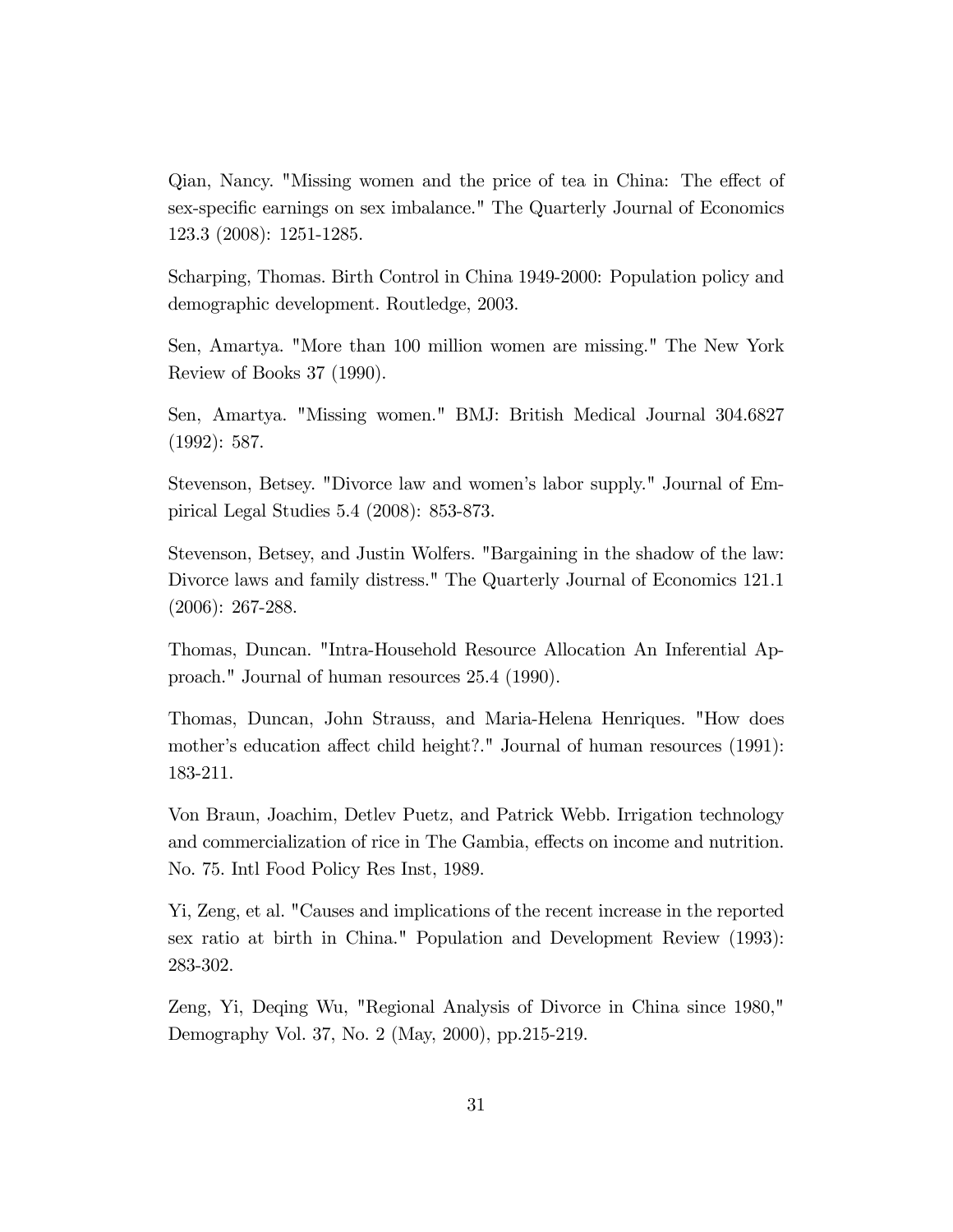#### Figure I.



Household Utility Pareto Frontier and Comparative Statics

*Note*: Figure I.A shows the utility Pareto frontier (UPF) upon abortion and non-abortion. The UPF of abortion has a higher slope because the wife's marginal utility of private consumption decreases upon abortion, while the husband's remains intact. The *MRS* of private consumption between the husband and wife gets larger. The two UPFs intersects at  $\hat{v} - c_w$ . Households with  $v_d < \hat{v}$  choose to have an abortion, while households with  $v_d > \hat{v}$  choose non-abortion.

Figure I.B. Household Utility Pareto Frontiers When  $e_A$  is Not Large Enough Relative to  $e_{NA}$ 



*Note*: Figure I.B shows the case in which the abortion costs are negligible. The UPF of abortion lies outside of that of non-abortion for all values of  $v_d$ . All households choose to have an abortion.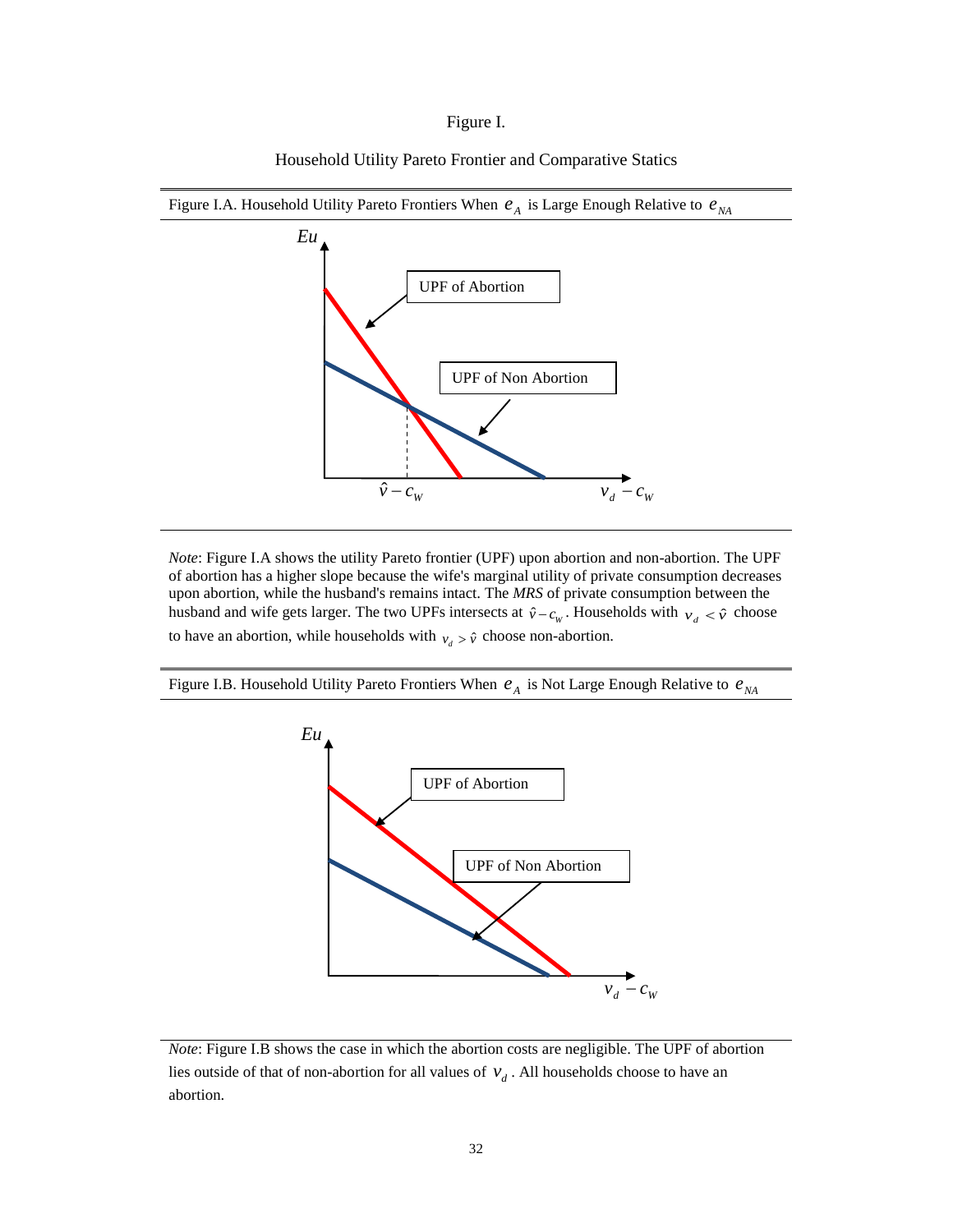#### Figure II.

Sex ratio of the Second-born Children after Having Firstborn Daughters



Figure II.A. Sample Mean of Sex Ratio by Cohort





*Source*: The 25-percent sample of the 2005 One-Percent Population Survey.

*Note*: The sample is confined to the second child of rural households with a firstborn daughter, born between 1997 and 2005 (the four years around the implementation), and the parents married before the divorce law amendment. The children are categorized by the timing of their conception. Each cohort is defined as all babies conceived in each six-month period following February 1997. In Figure II.A, the sex ratio is the ratio of the number of boys to the number of girls. In Figure IIB, the circles are the coefficients of the cohort indicators, and the lines are the 95 percent confidence interval of the regression  $Male_{ic} = \alpha + \sum_{l=1}^{15} 1[c = l]\beta_l + X_{ipc}\gamma + \lambda +$  $Male_{ic} = \alpha + \sum_{l=1}^{15} 1[c = l]\beta_l + X_{ipc}\gamma + \lambda + \varepsilon_{ipc}$ . Each dummy variable

indicates a six-month period during which the second child was conceived. The control variables include provincial fixed effects and parents' characteristics described in Table I.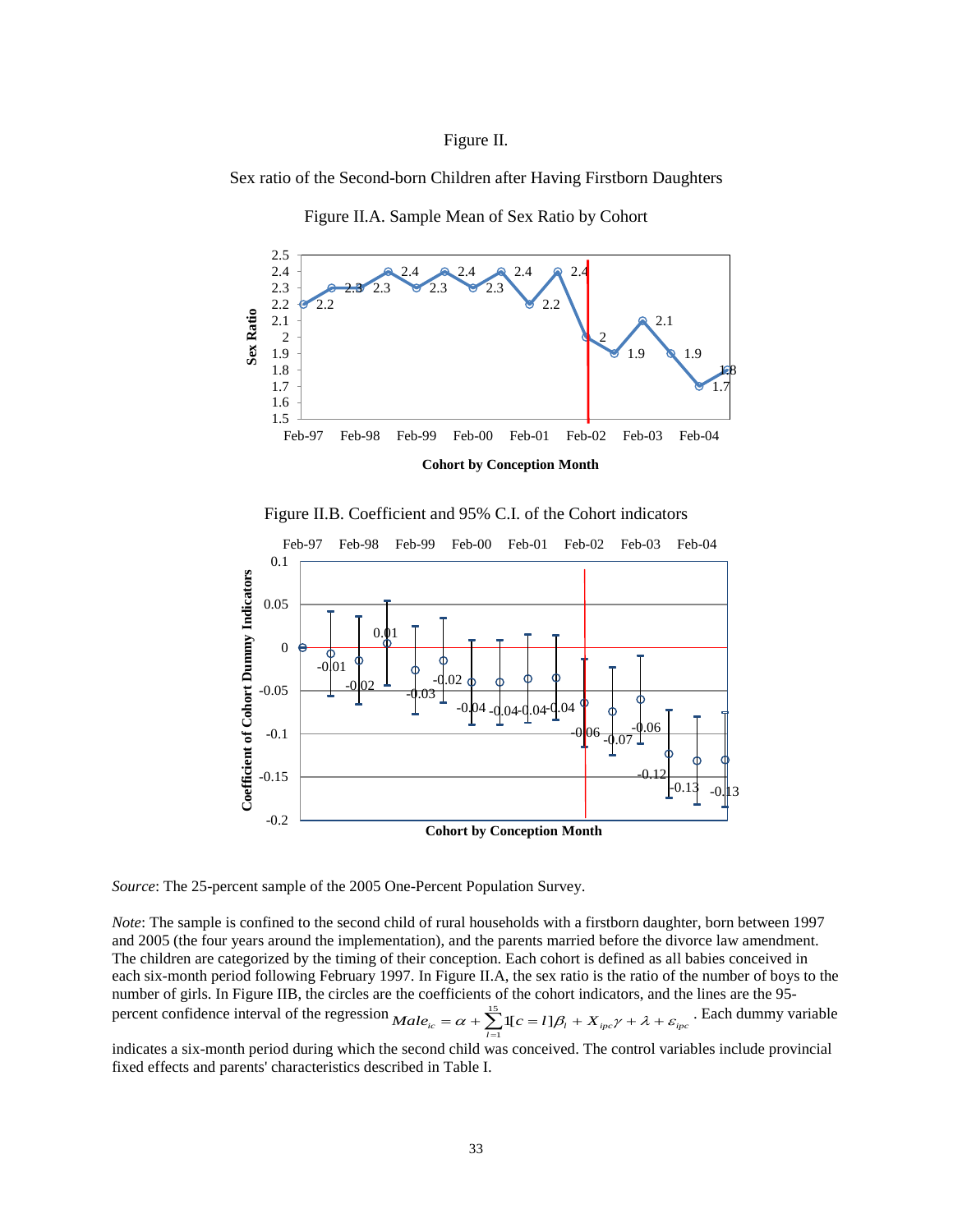#### Figure III.

The Timing Threshold when the Divorce Reform Started to Affect Sex-Selective Abortions



Figure IIIA. Adjusted R-squared from OLS regressions for sequence of thresholds

Figure IIIB. Magnitude of T-ratios from OLS regressions for sequence of thresholds



*Source*: The 25-percent sample of the 2005 One-Percent Population Survey.

*Note*: The sample is confined to the second birth of rural households with a firstborn daughter and the husband and wife married before the divorce law amendment. Figure III.A plots the adjusted *R*-squared, and Figure III.B plots the magnitude of *t*-ratios of  $\beta_l$  in a series of regressions  $Male_{ic} = \alpha + 1[c \ge l]\beta_l + X_{ic}\gamma + \lambda + \varepsilon_{ic}$ , where *l* is the timing of the mother's conception (precise to month) marked in the horizontal axis.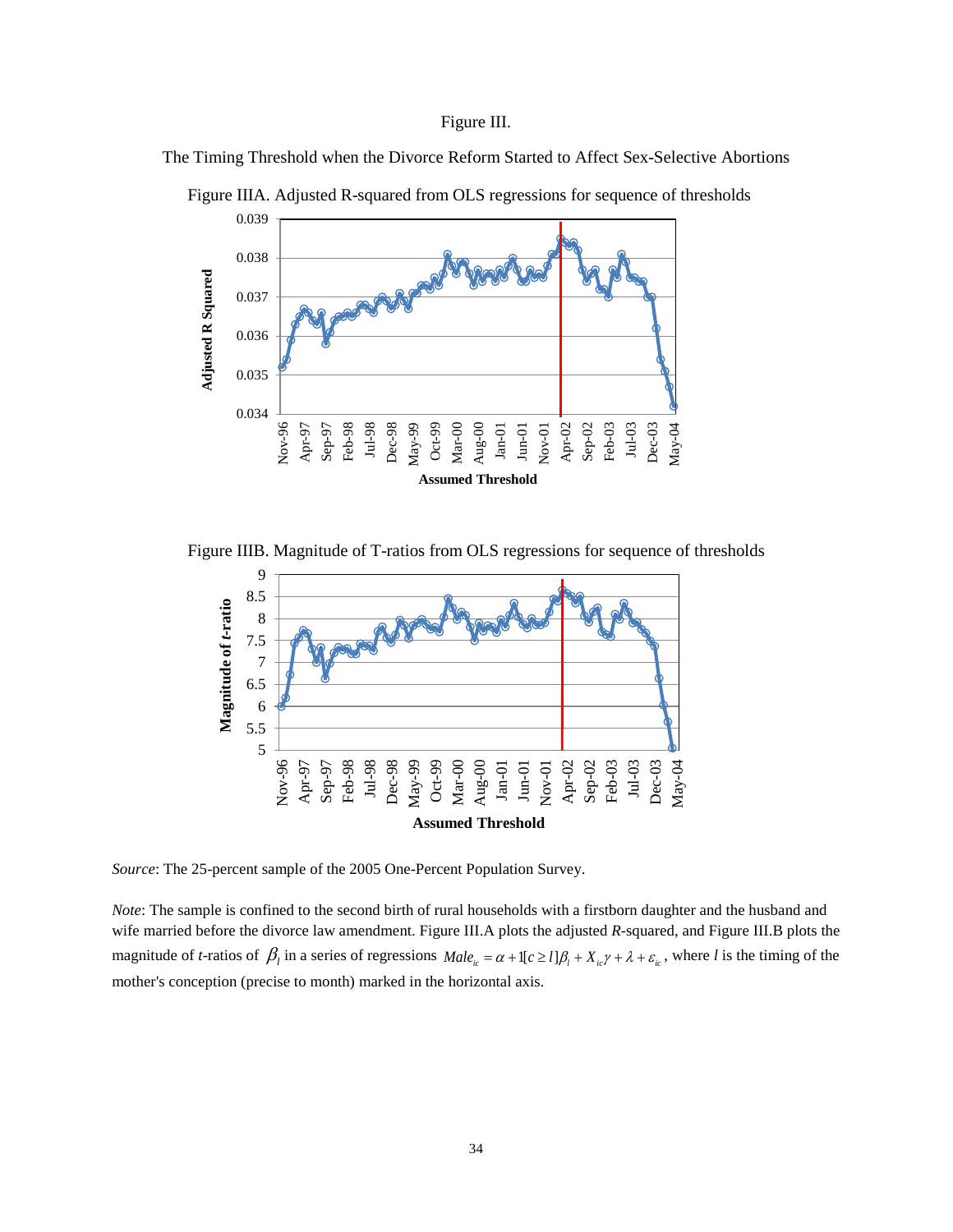#### Figure IV.

### The Relationship between Timing of Mother's Conception and Propensity to Have a Second-born Son after a Firstborn Daughter



*Source*: The 25-percent sample of the 2005 One-Percent Population Survey.

*Note*: The sample is confined to the second birth of rural households with a firstborn daughter and the husband and wife married before the divorce law amendment. This figure shows the relationship between timing of the mother's conception and the sex of the child. The circles are the average of the dummy indicator of the second child being a son (1 if the second child is a son, 0 otherwise) for groups of children defined by the conception months relative to the threshold February 2002. The curves represent the smoothed values from a kernel-weighted second-degree local polynomial regression of the dummy indicator of the second child being a son on the relative month to the threshold (February 2002) at the left and right side of the cutoff, respectively. The thin, grey-colored curves show the 95 percent confidence band.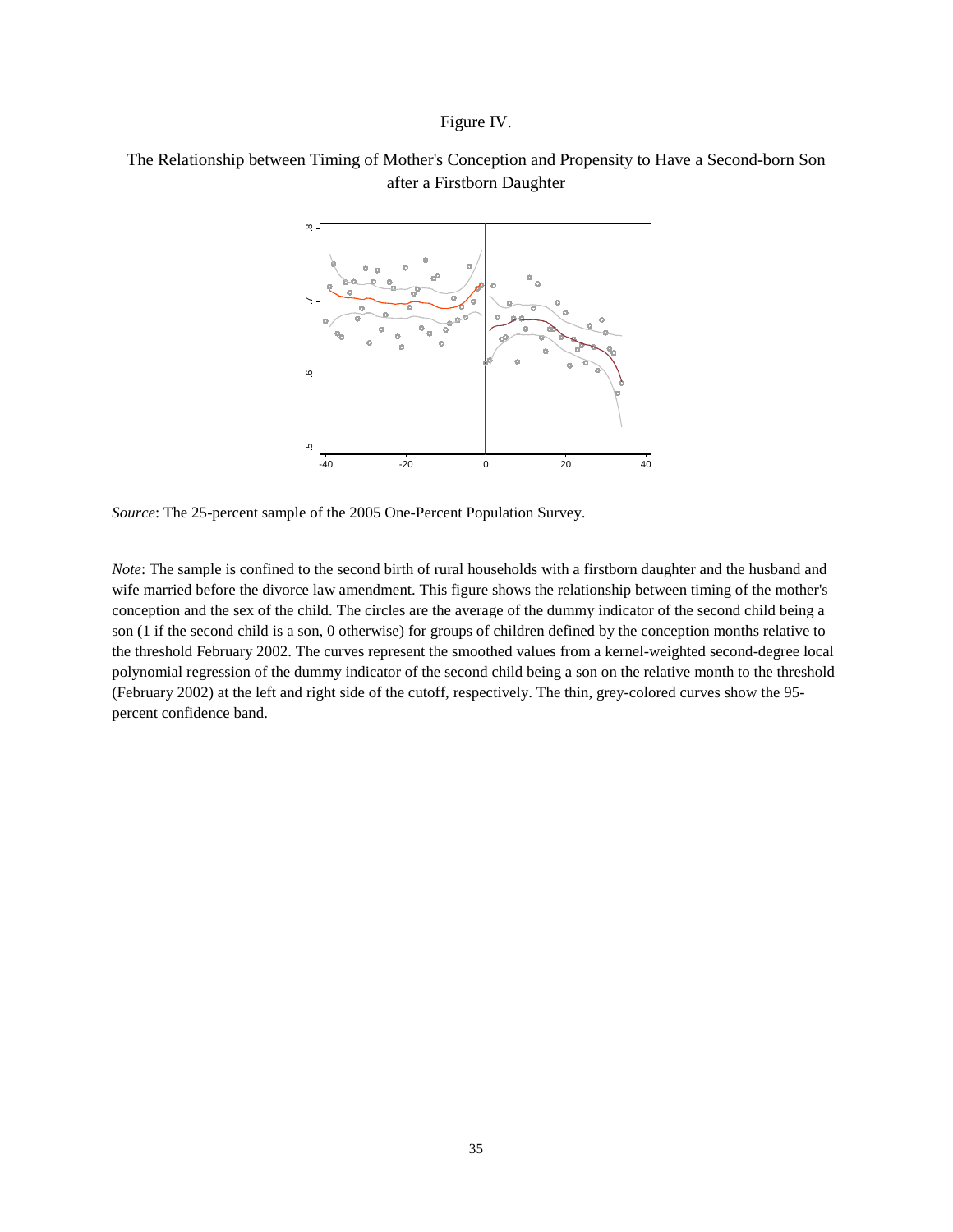### Figure V.

### The Relationship between Timing of Mother's Conception and the Spacing between a Firstborn Daughter and a Second-Born Child



*Source*: The 25-percent sample of the 2005 One-Percent Population Survey.

*Note*: The sample is confined to the second birth of rural households with a firstborn daughter and the husband and wife married before the divorce law amendment. This figure shows the relationship between the timing of the mother's conception and the birth spacing between a firstborn daughter and a second-born child. The circles are the average of birth spacing for groups of children defined by the conception months relative to the threshold February 2002. The curves represent the smoothed values from a kernel-weighted second-degree local polynomial regression of birth spacing on relative month to the threshold (February 2002) at the left and right side of the cutoff,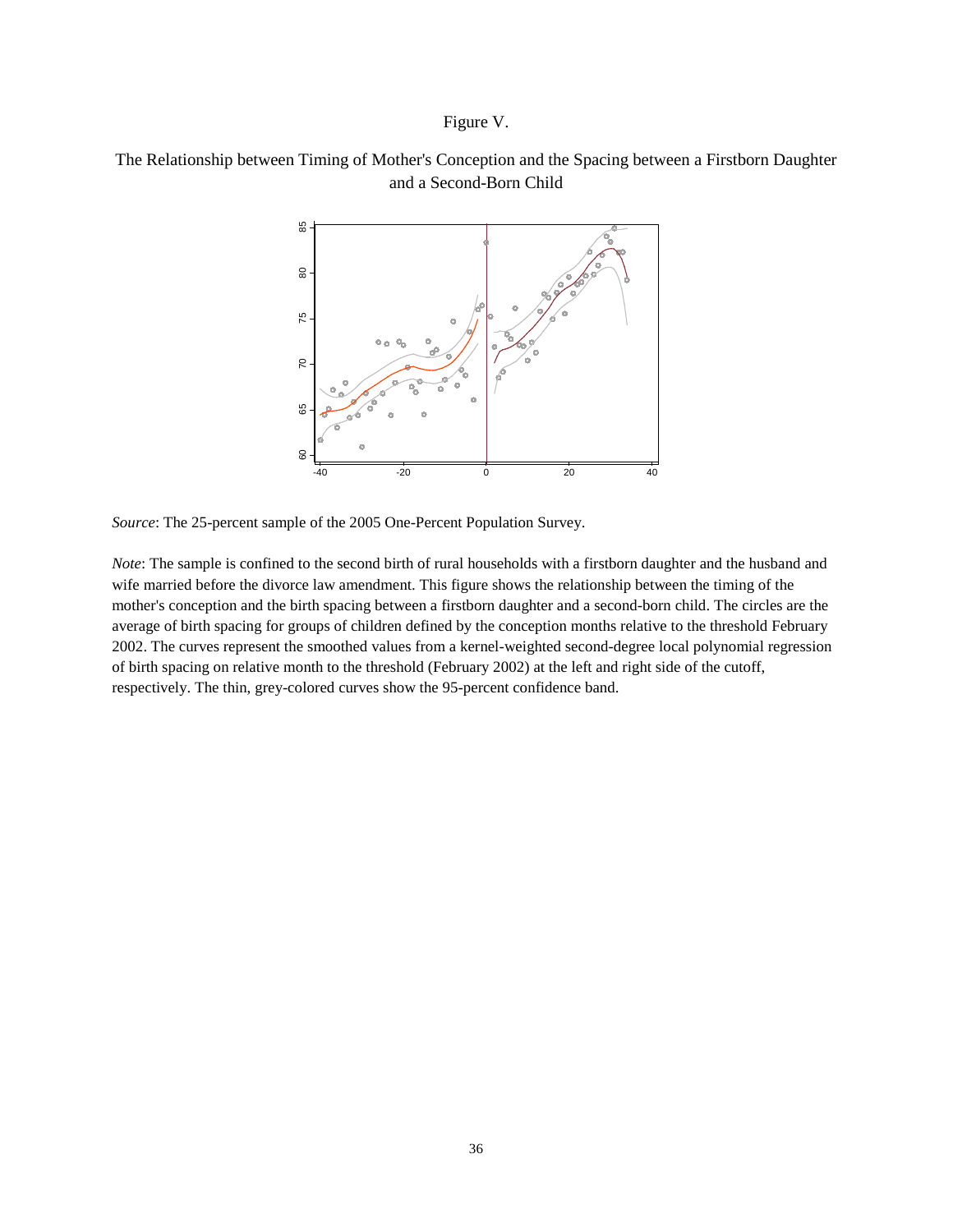Figure VI. Testing Continuity of the Density of Conception Month



*Note*: The estimated density of the relative conception month is presented for all children conceived between February 1997 and May 2004.The figure results from the implementation of McCrary's (2008) density test, which does not reject the null of continuity at 0 (t-stat=0.696). The red curve is the smoothed value from the kernel weighted local linear regressions to smooth a finely-gridded histogram, and the grey lines are the 95% confidence band.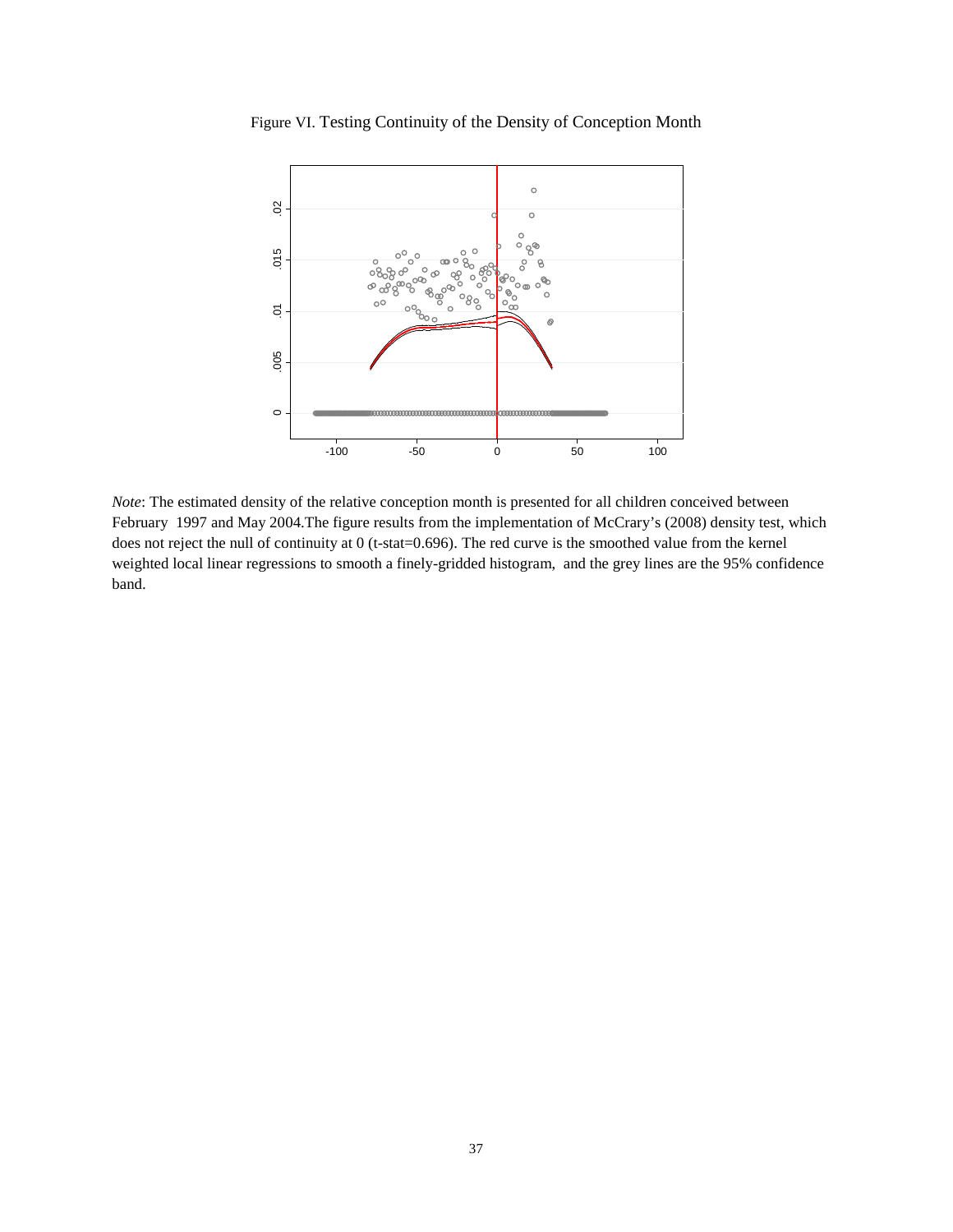### Figure VII.



Testing the Discontinuity of Pre-determined Household Characteristics

*Source*: The 25-percent sample of the 2005 One-Percent Population Survey.

*Note*: The sample is confined to the second birth of rural households with a firstborn daughter and the husband and wife married before the divorce law amendment. This figure shows the relationship between the timing of conception and pre-determined characteristics of the mother and father. The top panel shows the relationship between the timing of conception and parents' schooling years. The bottom panel shows the relationship between the timing of conception and parents' age at first marriage.

The circles are the average of parental characteristics for groups of children defined by the conception months relative to the threshold February 2002. The curves represent the smoothed values from a kernel-weighted seconddegree local polynomial regression of parental characteristics on the relative month to the threshold at the left and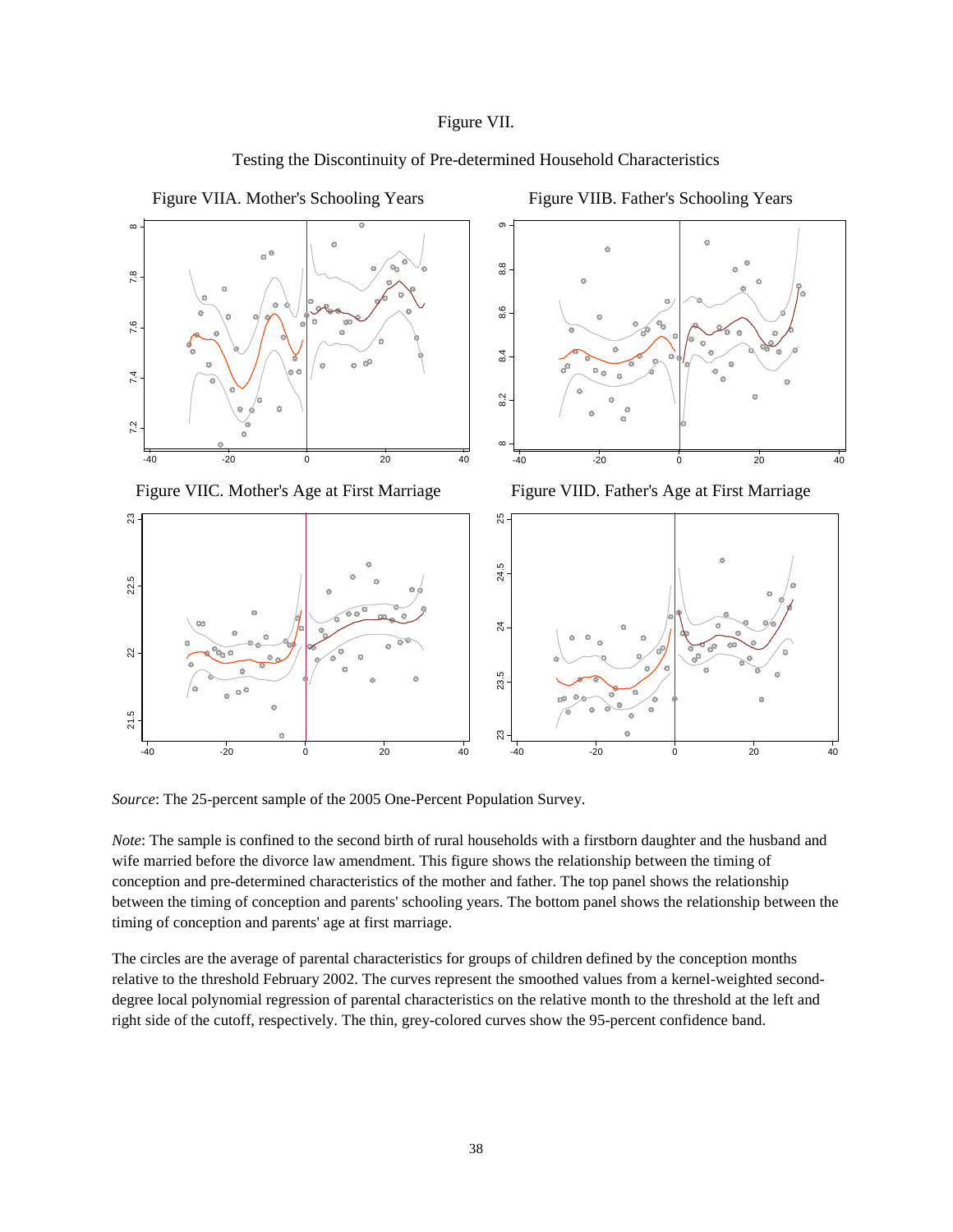#### Figure VIII.





*Source*: The 25-percent sample of the 2005 One-Percent Population Survey.

*Note*: The sample is confined to the second birth of rural households with a firstborn daughter and the husband and wife married before the divorce law amendment. This figure shows the relationship between the relative time of the mother's conception and the implementation of local family-planning policy and the sex of child.

The circles are the sample mean of the dummy indicator of the second child being a son (1 if the second child is a son, 0 otherwise) in each month relative to the timing of implementation in the particular locality. The curves represent the smoothed values from a kernel-weighted second-degree local polynomial regression of the dummy indicator of the second child being a son on relative month to the timing of implementation in the locality at the left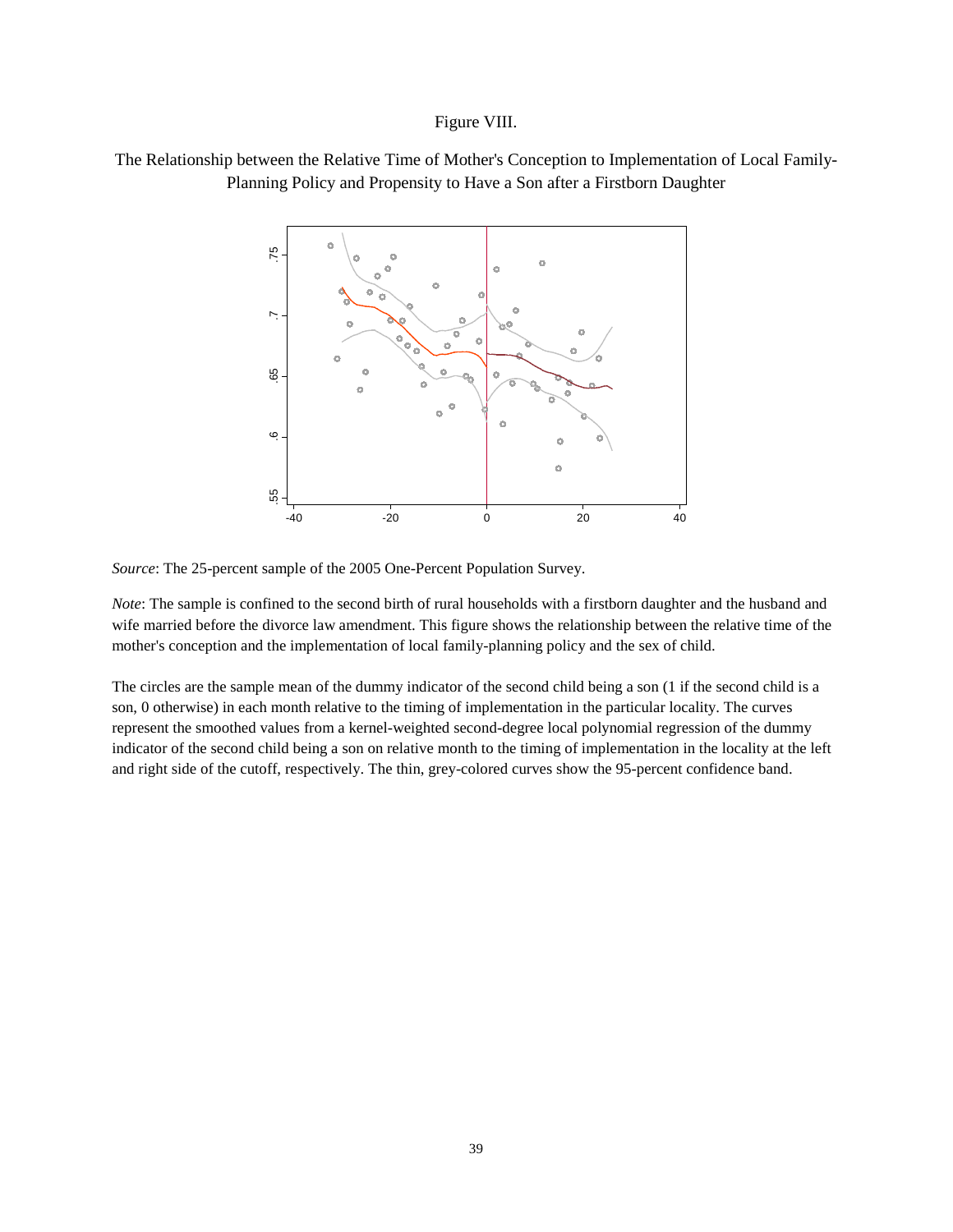| anie |  |
|------|--|
|      |  |

|                                             | Mean   | Standard deviation |
|---------------------------------------------|--------|--------------------|
| Ratio of male births after a firstborn girl | 0.665  | 0.472              |
| Mother's schooling years                    | 7.344  | 2.585              |
| Father's schooling years                    | 8.239  | 2.154              |
| Mother's workforce participation            | 0.636  | 0.753              |
| Father's workforce participation            | 0.934  | 0.324              |
| Mother being a migrant                      | 0.086  | 0.281              |
| Father being a migrant                      | 0.072  | 0.258              |
| Mother's age at first marriage              | 22.116 | 2.750              |
| Father's age at first marriage              | 23.764 | 2.330              |

Descriptive Statistics

*Note*: The results use the sample of the 2005 One-percent Population Survey. The sample is confined to the second birth of rural households with a firstborn daughter, born between 1997 and 2005 (four years around the implementation), and the husband and wife married before the divorce law amendment.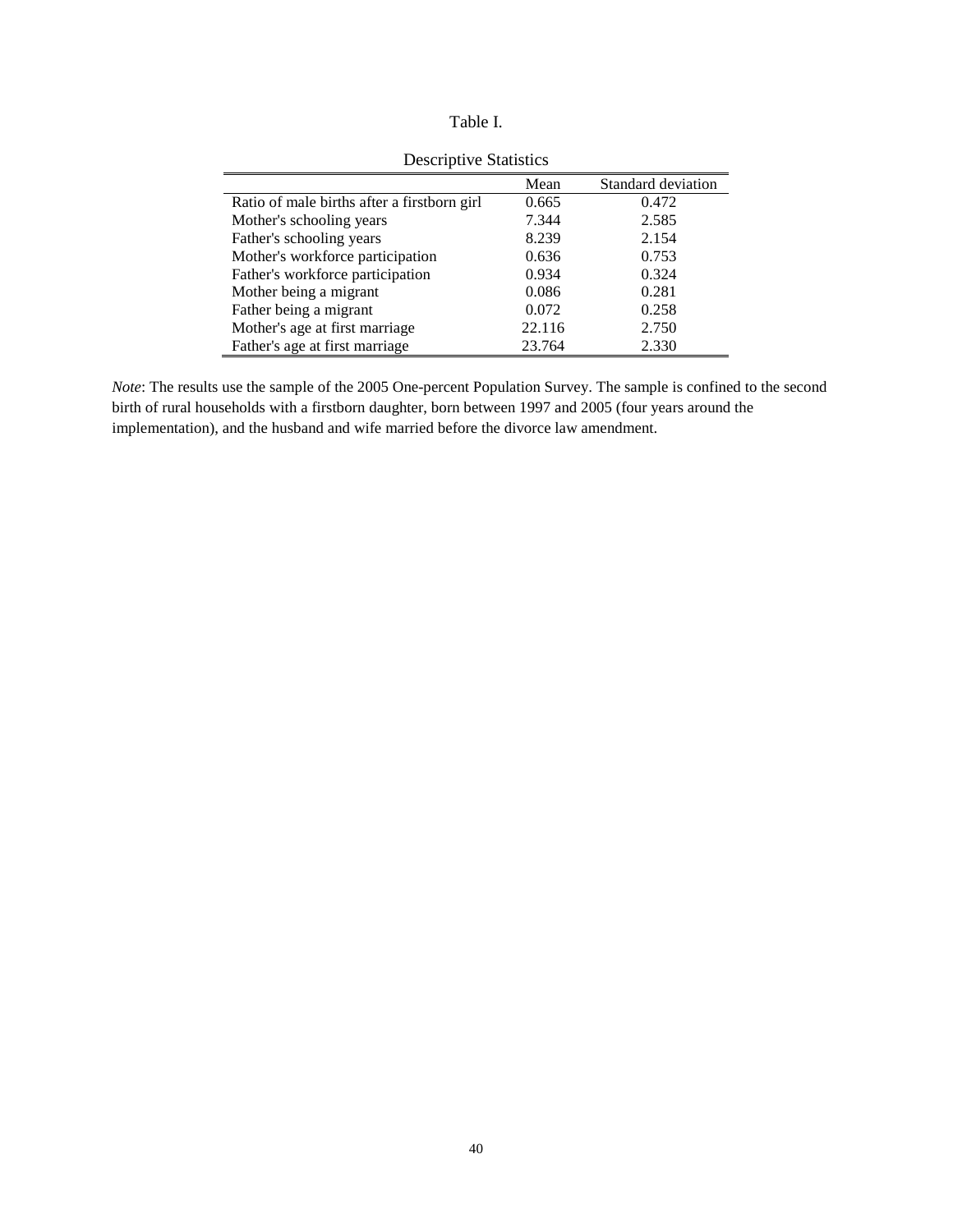#### Table II.

### The Effect of Divorce Law Amendment on Children's Sex Ratio Reduced-Form RD Estimates using non-parametric method of Local Linear Regression and OLS regressions with control functions

|                     | <b>Local Linear Regression</b> |             | <b>OLS</b> with Control functions |            |            |            |
|---------------------|--------------------------------|-------------|-----------------------------------|------------|------------|------------|
|                     | (1)                            | (2)         | (3)                               | (4)        | (5)        | (6)        |
| RD estimand         | $-0.089***$                    | $-0.035***$ | $-0.027***$                       | $-0.041**$ | $-0.055**$ | $-0.080**$ |
|                     | (0.031)                        | (0.012)     | (0.010)                           | (0.019)    | (0.026)    | (0.031)    |
| BW Type             | <b>CCT</b>                     | IK          | CV                                |            |            |            |
| <b>Bandwidth</b>    | 9.518                          | 27.698      | 34                                |            |            |            |
| Kernel Type         | Triangular                     | Triangular  | Triangular                        |            |            |            |
| Control             |                                |             |                                   | 2nd-order  | 3rd-order  | 4th-order  |
| <b>Functions</b>    |                                |             |                                   | polynomial | polynomial | polynomial |
| <b>Observations</b> | 3,686                          | 10.964      | 13.090                            | 21,582     | 21,582     | 21,582     |

*Note:* The results use the sample of the 2005 One-percent Population Survey. The sample is confined to the second birth of rural households with a firstborn daughter, born between 1997 and 2005 (four years around the implementation), and the husband and wife married before the divorce law amendment. In Columns (1)-(3), we use local linear regression and triangular kernel and choose the bandwidth by the method proposed by Calonico, Cattaneo and Titiunik (2013a), Imbens and Kalyanaraman (2012), and Imbens and Lemieus (2007), respectively. Columns (4)-(6) report the OLS estimand with second-, third- and fourth-order polynomial control functions of the running variable, respectively.

The numbers in parentheses are robust standard errors.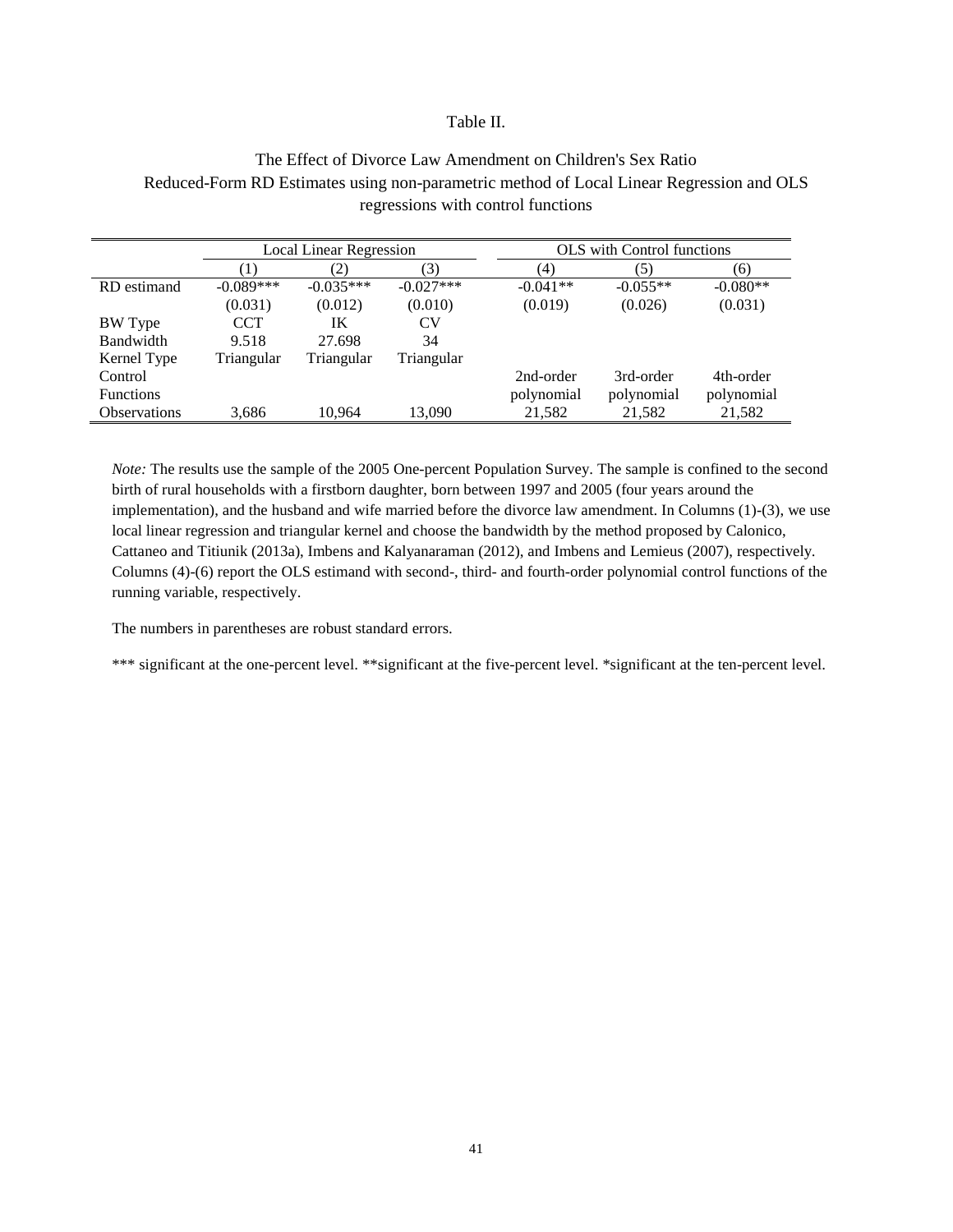#### Table III.

### The Effect of Divorce Law Amendment on Birth Spacing Reduced-Form RD Estimates using non-parametric method of Local Linear Regression and OLS regressions with control functions

|                     | <b>Local Linear Regression</b> |            |            | <b>OLS</b> with Control functions |            |            |  |
|---------------------|--------------------------------|------------|------------|-----------------------------------|------------|------------|--|
|                     | (1)                            | (2)        | (3)        | (4)                               | (5)        | (6)        |  |
| RD estimand         | $-3.386*$                      | $-2.669**$ | $-2.589**$ | $-2.303*$                         | $-0.404$   | $-0.617$   |  |
|                     | (2.129)                        | (1.151)    | (1.277)    | (1.543)                           | (2.124)    | (2.804)    |  |
| BW Type             | <b>CCT</b>                     | IK         | CV         |                                   |            |            |  |
| Bandwidth           | 11.970                         | 43.781     | 33         |                                   |            |            |  |
| Kernel Type         | Triangular                     | Triangular | Triangular |                                   |            |            |  |
| Control             |                                |            |            | 2nd-order                         | 3rd-order  | 4th-order  |  |
| <b>Functions</b>    |                                |            |            | polynomial                        | polynomial | polynomial |  |
| <b>Observations</b> | 4.291                          | 14,885     | 12,596     | 21,408                            | 21,408     | 21,408     |  |

*Note:* The results use the sample of the 2005 One-percent Population Survey. The sample is confined to the second birth of rural households with a firstborn daughter, born between 1997 and 2005 (four years around the implementation), and the husband and wife married before the divorce law amendment. In Columns (1)-(3), we use local linear regression and triangular kernel and choose the bandwidth by the method proposed by Calonico, Cattaneo and Titiunik (2013a), Imbens and Kalyanaraman (2012), and Imbens and Lemieus (2007), respectively. Columns (4)-(6) report the OLS estimand with second-, third- and fourth-order polynomial control functions of the running variable, respectively.

The numbers in parentheses are robust standard errors.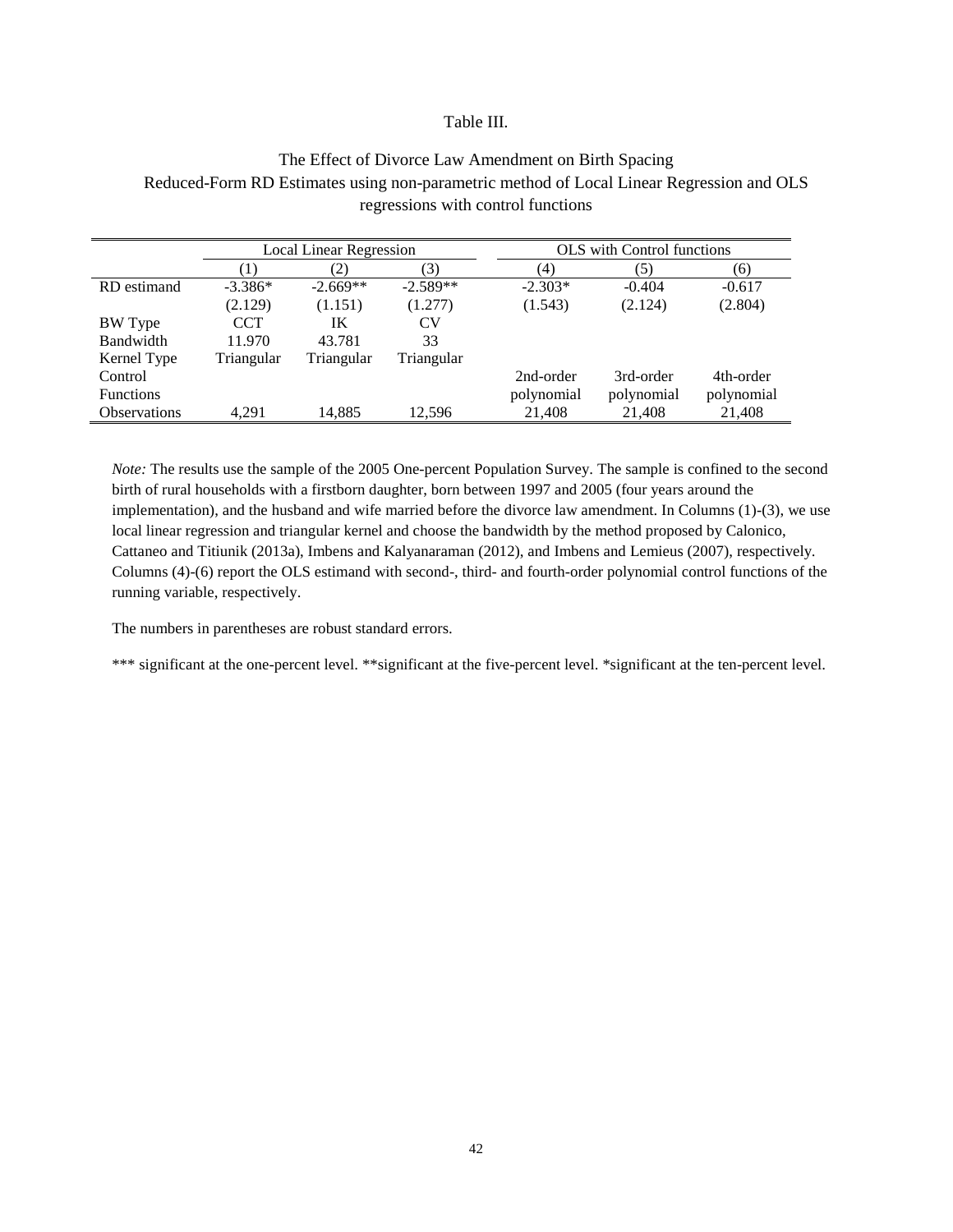#### Table IV.

| <b>VARIABLE</b>                     |                         | Indicator of having a second-born son |             |             |             |  |
|-------------------------------------|-------------------------|---------------------------------------|-------------|-------------|-------------|--|
|                                     |                         | (1)                                   | (2)         | (3)         | (4)         |  |
| <b>Estimated differences in the</b> |                         | $-0.013$                              | $-0.013$    | $-0.012$    | $-0.006$    |  |
| change by relative years            | $-1$                    | (0.010)                               | (0.009)     | (0.009)     | (0.010)     |  |
| among women with different          |                         | $-0.014$                              | $-0.014$    | $-0.013$    | $-0.010$    |  |
| intervals between marriage          | $-0.5$                  | (0.009)                               | (0.009)     | (0.008)     | (0.010)     |  |
| and having first child              |                         | $-0.008$                              | $-0.008$    | $-0.009$    | $-0.008$    |  |
|                                     | 0.5                     | (0.009)                               | (0.009)     | (0.009)     | (0.010)     |  |
|                                     |                         | $-0.026***$                           | $-0.025***$ | $-0.024***$ | $-0.026***$ |  |
|                                     | $\mathbf{1}$            | (0.010)                               | (0.009)     | (0.009)     | (0.010)     |  |
|                                     |                         | $-0.017*$                             | $-0.016*$   | $-0.017**$  | $-0.018**$  |  |
|                                     | 1.5                     | (0.009)                               | (0.009)     | (0.008)     | (0.009)     |  |
|                                     |                         | $-0.007$                              | $-0.007$    | $-0.007$    | $-0.006$    |  |
|                                     | $\overline{2}$          | (0.010)                               | (0.009)     | (0.009)     | (0.010)     |  |
|                                     |                         | $-0.017*$                             | $-0.017*$   | $-0.015*$   | $-0.015*$   |  |
|                                     | 2.5                     | (0.009)                               | (0.009)     | (0.008)     | (0.010)     |  |
|                                     |                         | $-0.010$                              | $-0.010$    | $-0.009$    | $-0.008$    |  |
|                                     | $\overline{\mathbf{3}}$ | (0.010)                               | (0.009)     | (0.009)     | (0.011)     |  |
| Province and cohort f.e.            |                         | Yes                                   | Yes         | Yes         | Yes         |  |
| <b>Parental Characteristics</b>     |                         |                                       | Yes         | Yes         | Yes         |  |
| If parents are migrants             |                         |                                       |             | Yes         | Yes         |  |
| Exclude women having 1st            |                         |                                       |             |             | Yes         |  |
| child $>4$ yrs after marriage       |                         |                                       |             |             |             |  |
| Adjusted R squared                  |                         | 0.039                                 | 0.039       | 0.038       | 0.042       |  |
| Observations                        |                         | 10,487                                | 10,487      | 10,487      | 10,099      |  |

Heterogeneity of the Change in Children's Sex across Women with Different Health-related Costs

*Note*: The results use the sample of the 2005 One-percent Population Survey. The sample is confined to the second birth of rural households with a firstborn daughter, born between 1997 and 2005 (four years around the implementation), and the husband and wife married before the divorce law amendment. The dependent variable is the dummy indicator of having a second-born son. The entries in this table are coefficients of a dummy variable for being conceived within a certain half-year period interacted with the mother's time interval between marriage and having her first child. The numbers in parentheses are the robust standard errors. The cohort conceived during the period between February and July 1997 is the reference group.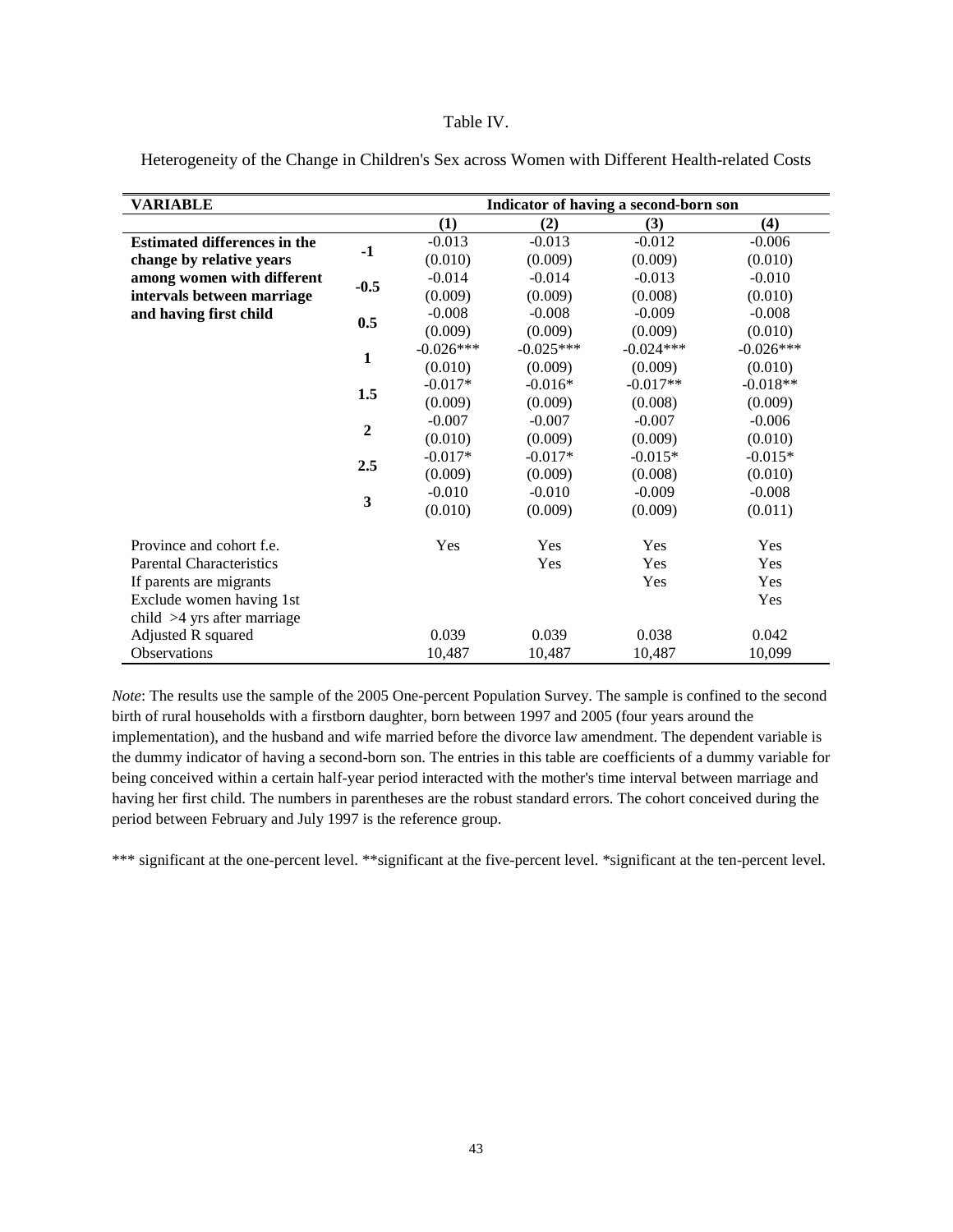#### Table V.

| VARIABLE                            |                | <b>Birth Spacing (months)</b> |            |             |             |
|-------------------------------------|----------------|-------------------------------|------------|-------------|-------------|
|                                     |                | (1)                           | (2)        | (3)         | (4)         |
| <b>Estimated differences in the</b> |                | $-0.410*$                     | $-0.308$   | $-0.329$    | $-0.229$    |
| change by relative years            | $-1$           | (0.233)                       | (0.234)    | (0.208)     | (0.163)     |
| among women with different          |                | $-0.342$                      | $-0.328$   | $-0.292$    | $-0.294$    |
| intervals between marriage          | $-0.5$         | (0.241)                       | (0.241)    | (0.218)     | (0.187)     |
| and having first child              |                | $-0.330$                      | $-0.330$   | $-0.129$    | $-0.032$    |
|                                     | 0.5            | (0.229)                       | (0.229)    | (0.204)     | (0.160)     |
|                                     | $\mathbf{1}$   | $-0.388*$                     | $-0.389*$  | $-0.238$    | $-0.023$    |
|                                     |                | (0.231)                       | (0.231)    | (0.201)     | (0.154)     |
|                                     | 1.5            | $-0.338$                      | $-0.337$   | $-0.433**$  | $-0.211$    |
|                                     |                | (0.230)                       | (0.230)    | (0.199)     | (0.152)     |
|                                     | $\overline{2}$ | $-0.484**$                    | $-0.486**$ | $-0.635***$ | $-0.513***$ |
|                                     |                | (0.234)                       | (0.234)    | (0.231)     | (0.212)     |
|                                     | 2.5            | $-0.390$                      | $-0.393$   | $-0.301$    | $-0.108$    |
|                                     |                | (0.261)                       | (0.261)    | (0.209)     | (0.173)     |
|                                     | 3              | $-0.375$                      | $-0.373$   | $-0.387*$   | $-0.104$    |
|                                     |                | (0.248)                       | (0.248)    | (0.221)     | (0.169)     |
| Province and cohort f.e.            |                | Yes                           | Yes        | Yes         | Yes         |
| <b>Parental Characteristics</b>     |                |                               | Yes        | Yes         | Yes         |
| If parents are migrants             |                |                               |            | Yes         | Yes         |
| Exclude women having 1st            |                |                               |            |             | Yes         |
| child $>4$ yrs after marriage       |                |                               |            |             |             |
| Adjusted R squared                  |                | 0.496                         | 0.486      | 0.502       | 0.494       |
| Observations                        |                | 10,487                        | 10,487     | 10,487      | 10,099      |

Heterogeneity of the Change in Birth Spacing across Women with Different Health-related Costs

*Note*: The results use the sample of the 2005 One-percent Population Survey. The sample is confined to the second birth of rural households with a firstborn daughter, born between 1997 and 2005 (four years around the implementation), and the husband and wife married before the divorce law amendment. The dependent variable is the spacing between the first and second children in a household. The entries in this table are coefficients of a dummy variable for being conceived within a certain half-year period interacted with the mother's time interval between marriage and having her first child. The numbers in parentheses are the robust standard errors. The cohort conceived during the period between February and July 1997 is the reference group.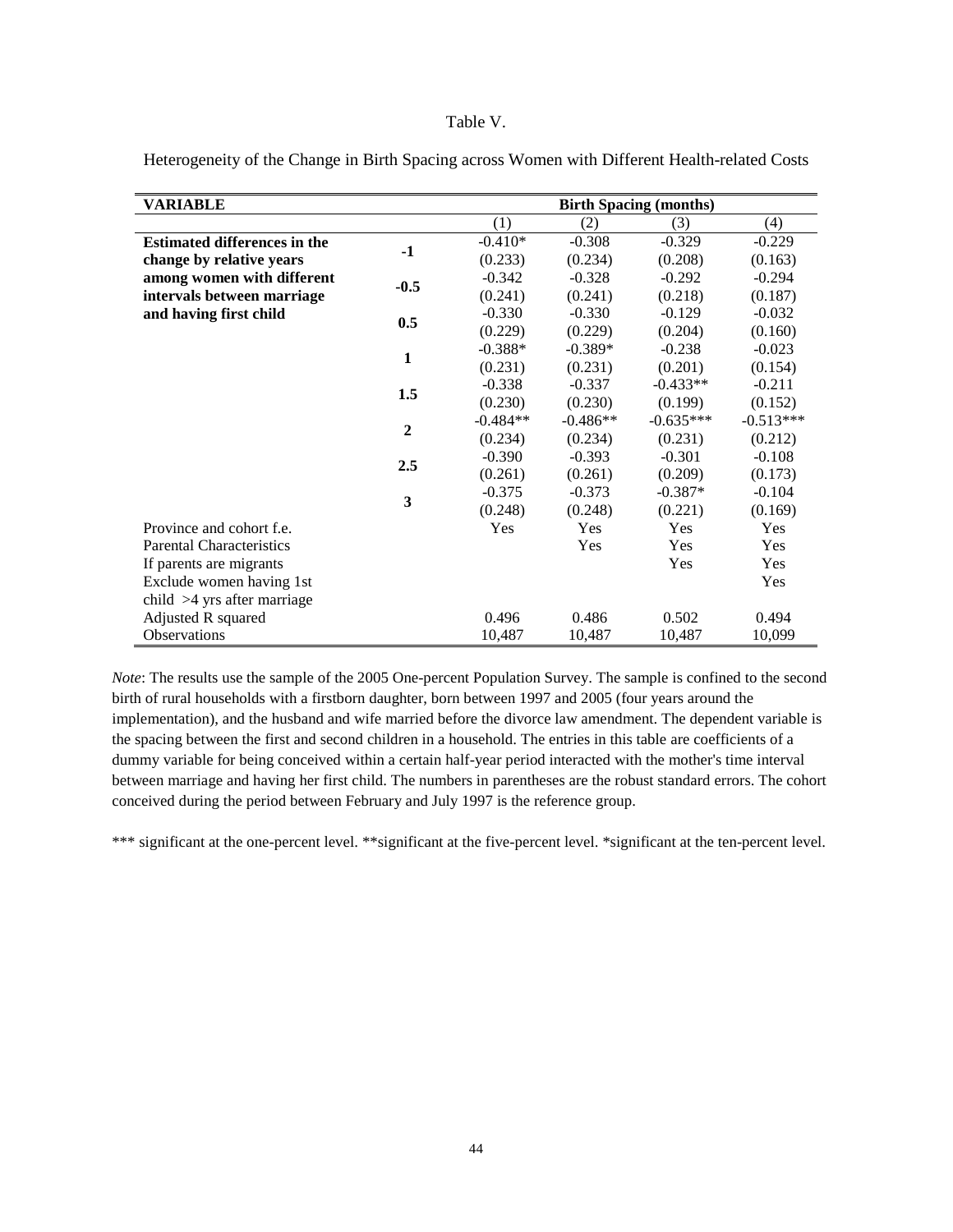### Table VI. Consumption in Households That Were Done Having Children Before 2001

|                     | Husband's Liquor and Cigarettes Consumption | Each Child's Caloric intake |                 |
|---------------------|---------------------------------------------|-----------------------------|-----------------|
| VARIABLE            | Freq. taking alcohol<br>#cigarettes per day |                             | (3-day average) |
|                     |                                             | (2)                         | (3)             |
| Post                | $-2.505***$                                 | $-0.205*$                   | 85.221*         |
|                     | (0.639)                                     | (0.116)                     | (47.980)        |
| Controls            | Yes                                         | Yes                         | Yes             |
| Community f.e.      | Yes                                         | Yes                         | Yes             |
| Time trend          | Yes                                         | Yes                         | Yes             |
| Adjusted R squared  | 0.165                                       | 0.101                       | 0.344           |
| <b>Observations</b> | 3,479                                       | 5,197                       | 5,400           |

*Source*: The 1993, 1997, 2000, 2004, 2006 and 2009 waves of the longitudinal data of the China Health and Nutrition Survey (*CHNS*).

*Note*: The results use the sample composed of the 1993, 1997, 2000, 2004, 2006 and 2009 waves of the longitudinal data of the China Health and Nutrition Survey (*CHNS*). The sample is confined to rural women who finished having children according to the family-planning policy (households that had one son, one son and one daughter or two daughters by 2001). The dependent variables in columns (1) -(3) are the husband's daily consumption of cigarettes, the husband's frequency of taking alcohol and the three-day average of each child's caloric intake, respectively. The frequency of having alcohol=0 if the husband had no alcohol in last year;  $=1$  if less than once a month;  $=2$  if one to three times per months;  $=3$  if one to two times per week;  $=4$  if three to four times per week;  $=5$  if the husband drinks every day. The entries report the coefficient of the dummy indicator of whether the observation is from a wave post 2001. (post=1 if an observation is from a wave later than 2001; post=0 otherwise). The numbers in parentheses are the robust standard errors. The control variables include spouses' demographic and social economic characteristics.